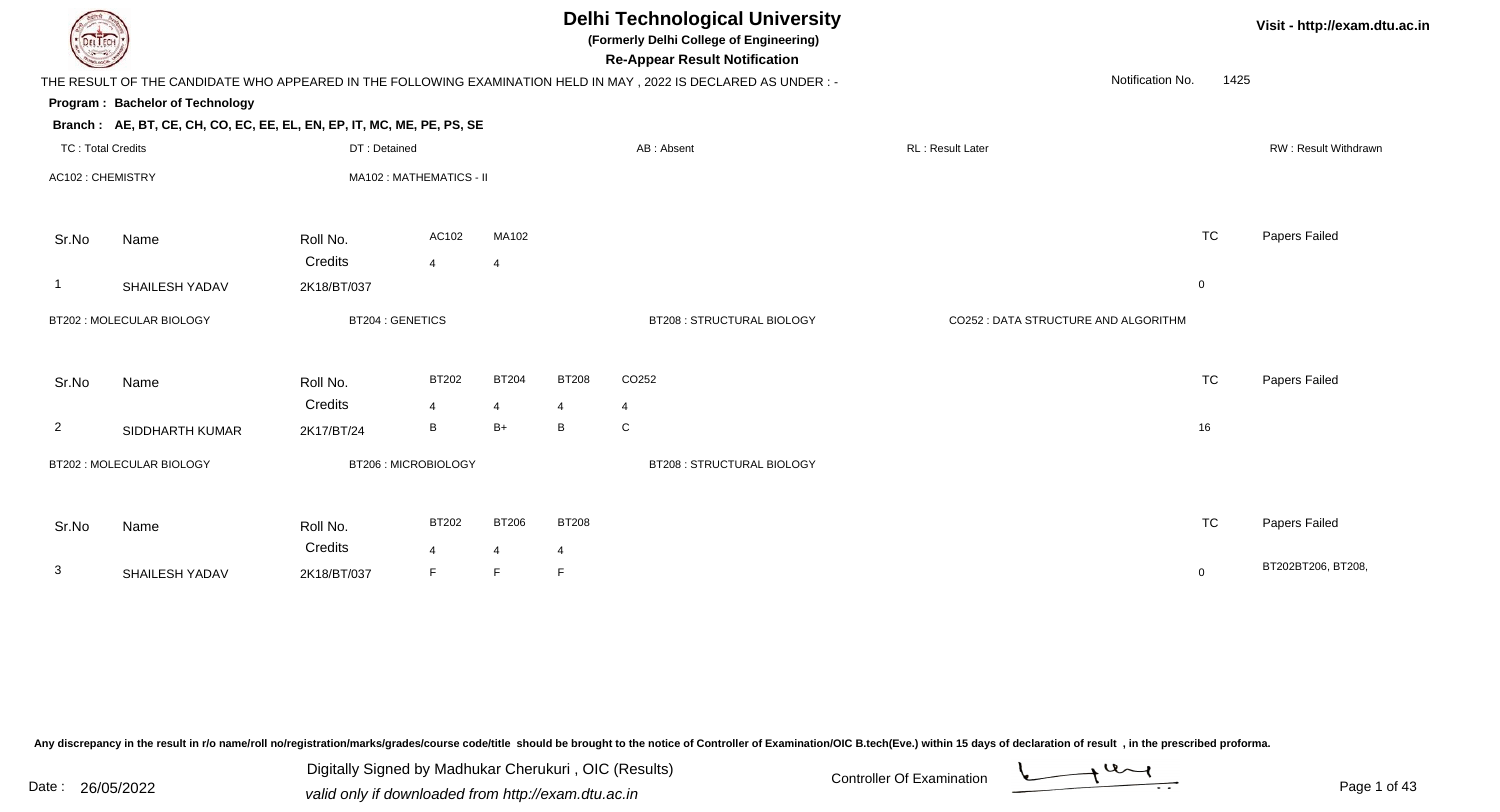| DEL ECH                  |                                                                                                                 |                        |                                   |                      |        |                     | <b>Delhi Technological University</b><br>(Formerly Delhi College of Engineering)<br><b>Re-Appear Result Notification</b> |                              |                  |      | Visit - http://exam.dtu.ac.in       |
|--------------------------|-----------------------------------------------------------------------------------------------------------------|------------------------|-----------------------------------|----------------------|--------|---------------------|--------------------------------------------------------------------------------------------------------------------------|------------------------------|------------------|------|-------------------------------------|
|                          | THE RESULT OF THE CANDIDATE WHO APPEARED IN THE FOLLOWING EXAMINATION HELD IN MAY, 2022 IS DECLARED AS UNDER :- |                        |                                   |                      |        |                     |                                                                                                                          |                              | Notification No. | 1425 |                                     |
|                          | Program: Bachelor of Technology                                                                                 |                        |                                   |                      |        |                     |                                                                                                                          |                              |                  |      |                                     |
|                          | Branch: AE, BT, CE, CH, CO, EC, EE, EL, EN, EP, IT, MC, ME, PE, PS, SE                                          |                        |                                   |                      |        |                     |                                                                                                                          |                              |                  |      |                                     |
| <b>TC: Total Credits</b> |                                                                                                                 | DT: Detained           |                                   |                      |        | AB: Absent          |                                                                                                                          | RL: Result Later             |                  |      | RW: Result Withdrawn                |
|                          | BT206: MICROBIOLOGY                                                                                             |                        |                                   |                      |        |                     |                                                                                                                          |                              |                  |      |                                     |
| Sr.No                    | Name                                                                                                            | Roll No.               | <b>BT206</b>                      |                      |        |                     |                                                                                                                          |                              | <b>TC</b>        |      | Papers Failed                       |
|                          |                                                                                                                 | Credits                | $\overline{4}$                    |                      |        |                     |                                                                                                                          |                              |                  |      |                                     |
| $\overline{4}$           | <b>SHASHANK KUMAR</b>                                                                                           | 2K18/BT/039            | F                                 |                      |        |                     |                                                                                                                          |                              | $\overline{0}$   |      | <b>BT206</b>                        |
|                          | BT302 : PLANT BIOTECHNOLOGY                                                                                     |                        |                                   |                      |        |                     |                                                                                                                          |                              |                  |      |                                     |
| Sr.No                    | Name                                                                                                            | Roll No.               | BT302                             |                      |        |                     |                                                                                                                          |                              | <b>TC</b>        |      | Papers Failed                       |
|                          |                                                                                                                 | Credits                | $\overline{4}$                    |                      |        |                     |                                                                                                                          |                              |                  |      |                                     |
| $\overline{5}$           | SHAILESH YADAV                                                                                                  | 2K18/BT/037            | F.                                |                      |        |                     |                                                                                                                          |                              | $\mathbf 0$      |      | <b>BT302</b>                        |
|                          | BT306 : GENOMICS AND PROTEOMICS<br>MG302: Fundamentals of Management                                            |                        | <b>BT322: PROTEIN ENGINEERING</b> |                      |        |                     | BT302: PLANT BIOTECHNOLOGY                                                                                               | BT304 : ANIMAL BIOTECHNOLOGY |                  |      |                                     |
| Sr.No                    | Name                                                                                                            | Roll No.               | <b>BT306</b>                      | <b>BT322</b>         | BT302  | <b>BT304</b>        | MG302                                                                                                                    |                              | <b>TC</b>        |      | Papers Failed                       |
| 6                        | <b>SHASHANK KUMAR</b>                                                                                           | Credits<br>2K18/BT/039 | $\overline{4}$<br>F               | $\overline{4}$<br>F. | 4<br>F | $\overline{4}$<br>F | 3<br>E                                                                                                                   |                              | $\mathbf 0$      |      | BT306BT322, BT302,<br>BT304, MG302, |

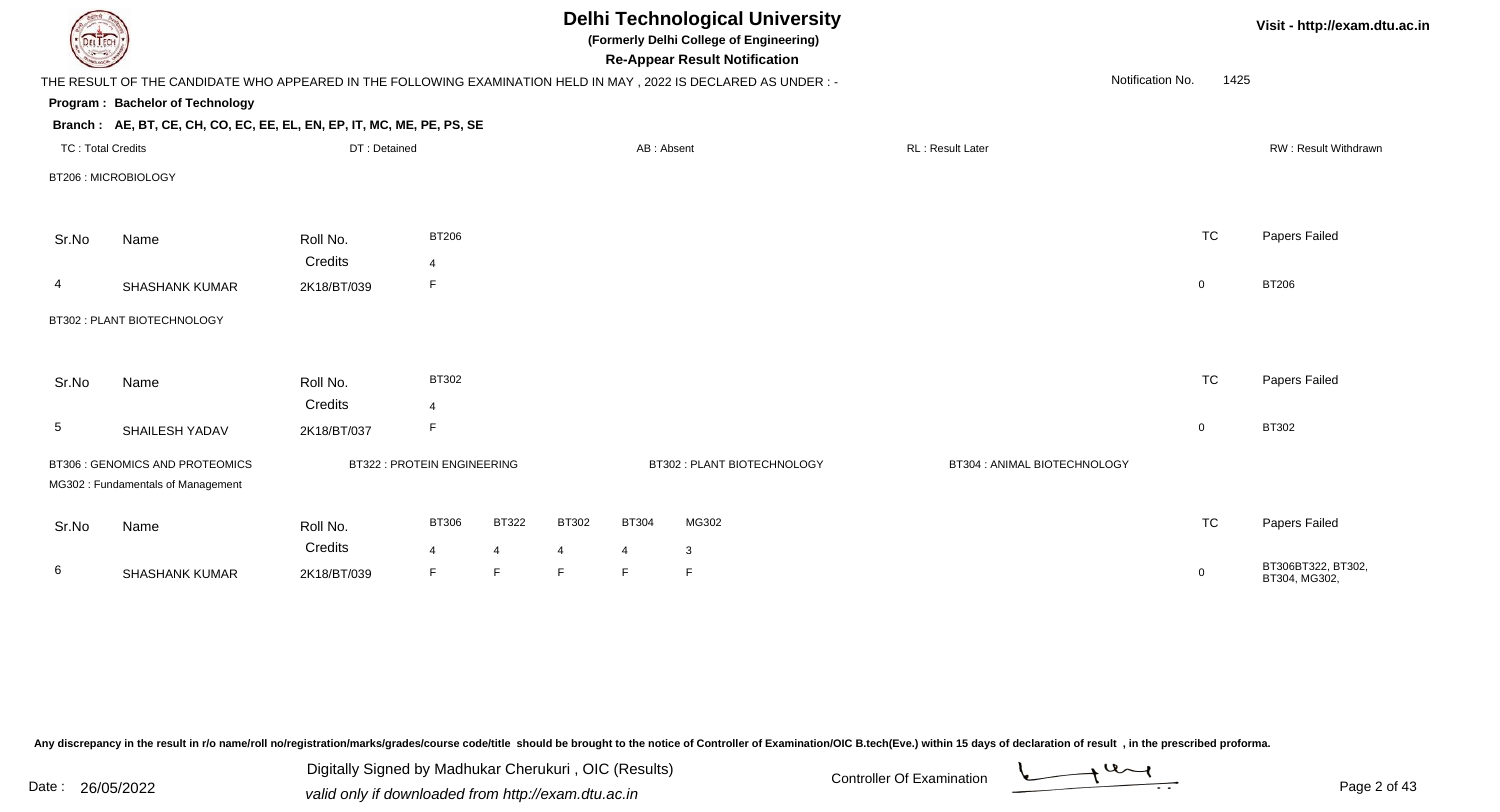|                          | <b>Delhi Technological University</b><br>(Formerly Delhi College of Engineering)<br><b>Re-Appear Result Notification</b> |                                     |              |                |              |                                                                                                                 |                           |                  |           |                      |  |  |
|--------------------------|--------------------------------------------------------------------------------------------------------------------------|-------------------------------------|--------------|----------------|--------------|-----------------------------------------------------------------------------------------------------------------|---------------------------|------------------|-----------|----------------------|--|--|
|                          |                                                                                                                          |                                     |              |                |              | THE RESULT OF THE CANDIDATE WHO APPEARED IN THE FOLLOWING EXAMINATION HELD IN MAY, 2022 IS DECLARED AS UNDER :- |                           | Notification No. | 1425      |                      |  |  |
|                          | Program: Bachelor of Technology                                                                                          |                                     |              |                |              |                                                                                                                 |                           |                  |           |                      |  |  |
|                          | Branch: AE, BT, CE, CH, CO, EC, EE, EL, EN, EP, IT, MC, ME, PE, PS, SE                                                   |                                     |              |                |              |                                                                                                                 |                           |                  |           |                      |  |  |
| <b>TC: Total Credits</b> |                                                                                                                          | DT: Detained                        |              |                |              | AB: Absent                                                                                                      | RL: Result Later          |                  |           | RW: Result Withdrawn |  |  |
|                          | BT402 : B.TECH. PROJECT-II                                                                                               |                                     |              |                |              |                                                                                                                 |                           |                  |           |                      |  |  |
| Sr.No                    | Name                                                                                                                     | Roll No.                            | BT402        |                |              |                                                                                                                 |                           |                  | <b>TC</b> | Papers Failed        |  |  |
|                          |                                                                                                                          | Credits                             | 8            |                |              |                                                                                                                 |                           |                  |           |                      |  |  |
| $\overline{7}$           | PREETHI VARRIAR                                                                                                          | 2K18/BT/504                         | F            |                |              |                                                                                                                 |                           | $\mathbf 0$      |           | <b>BT402</b>         |  |  |
|                          | BT404 : ADVANCES IN COMPUTATIONAL BIOLOGY                                                                                | BT406 : AGRICULTURE MICROBIOLOGY    |              |                |              | BT426 : ENVIRONMENTAL BIOTECHNOLOGY                                                                             | BT402: B.TECH. PROJECT-II |                  |           |                      |  |  |
| Sr.No                    | Name                                                                                                                     | Roll No.                            | <b>BT404</b> | <b>BT406</b>   | <b>BT426</b> | <b>BT402</b>                                                                                                    |                           |                  | <b>TC</b> | Papers Failed        |  |  |
|                          |                                                                                                                          | Credits                             | 4            | $\overline{4}$ | 4            | 8                                                                                                               |                           |                  |           |                      |  |  |
| 8                        | <b>ANIKET PANWAR</b>                                                                                                     | 2K18/BT/506                         | $B+$         | ${\bf C}$      | A            | B                                                                                                               |                           | 20               |           |                      |  |  |
|                          | BT404 : ADVANCES IN COMPUTATIONAL BIOLOGY                                                                                | BT426 : ENVIRONMENTAL BIOTECHNOLOGY |              |                |              |                                                                                                                 |                           |                  |           |                      |  |  |
| Sr.No                    | Name                                                                                                                     | Roll No.                            | <b>BT404</b> | <b>BT426</b>   |              |                                                                                                                 |                           |                  | <b>TC</b> | Papers Failed        |  |  |
|                          |                                                                                                                          | Credits                             |              | 4              |              |                                                                                                                 |                           |                  |           |                      |  |  |
| 9                        | SIDDHARTH KUMAR                                                                                                          | 2K17/BT/24                          | F            | A              |              |                                                                                                                 |                           | $\overline{4}$   |           | <b>BT404</b>         |  |  |
|                          |                                                                                                                          |                                     |              |                |              |                                                                                                                 |                           |                  |           |                      |  |  |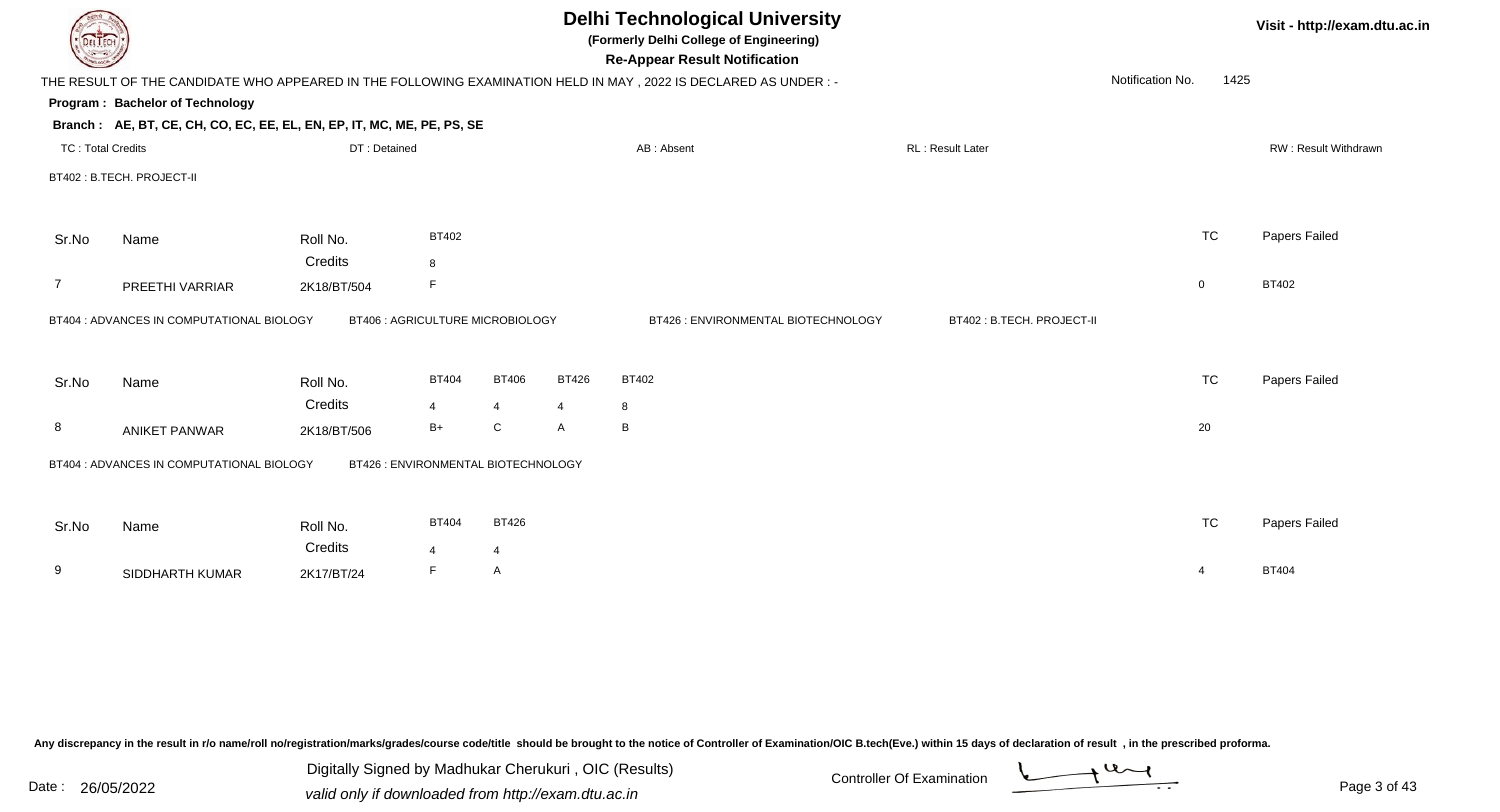| DEL TECH                 |                                                                        |              | <b>Delhi Technological University</b><br>(Formerly Delhi College of Engineering)<br><b>Re-Appear Result Notification</b> |                  |                  |           | Visit - http://exam.dtu.ac.in |
|--------------------------|------------------------------------------------------------------------|--------------|--------------------------------------------------------------------------------------------------------------------------|------------------|------------------|-----------|-------------------------------|
|                          |                                                                        |              | THE RESULT OF THE CANDIDATE WHO APPEARED IN THE FOLLOWING EXAMINATION HELD IN MAY, 2022 IS DECLARED AS UNDER:-           |                  | Notification No. | 1425      |                               |
|                          | Program: Bachelor of Technology                                        |              |                                                                                                                          |                  |                  |           |                               |
|                          | Branch: AE, BT, CE, CH, CO, EC, EE, EL, EN, EP, IT, MC, ME, PE, PS, SE |              |                                                                                                                          |                  |                  |           |                               |
| <b>TC: Total Credits</b> |                                                                        | DT: Detained | AB: Absent                                                                                                               | RL: Result Later |                  |           | RW: Result Withdrawn          |
|                          | CO252 : DATA STRUCTURE AND ALGORITHM                                   |              |                                                                                                                          |                  |                  |           |                               |
|                          |                                                                        |              |                                                                                                                          |                  |                  |           |                               |
|                          |                                                                        |              |                                                                                                                          |                  |                  |           |                               |
| Sr.No                    | Name                                                                   | Roll No.     | CO252                                                                                                                    |                  |                  | <b>TC</b> | Papers Failed                 |
|                          |                                                                        | Credits      | 4                                                                                                                        |                  |                  |           |                               |
| 10                       | <b>MUDIT RANA</b>                                                      | 2K17/BT/14   | A                                                                                                                        |                  | $\overline{4}$   |           |                               |
|                          | EN314 : GREEN TECHNOLOGY                                               |              |                                                                                                                          |                  |                  |           |                               |
|                          |                                                                        |              |                                                                                                                          |                  |                  |           |                               |
|                          |                                                                        |              |                                                                                                                          |                  |                  |           |                               |
| Sr.No                    | Name                                                                   | Roll No.     | <b>EN314</b>                                                                                                             |                  |                  | <b>TC</b> | Papers Failed                 |
|                          |                                                                        | Credits      | 4                                                                                                                        |                  |                  |           |                               |
| 11                       | <b>ANIKET PANWAR</b>                                                   | 2K18/BT/506  | $B+$                                                                                                                     |                  | $\overline{4}$   |           |                               |
|                          | MA102: MATHEMATICS - II                                                |              |                                                                                                                          |                  |                  |           |                               |
|                          |                                                                        |              |                                                                                                                          |                  |                  |           |                               |
|                          |                                                                        |              |                                                                                                                          |                  |                  |           |                               |
| Sr.No                    | Name                                                                   | Roll No.     | MA102                                                                                                                    |                  |                  | <b>TC</b> | Papers Failed                 |
|                          |                                                                        | Credits      | $\overline{4}$                                                                                                           |                  |                  |           |                               |
| 12                       | <b>SHASHANK KUMAR</b>                                                  | 2K18/BT/039  |                                                                                                                          |                  | $\mathbf 0$      |           |                               |
|                          |                                                                        |              |                                                                                                                          |                  |                  |           |                               |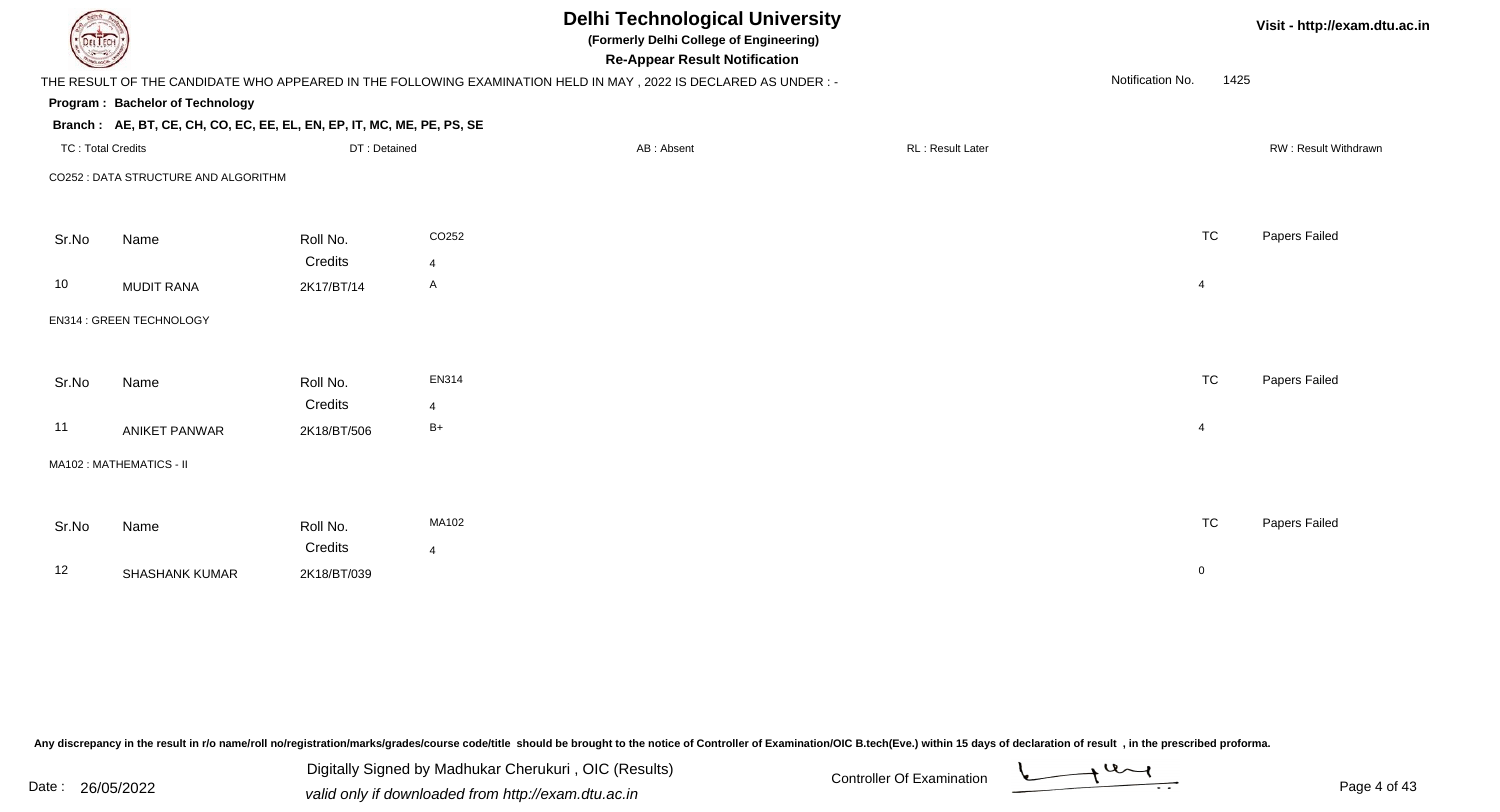

### **Delhi Technological University**

**(Formerly Delhi College of Engineering)**

**Visit - http://exam.dtu.ac.in**

**Program : Bachelor of TechnologyRe-Appear Result NotificationBranch : AE, BT, CE, CH, CO, EC, EE, EL, EN, EP, IT, MC, ME, PE, PS, SE**THE RESULT OF THE CANDIDATE WHO APPEARED IN THE FOLLOWING EXAMINATION HELD IN MAY , 2022 IS DECLARED AS UNDER : -TC : Total Credits DT : Detainedd AB : Absent RL : Result Later RW : Result Withdrawn Notification No. 1425Sr.NoName Roll No. **Credits** MA102 : MATHEMATICS - IIAP102 : PHYSICS - II EE102 : BASIC ELECTRICAL ENGINEERING CO102 : PROGRAMMING FUNDAMENTALS MA1022 AP102 EE102 CO102 2 AP102 EE102 CO102 TC Papers Failed 44 4 4 4 13 KARTIK ARYAA 2K18/BT/018 2K18/AT/018 MOOC302 : MOOC302MOOC304 : MOOC304

| Sr.No | Name                        | Roll No.                    |               | MOOC302 MOOC304 | <b>TC</b> | Papers Failed |
|-------|-----------------------------|-----------------------------|---------------|-----------------|-----------|---------------|
|       |                             | Credits                     | $\mathcal{P}$ | $\overline{2}$  |           |               |
| 14    | GAURAV                      | 2K18/BT/013                 | A+            | A+              | 4         |               |
|       | CE202 : MECHANICS OF SOLIDS | FEC10: COMMUNICATION SKILLS |               |                 |           |               |
| Sr.No | Name                        | Roll No.                    | CE202         | FEC10           | <b>TC</b> | Papers Failed |
|       |                             | Credits                     |               | $\overline{2}$  |           |               |
| 15    | SUDHANSHU KUMAR             | 2K18/CE/121                 | A+            | F               | 4         | FEC10,        |

Any discrepancy in the result in r/o name/roll no/registration/marks/grades/course code/title should be brought to the notice of Controller of Examination/OIC B.tech(Eve.) within 15 days of declaration of result, in the pr

Date : 26/05/2022 valid only if downloaded from http://exam.dtu.ac.in<br>valid only if downloaded from http://exam.dtu.ac.in Digitally Signed by Madhukar Cherukuri , OIC (Results)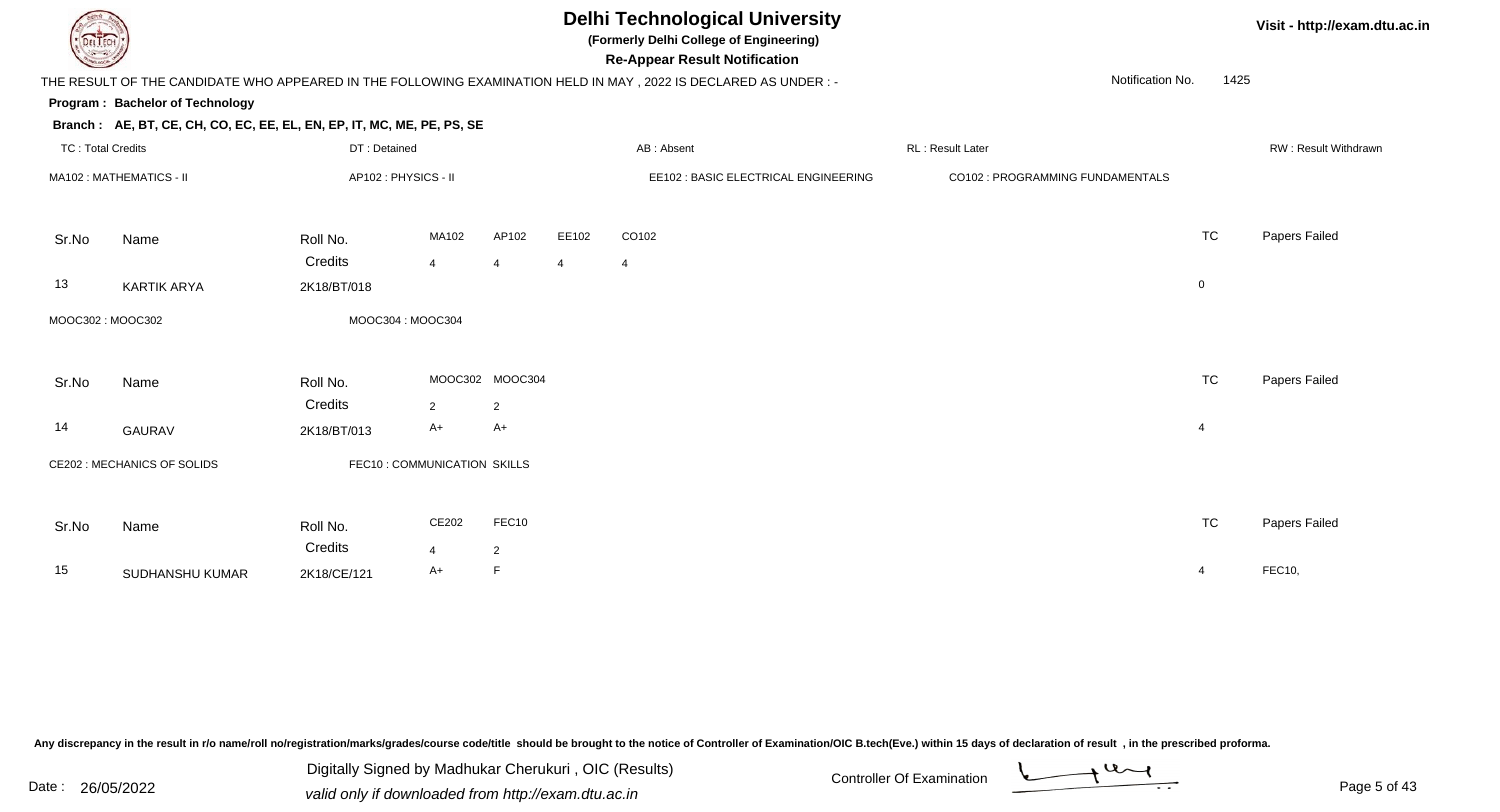| <b>DELTECH</b>           |                                                                                                                |              |                | <b>Delhi Technological University</b><br>(Formerly Delhi College of Engineering)<br><b>Re-Appear Result Notification</b> |                  |                  |             | Visit - http://exam.dtu.ac.in |
|--------------------------|----------------------------------------------------------------------------------------------------------------|--------------|----------------|--------------------------------------------------------------------------------------------------------------------------|------------------|------------------|-------------|-------------------------------|
|                          | THE RESULT OF THE CANDIDATE WHO APPEARED IN THE FOLLOWING EXAMINATION HELD IN MAY, 2022 IS DECLARED AS UNDER:- |              |                |                                                                                                                          |                  | Notification No. | 1425        |                               |
|                          | Program: Bachelor of Technology                                                                                |              |                |                                                                                                                          |                  |                  |             |                               |
|                          | Branch: AE, BT, CE, CH, CO, EC, EE, EL, EN, EP, IT, MC, ME, PE, PS, SE                                         |              |                |                                                                                                                          |                  |                  |             |                               |
| <b>TC: Total Credits</b> |                                                                                                                | DT: Detained |                | AB: Absent                                                                                                               | RL: Result Later |                  |             | RW: Result Withdrawn          |
|                          | CE302 : ANALYSIS OF INDETERMINATE STRUCTURES                                                                   |              |                |                                                                                                                          |                  |                  |             |                               |
|                          |                                                                                                                |              |                |                                                                                                                          |                  |                  |             |                               |
| Sr.No                    | Name                                                                                                           | Roll No.     | CE302          |                                                                                                                          |                  |                  | <b>TC</b>   | Papers Failed                 |
|                          |                                                                                                                | Credits      | $\overline{4}$ |                                                                                                                          |                  |                  |             |                               |
| 16                       | RAJA BABU                                                                                                      | 2K17/CE/80   | P              |                                                                                                                          |                  | $\overline{4}$   |             |                               |
| 17                       | NIRVAN SHRESTHA                                                                                                | 2K18/CE/066  | $A+$           |                                                                                                                          |                  | $\overline{4}$   |             |                               |
| 18                       | PRIYAM KAPRI                                                                                                   | 2K18/CE/086  | $A+$           |                                                                                                                          |                  | $\overline{4}$   |             |                               |
|                          | CE304 : GEOTECHNICAL ENGINEERING                                                                               |              |                |                                                                                                                          |                  |                  |             |                               |
|                          |                                                                                                                |              |                |                                                                                                                          |                  |                  |             |                               |
| Sr.No                    | Name                                                                                                           | Roll No.     | CE304          |                                                                                                                          |                  |                  | <b>TC</b>   | Papers Failed                 |
|                          |                                                                                                                | Credits      | $\overline{4}$ |                                                                                                                          |                  |                  |             |                               |
| 19                       | VED VILAS KURDEKAR                                                                                             | 2K17/CE/119  | F              |                                                                                                                          |                  |                  | $\mathbf 0$ | CE304                         |
|                          | <b>CE306 : TRANSPORTATION ENGINEERING</b>                                                                      |              |                |                                                                                                                          |                  |                  |             |                               |
|                          |                                                                                                                |              |                |                                                                                                                          |                  |                  |             |                               |
| Sr.No                    | Name                                                                                                           | Roll No.     | CE306          |                                                                                                                          |                  |                  | <b>TC</b>   | Papers Failed                 |
|                          |                                                                                                                | Credits      | $\overline{4}$ |                                                                                                                          |                  |                  |             |                               |
| 20                       | SUDHANSHU KUMAR                                                                                                | 2K18/CE/121  | B              |                                                                                                                          |                  | $\overline{4}$   |             |                               |
|                          |                                                                                                                |              |                |                                                                                                                          |                  |                  |             |                               |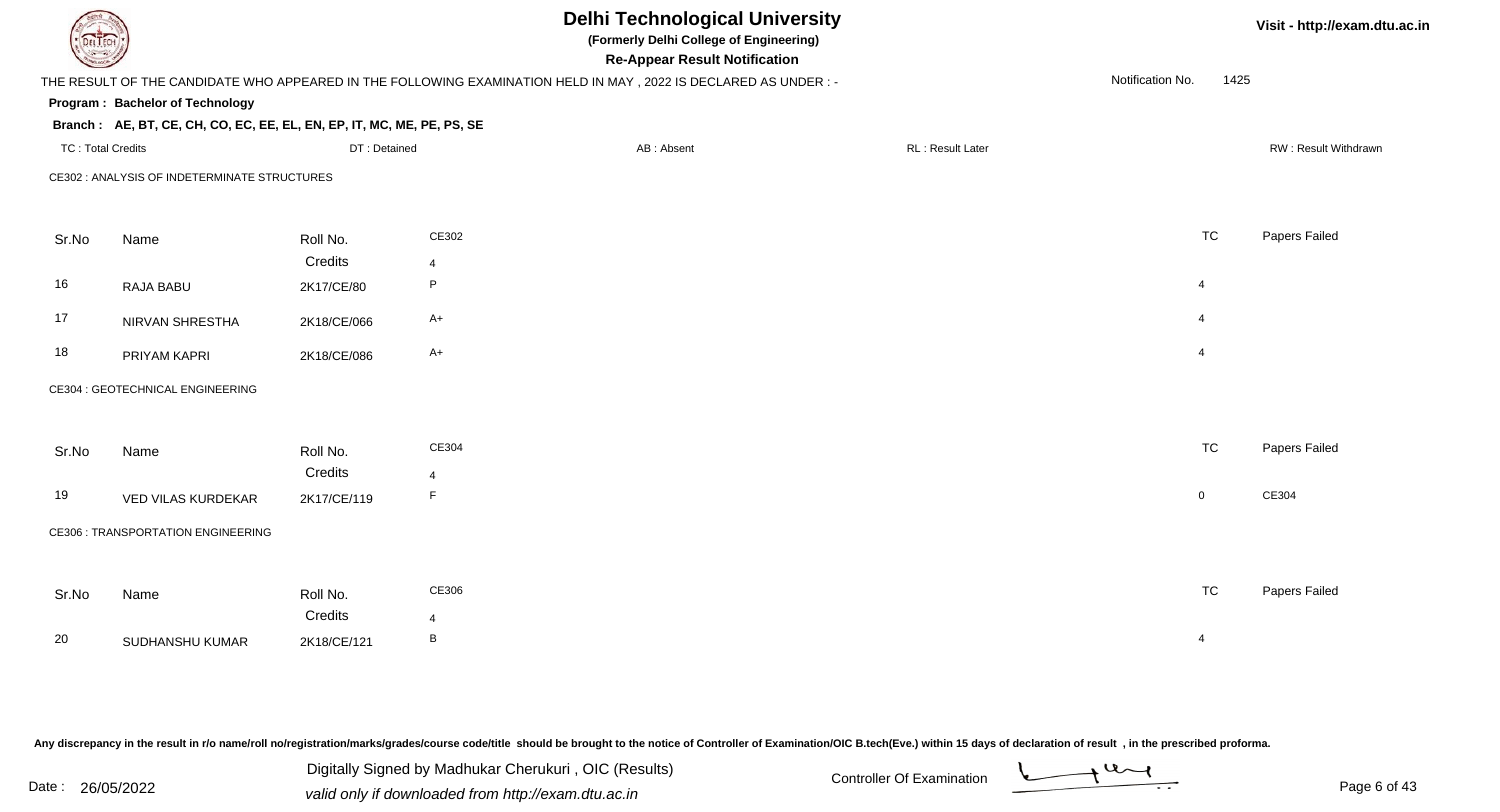| DEL TECH                 |                                                                                                                |              |                |                                             | <b>Delhi Technological University</b><br>(Formerly Delhi College of Engineering)<br><b>Re-Appear Result Notification</b> |                  |                  |                | Visit - http://exam.dtu.ac.in |
|--------------------------|----------------------------------------------------------------------------------------------------------------|--------------|----------------|---------------------------------------------|--------------------------------------------------------------------------------------------------------------------------|------------------|------------------|----------------|-------------------------------|
|                          | THE RESULT OF THE CANDIDATE WHO APPEARED IN THE FOLLOWING EXAMINATION HELD IN MAY, 2022 IS DECLARED AS UNDER:- |              |                |                                             |                                                                                                                          |                  | Notification No. | 1425           |                               |
|                          | Program: Bachelor of Technology                                                                                |              |                |                                             |                                                                                                                          |                  |                  |                |                               |
|                          | Branch: AE, BT, CE, CH, CO, EC, EE, EL, EN, EP, IT, MC, ME, PE, PS, SE                                         |              |                |                                             |                                                                                                                          |                  |                  |                |                               |
| <b>TC: Total Credits</b> |                                                                                                                | DT: Detained |                |                                             | AB: Absent                                                                                                               | RL: Result Later |                  |                | RW: Result Withdrawn          |
|                          | CE310 : GEO-TECHNICAL PROCESSES                                                                                |              |                | CE322 : TRAFFIC AND TRANSPORTATION PLANNING |                                                                                                                          |                  |                  |                |                               |
|                          |                                                                                                                |              |                |                                             |                                                                                                                          |                  |                  |                |                               |
| Sr.No                    | Name                                                                                                           | Roll No.     | CE310          | CE322                                       |                                                                                                                          |                  |                  | <b>TC</b>      | Papers Failed                 |
|                          |                                                                                                                | Credits      | $\overline{4}$ | $\overline{4}$                              |                                                                                                                          |                  |                  |                |                               |
| 21                       | NAKUL ARYA                                                                                                     | 2K16/CE/66   | F              | $\mathsf{A}$                                |                                                                                                                          |                  |                  | $\overline{4}$ | CE310                         |
|                          | <b>CE420: TRAFFIC ENGINEERING</b>                                                                              |              |                |                                             |                                                                                                                          |                  |                  |                |                               |
|                          |                                                                                                                |              |                |                                             |                                                                                                                          |                  |                  |                |                               |
| Sr.No                    | Name                                                                                                           | Roll No.     | CE420          |                                             |                                                                                                                          |                  |                  | <b>TC</b>      | Papers Failed                 |
|                          |                                                                                                                | Credits      | $\overline{4}$ |                                             |                                                                                                                          |                  |                  |                |                               |
| 22                       | <b>RAJA BABU</b>                                                                                               | 2K17/CE/80   | $\, {\sf B}$   |                                             |                                                                                                                          |                  |                  | $\overline{4}$ |                               |
| 23                       | M AMEZ KHAIR                                                                                                   | 2K18/CE/054  | $A+$           |                                             |                                                                                                                          |                  |                  | $\overline{4}$ |                               |
|                          | MA102: MATHEMATICS - II                                                                                        |              |                |                                             |                                                                                                                          |                  |                  |                |                               |
|                          |                                                                                                                |              |                |                                             |                                                                                                                          |                  |                  |                |                               |
| Sr.No                    | Name                                                                                                           | Roll No.     | MA102          |                                             |                                                                                                                          |                  |                  | <b>TC</b>      | Papers Failed                 |
|                          |                                                                                                                | Credits      | $\overline{4}$ |                                             |                                                                                                                          |                  |                  |                |                               |
| 24                       | <b>RAJA BABU</b>                                                                                               | 2K17/CE/80   |                |                                             |                                                                                                                          |                  |                  | $\mathbf 0$    |                               |
|                          |                                                                                                                |              |                |                                             |                                                                                                                          |                  |                  |                |                               |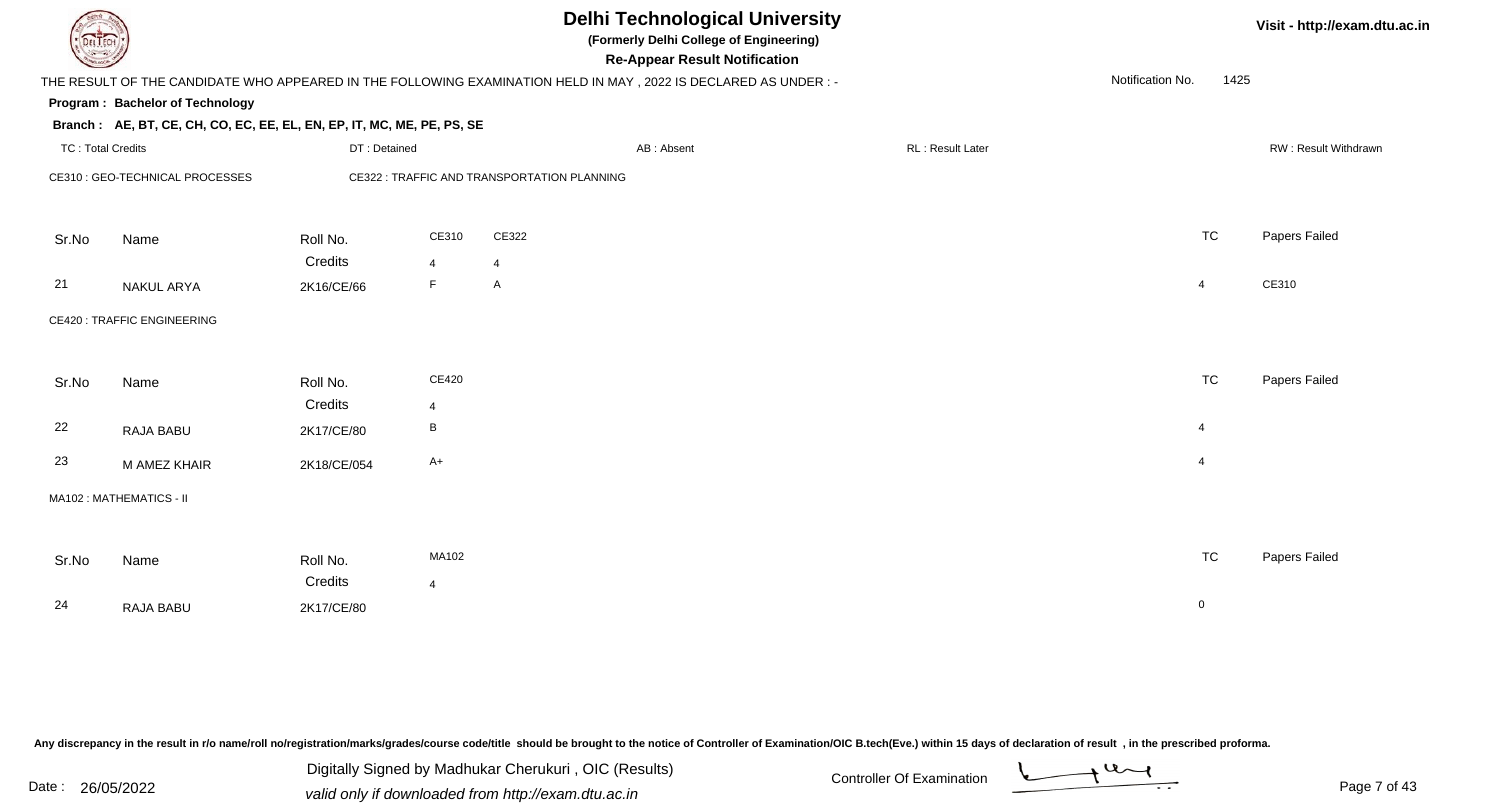| EL ECH                   |                                                                                                                |                                 |                                  |       |                     |            | <b>Delhi Technological University</b><br>(Formerly Delhi College of Engineering)<br><b>Re-Appear Result Notification</b> |                  |                  |           | Visit - http://exam.dtu.ac.in |
|--------------------------|----------------------------------------------------------------------------------------------------------------|---------------------------------|----------------------------------|-------|---------------------|------------|--------------------------------------------------------------------------------------------------------------------------|------------------|------------------|-----------|-------------------------------|
|                          | THE RESULT OF THE CANDIDATE WHO APPEARED IN THE FOLLOWING EXAMINATION HELD IN MAY, 2022 IS DECLARED AS UNDER:- |                                 |                                  |       |                     |            |                                                                                                                          |                  | Notification No. | 1425      |                               |
|                          | Program: Bachelor of Technology                                                                                |                                 |                                  |       |                     |            |                                                                                                                          |                  |                  |           |                               |
|                          | Branch: AE, BT, CE, CH, CO, EC, EE, EL, EN, EP, IT, MC, ME, PE, PS, SE                                         |                                 |                                  |       |                     |            |                                                                                                                          |                  |                  |           |                               |
| <b>TC: Total Credits</b> |                                                                                                                | DT: Detained                    |                                  |       |                     | AB: Absent |                                                                                                                          | RL: Result Later |                  |           | RW: Result Withdrawn          |
| <b>ARCHITECTURE</b>      | CO206 : COMPUTER ORGANIZATION AND                                                                              |                                 |                                  |       |                     |            |                                                                                                                          |                  |                  |           |                               |
| Sr.No                    | Name                                                                                                           | Roll No.<br>Credits             | CO206<br>$\overline{\mathbf{4}}$ |       |                     |            |                                                                                                                          |                  |                  | <b>TC</b> | Papers Failed                 |
| 25                       | NIJDAT HASNAIN                                                                                                 | 2K17/CO/204                     | A                                |       |                     |            |                                                                                                                          |                  | $\overline{4}$   |           |                               |
|                          | CO302 : COMPILER DESIGN                                                                                        |                                 |                                  |       |                     |            |                                                                                                                          |                  |                  |           |                               |
| Sr.No                    | Name                                                                                                           | Roll No.<br>Credits             | CO302<br>$\boldsymbol{\Delta}$   |       |                     |            |                                                                                                                          |                  |                  | <b>TC</b> | Papers Failed                 |
| 26                       | <b>ARYAN VERMA</b>                                                                                             | 2K18/CO/098                     | C                                |       |                     |            |                                                                                                                          |                  | $\overline{4}$   |           |                               |
| MOOC304: MOOC304         | CO302 : COMPILER DESIGN                                                                                        | CO304 : ARTIFICIAL INTELLIGENCE |                                  |       |                     |            | CO326 : OBJECT ORIENTED SOFTWARE ENGINEERING MOOC302 : MOOC302                                                           |                  |                  |           |                               |
| Sr.No                    | Name                                                                                                           | Roll No.                        | CO302                            | CO304 | CO326               |            | MOOC302 MOOC304                                                                                                          |                  |                  | <b>TC</b> | Papers Failed                 |
| 27                       | <b>GUNIT MAHAJAN</b>                                                                                           | Credits<br>2K18/CO/133          | $\boldsymbol{\Delta}$            | 4     | $\overline{4}$<br>F | 2<br>E     | $\overline{2}$<br>F                                                                                                      |                  | $\mathbf 0$      |           | CO326,<br>MOOC302, MOOC304,   |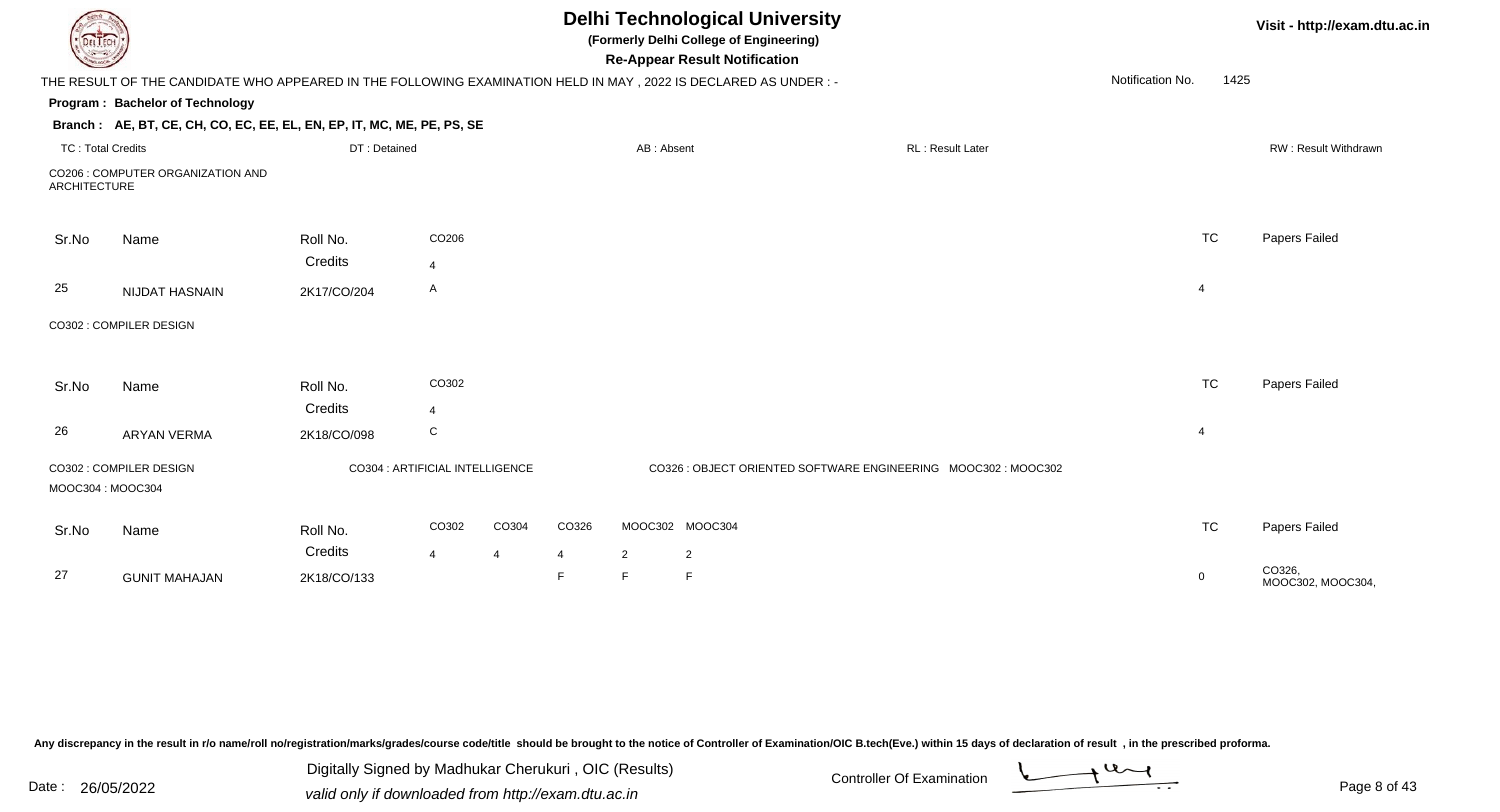### **Delhi Technological University**

**(Formerly Delhi College of Engineering)**

**Visit - http://exam.dtu.ac.in**

**Program : Bachelor of TechnologyRe-Appear Result Notification** THE RESULT OF THE CANDIDATE WHO APPEARED IN THE FOLLOWING EXAMINATION HELD IN MAY , 2022 IS DECLARED AS UNDER : -**Branch : AE, BT, CE, CH, CO, EC, EE, EL, EN, EP, IT, MC, ME, PE, PS, SE**TC : Total Credits DT : Detainedd AB : Absent RL : Result Later RW : Result Withdrawn Notification No. 1425Sr.NoName Roll No. **Credits** CO302 : COMPILER DESIGN CO324 : PATTERN RECOGNITION MOOC302 : MOOC302 MOOC304 : MOOC304 CO302 CO324 MOOC302 MOOC304 TC Papers Failed 4 <sup>4</sup> <sup>2</sup> <sup>2</sup> 28 ABHISHEK JAYANT $T$  2K17/CO/13 B  $A+$   $A+$   $A+$ Sr.NoName Roll No. **Credits** CO324 : PATTERN RECOGNITIONCO324 TCTC Papers Failed 429 AMAN GUPTAA 2K18/CO/050 P 4 CO326 : OBJECT ORIENTED SOFTWARE ENGINEERING

N 2K17/CO/204 A+

Any discrepancy in the result in r/o name/roll no/registration/marks/grades/course code/title should be brought to the notice of Controller of Examination/OIC B.tech(Eve.) within 15 days of declaration of result , in the p

Sr.No

30

Name Roll No.

NIJDAT HASNAIN

**Credits** 

Date : 26/05/2022 valid only if downloaded from http://exam.dtu.ac.in<br>valid only if downloaded from http://exam.dtu.ac.in Digitally Signed by Madhukar Cherukuri , OIC (Results)

4

CO326 TC

TC Papers Failed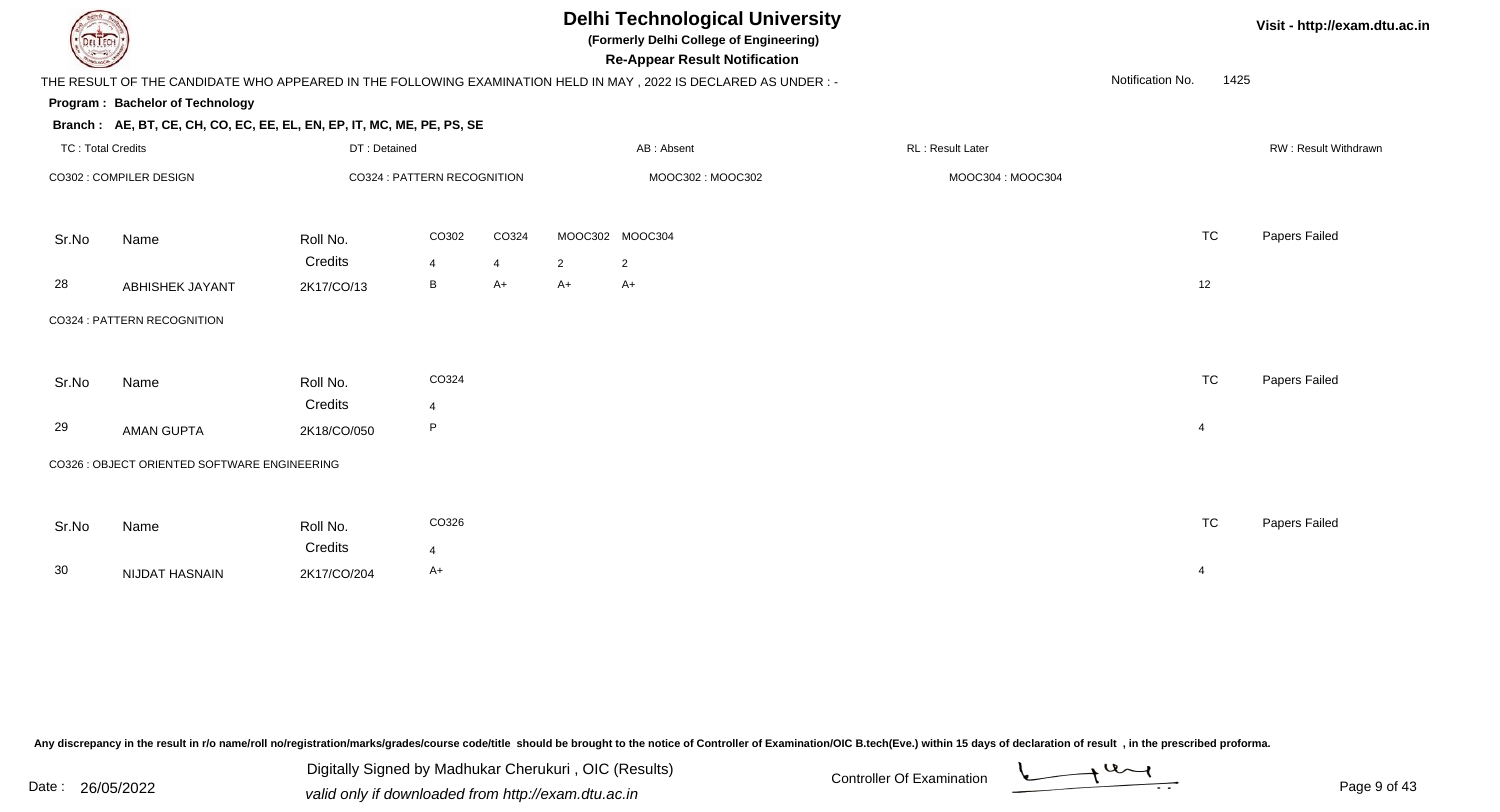|                          | <b>Delhi Technological University</b><br>Visit - http://exam.dtu.ac.in<br>(Formerly Delhi College of Engineering)<br><b>DELTECH</b><br><b>Re-Appear Result Notification</b> |                                     |                |                |                   |                                                                                                                 |  |                           |                  |      |                      |  |
|--------------------------|-----------------------------------------------------------------------------------------------------------------------------------------------------------------------------|-------------------------------------|----------------|----------------|-------------------|-----------------------------------------------------------------------------------------------------------------|--|---------------------------|------------------|------|----------------------|--|
|                          |                                                                                                                                                                             |                                     |                |                |                   | THE RESULT OF THE CANDIDATE WHO APPEARED IN THE FOLLOWING EXAMINATION HELD IN MAY, 2022 IS DECLARED AS UNDER :- |  |                           | Notification No. | 1425 |                      |  |
|                          | Program: Bachelor of Technology                                                                                                                                             |                                     |                |                |                   |                                                                                                                 |  |                           |                  |      |                      |  |
|                          | Branch: AE, BT, CE, CH, CO, EC, EE, EL, EN, EP, IT, MC, ME, PE, PS, SE                                                                                                      |                                     |                |                |                   |                                                                                                                 |  |                           |                  |      |                      |  |
| <b>TC: Total Credits</b> |                                                                                                                                                                             | DT: Detained                        |                |                |                   | AB: Absent                                                                                                      |  | RL: Result Later          |                  |      | RW: Result Withdrawn |  |
|                          | EC262 : DIGITAL ELECTRONICS                                                                                                                                                 |                                     |                |                |                   |                                                                                                                 |  |                           |                  |      |                      |  |
| Sr.No                    | Name                                                                                                                                                                        | Roll No.                            | EC262          |                |                   |                                                                                                                 |  |                           | <b>TC</b>        |      | Papers Failed        |  |
|                          |                                                                                                                                                                             | Credits                             | $\overline{4}$ |                |                   |                                                                                                                 |  |                           |                  |      |                      |  |
| 31                       | <b>NIKHIL KUMAR</b>                                                                                                                                                         | 2K18/CO/232                         | A              |                |                   |                                                                                                                 |  |                           | $\overline{4}$   |      |                      |  |
|                          | EC262 : DIGITAL ELECTRONICS                                                                                                                                                 | CO202 : DATABASE MANAGEMENT SYSTEMS |                |                |                   | CO208 : ALGORITHM DESIGN AND ANALYSIS                                                                           |  | FEC3: PHYSICAL EDU SPORTS |                  |      |                      |  |
| Sr.No                    | Name                                                                                                                                                                        | Roll No.                            | EC262          | CO202          | CO <sub>208</sub> | FEC3                                                                                                            |  |                           | <b>TC</b>        |      | Papers Failed        |  |
|                          |                                                                                                                                                                             | Credits                             | $\overline{4}$ | $\overline{4}$ | 4                 | 2                                                                                                               |  |                           |                  |      |                      |  |
| 32                       | <b>RISHABH</b>                                                                                                                                                              | 2K18/CO/289                         |                |                |                   | Α                                                                                                               |  |                           | $\overline{2}$   |      |                      |  |
|                          | EC416 : PATTERN RECOGNITION                                                                                                                                                 |                                     |                |                |                   |                                                                                                                 |  |                           |                  |      |                      |  |
|                          |                                                                                                                                                                             |                                     |                |                |                   |                                                                                                                 |  |                           |                  |      |                      |  |
| Sr.No                    | Name                                                                                                                                                                        | Roll No.                            | EC416          |                |                   |                                                                                                                 |  |                           | <b>TC</b>        |      | Papers Failed        |  |
|                          |                                                                                                                                                                             | Credits                             | $\overline{4}$ |                |                   |                                                                                                                 |  |                           |                  |      |                      |  |
| 33                       | <b>M SRIRAM</b>                                                                                                                                                             | 2K17/CO/171                         | $B+$           |                |                   |                                                                                                                 |  |                           | 4                |      |                      |  |
|                          |                                                                                                                                                                             |                                     |                |                |                   |                                                                                                                 |  |                           |                  |      |                      |  |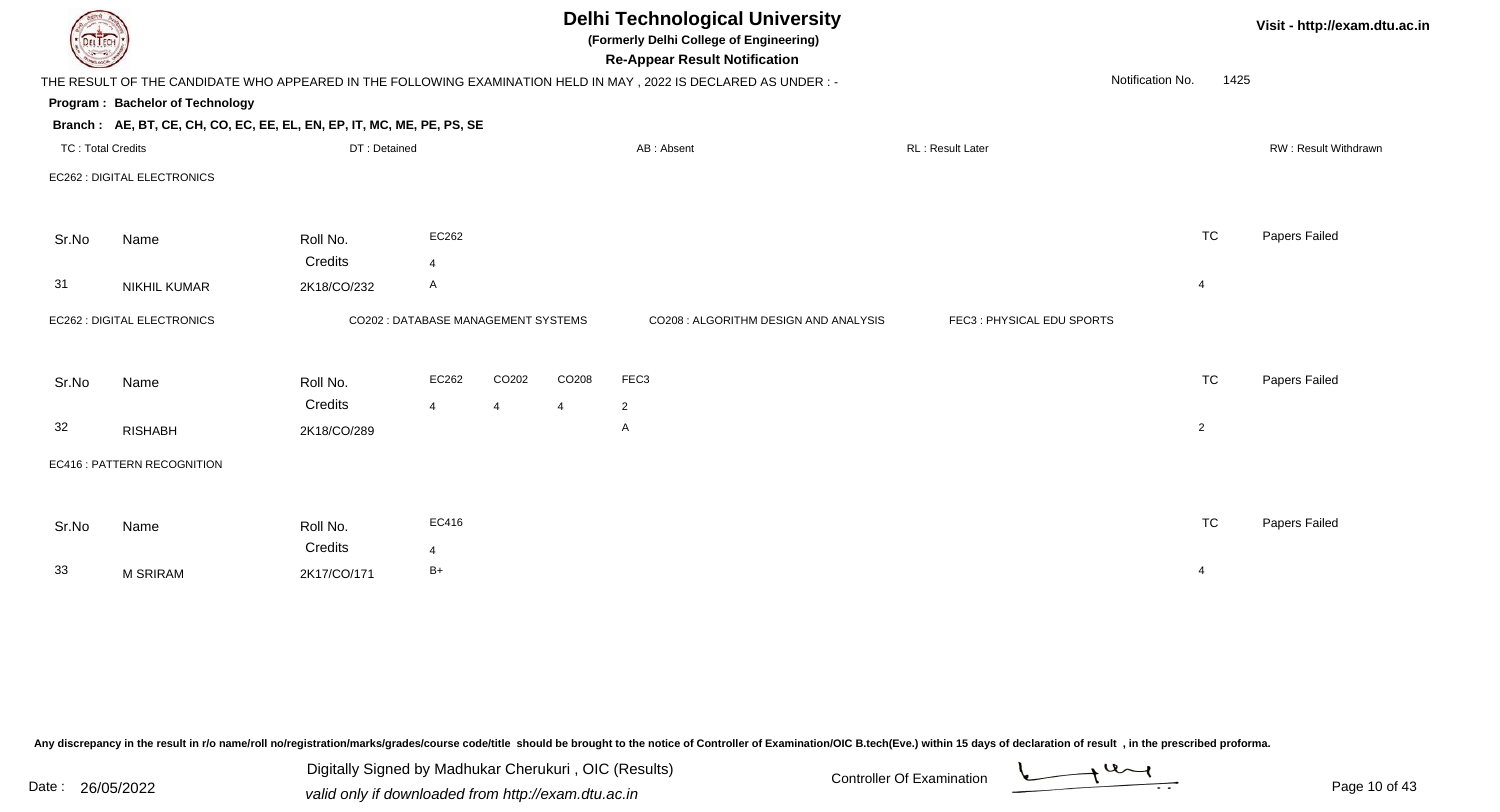| DEL TECH                 |                                                                        |              |                | <b>Delhi Technological University</b><br>(Formerly Delhi College of Engineering)<br><b>Re-Appear Result Notification</b> |                  |                  | Visit - http://exam.dtu.ac.in |
|--------------------------|------------------------------------------------------------------------|--------------|----------------|--------------------------------------------------------------------------------------------------------------------------|------------------|------------------|-------------------------------|
|                          |                                                                        |              |                | THE RESULT OF THE CANDIDATE WHO APPEARED IN THE FOLLOWING EXAMINATION HELD IN MAY, 2022 IS DECLARED AS UNDER :-          |                  | Notification No. | 1425                          |
|                          | Program: Bachelor of Technology                                        |              |                |                                                                                                                          |                  |                  |                               |
|                          | Branch: AE, BT, CE, CH, CO, EC, EE, EL, EN, EP, IT, MC, ME, PE, PS, SE |              |                |                                                                                                                          |                  |                  |                               |
| <b>TC: Total Credits</b> |                                                                        | DT: Detained |                | AB: Absent                                                                                                               | RL: Result Later |                  | RW: Result Withdrawn          |
| FEC22: YOGA              |                                                                        |              |                |                                                                                                                          |                  |                  |                               |
|                          |                                                                        |              |                |                                                                                                                          |                  |                  |                               |
| Sr.No                    | Name                                                                   | Roll No.     | FEC22          |                                                                                                                          |                  | <b>TC</b>        | Papers Failed                 |
|                          |                                                                        | Credits      | 2              |                                                                                                                          |                  |                  |                               |
| 34                       | ABHISHEK SHARMA                                                        | 2K18/CO/026  | $A+$           |                                                                                                                          |                  | $\overline{2}$   |                               |
|                          |                                                                        |              |                |                                                                                                                          |                  |                  |                               |
|                          | FEC46 : TECHNICAL COMMUNICATION                                        |              |                |                                                                                                                          |                  |                  |                               |
|                          |                                                                        |              |                |                                                                                                                          |                  |                  |                               |
| Sr.No                    | Name                                                                   | Roll No.     | FEC46          |                                                                                                                          |                  | <b>TC</b>        | Papers Failed                 |
|                          |                                                                        | Credits      | $\overline{2}$ |                                                                                                                          |                  |                  |                               |
| 35                       | <b>ABHISHEK JAYANT</b>                                                 | 2K17/CO/13   |                |                                                                                                                          |                  | $\mathbf 0$      |                               |
|                          |                                                                        |              |                |                                                                                                                          |                  |                  |                               |
|                          | MA102: MATHEMATICS - II                                                |              |                |                                                                                                                          |                  |                  |                               |
|                          |                                                                        |              |                |                                                                                                                          |                  |                  |                               |
| Sr.No                    | Name                                                                   | Roll No.     | MA102          |                                                                                                                          |                  | <b>TC</b>        | Papers Failed                 |
|                          |                                                                        | Credits      | $\overline{4}$ |                                                                                                                          |                  |                  |                               |
| 36                       | <b>RISHABH</b>                                                         | 2K18/CO/289  |                |                                                                                                                          |                  | $\mathbf 0$      |                               |
|                          |                                                                        |              |                |                                                                                                                          |                  |                  |                               |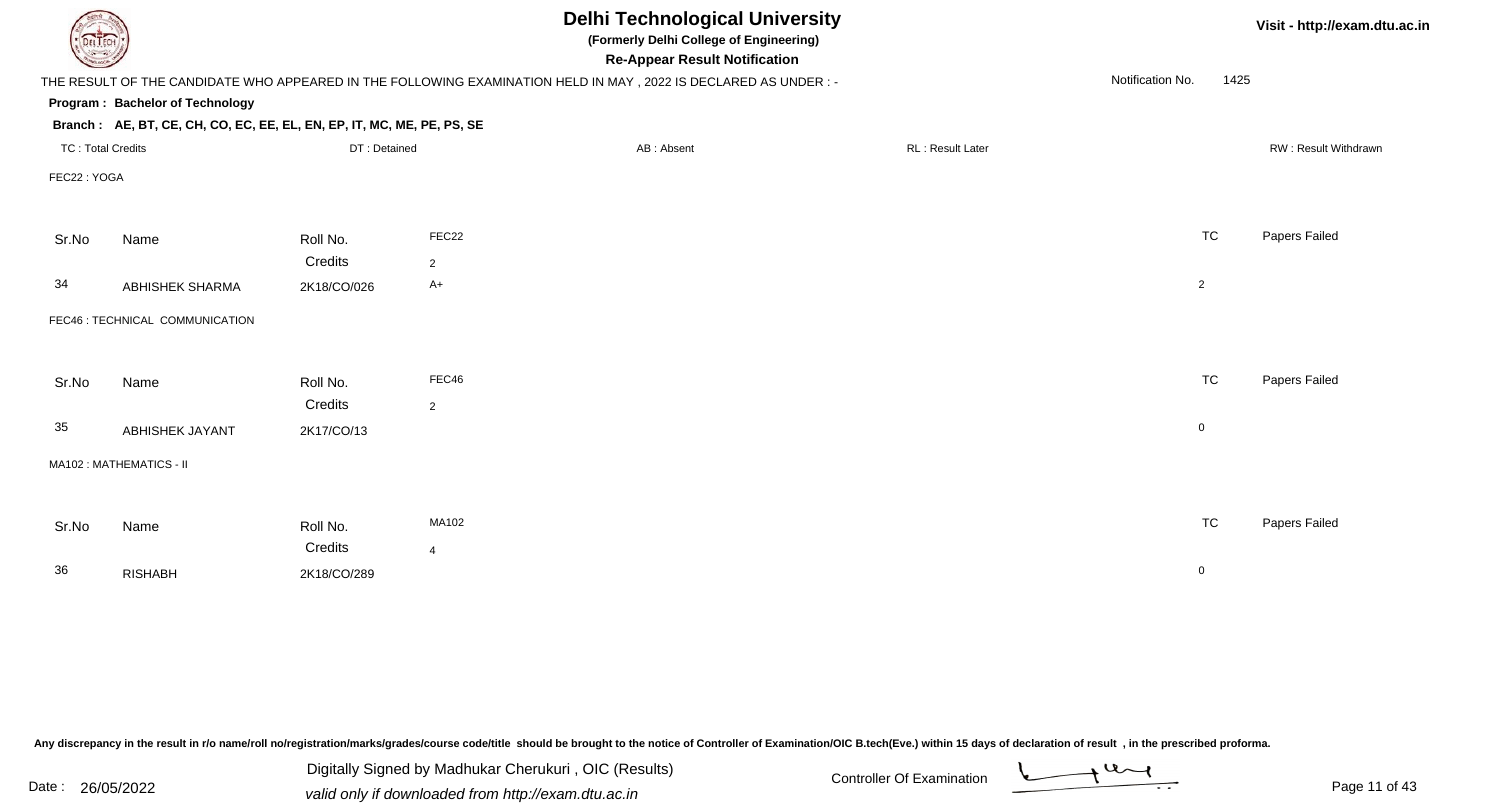| DEL TECH                 |                                                                                                                |                                                     |                |                |                 |                | <b>Re-Appear Result Notification</b>        | <b>Delhi Technological University</b><br>(Formerly Delhi College of Engineering) |                 |                               |                | Visit - http://exam.dtu.ac.in |
|--------------------------|----------------------------------------------------------------------------------------------------------------|-----------------------------------------------------|----------------|----------------|-----------------|----------------|---------------------------------------------|----------------------------------------------------------------------------------|-----------------|-------------------------------|----------------|-------------------------------|
|                          | THE RESULT OF THE CANDIDATE WHO APPEARED IN THE FOLLOWING EXAMINATION HELD IN MAY, 2022 IS DECLARED AS UNDER:- |                                                     |                |                |                 |                |                                             |                                                                                  |                 | Notification No.              | 1425           |                               |
|                          | Program: Bachelor of Technology                                                                                |                                                     |                |                |                 |                |                                             |                                                                                  |                 |                               |                |                               |
|                          | Branch: AE, BT, CE, CH, CO, EC, EE, EL, EN, EP, IT, MC, ME, PE, PS, SE                                         |                                                     |                |                |                 |                |                                             |                                                                                  |                 |                               |                |                               |
| <b>TC: Total Credits</b> |                                                                                                                | DT: Detained                                        |                |                |                 | AB: Absent     |                                             |                                                                                  |                 | RL: Result Later              |                | RW: Result Withdrawn          |
|                          | MG302 : Fundamentals of Management                                                                             | MOOC302: MOOC302                                    |                |                |                 |                | MOOC304: MOOC304                            |                                                                                  |                 |                               |                |                               |
| Sr.No                    | Name                                                                                                           | Roll No.                                            | MG302          |                | MOOC302 MOOC304 |                |                                             |                                                                                  |                 |                               | <b>TC</b>      | Papers Failed                 |
|                          |                                                                                                                | Credits                                             | $\mathbf{3}$   | 2              | $\overline{2}$  |                |                                             |                                                                                  |                 |                               |                |                               |
| 37                       | <b>RISHABH</b>                                                                                                 | 2K18/CO/289                                         | F              | E              | F               |                |                                             |                                                                                  |                 |                               | $\overline{0}$ | MG302MOOC302, MOOC304,        |
| <b>APPLICATIONS</b>      | BT318 : STEM CELLS AND REGENERATIVE MEDICINE<br>EE306 : MICROPROCESSORS & MICROCONTROLLER                      | FEC46 : TECHNICAL COMMUNICATION<br>MOOC302: MOOC302 |                |                |                 |                | EE302 : ELECTRIC DRIVES<br>MOOC304: MOOC304 |                                                                                  |                 | EE304 : POWER SYSTEM ANALYSIS |                |                               |
| Sr.No                    | Name                                                                                                           | Roll No.                                            | <b>BT318</b>   | FEC46          | EE302           | EE304          | EE306                                       |                                                                                  | MOOC302 MOOC304 |                               | <b>TC</b>      | Papers Failed                 |
|                          |                                                                                                                | Credits                                             | $\overline{4}$ | $\overline{2}$ | 4               | $\overline{4}$ | $\overline{4}$                              | $\overline{2}$                                                                   | $\overline{2}$  |                               |                |                               |
| 38                       | <b>AKASH GUPTA</b>                                                                                             | 2K17/EE/24                                          | $B+$           | A              | P               | B              | $B+$                                        | $A+$                                                                             | A               |                               | 22             |                               |
|                          | EE202 : ELECTROMAGNETIC FIELD THEORY                                                                           | EE206 : CONTROL SYSTEMS                             |                |                |                 |                |                                             |                                                                                  |                 |                               |                |                               |
| Sr.No                    | Name                                                                                                           | Roll No.                                            | EE202          | EE206          |                 |                |                                             |                                                                                  |                 |                               | <b>TC</b>      | Papers Failed                 |
|                          |                                                                                                                | Credits                                             | $\overline{4}$ | $\overline{4}$ |                 |                |                                             |                                                                                  |                 |                               |                |                               |
| 39                       | <b>DEVESH PAL</b>                                                                                              | 2K17/EE/76                                          |                |                |                 |                |                                             |                                                                                  |                 |                               | $\mathbf 0$    |                               |
|                          |                                                                                                                |                                                     |                |                |                 |                |                                             |                                                                                  |                 |                               |                |                               |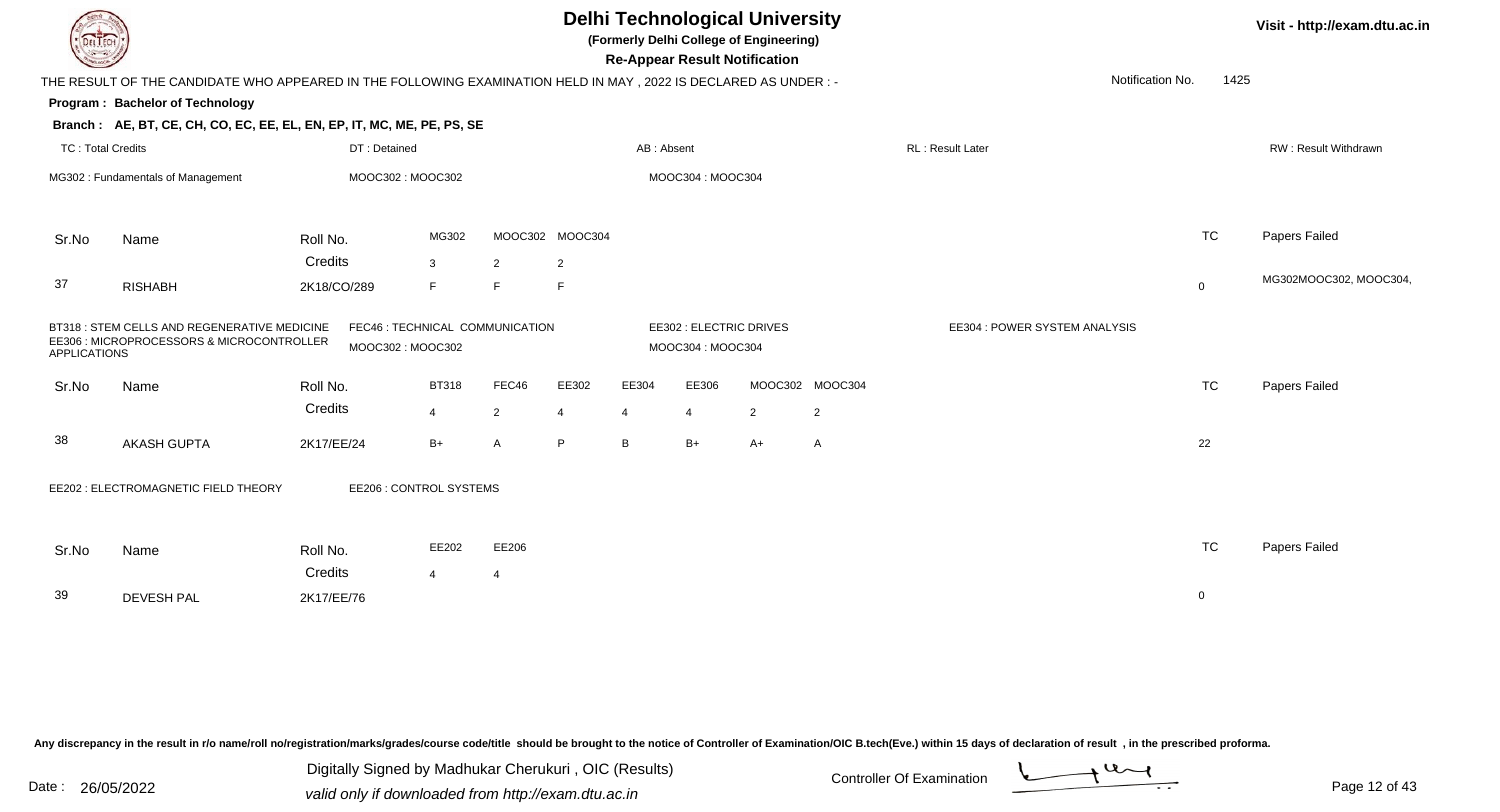|                          |                                                                        |                       |                | <b>Delhi Technological University</b><br>(Formerly Delhi College of Engineering)<br><b>Re-Appear Result Notification</b> |                  |                  | Visit - http://exam.dtu.ac.in |                      |
|--------------------------|------------------------------------------------------------------------|-----------------------|----------------|--------------------------------------------------------------------------------------------------------------------------|------------------|------------------|-------------------------------|----------------------|
|                          |                                                                        |                       |                | THE RESULT OF THE CANDIDATE WHO APPEARED IN THE FOLLOWING EXAMINATION HELD IN MAY, 2022 IS DECLARED AS UNDER :-          |                  | Notification No. | 1425                          |                      |
|                          | Program: Bachelor of Technology                                        |                       |                |                                                                                                                          |                  |                  |                               |                      |
|                          | Branch: AE, BT, CE, CH, CO, EC, EE, EL, EN, EP, IT, MC, ME, PE, PS, SE |                       |                |                                                                                                                          |                  |                  |                               |                      |
| <b>TC: Total Credits</b> |                                                                        | DT: Detained          |                | AB: Absent                                                                                                               | RL: Result Later |                  |                               | RW: Result Withdrawn |
|                          | EE202a : LINEAR INTEGRATED CIRCUITS                                    |                       |                |                                                                                                                          |                  |                  |                               |                      |
| Sr.No                    | Name                                                                   | Roll No.              | EE202a         |                                                                                                                          |                  | <b>TC</b>        |                               | Papers Failed        |
|                          |                                                                        | Credits               | $\overline{4}$ |                                                                                                                          |                  |                  |                               |                      |
| 40                       | <b>TUSHAR MANATWAL</b>                                                 | 2K18/EE/227           | F              |                                                                                                                          |                  | $\mathbf 0$      |                               | EE202a               |
|                          | EE202a : LINEAR INTEGRATED CIRCUITS                                    |                       |                | FEC27 : PROFESSIONAL ETHICS & HUMAN VALUES                                                                               |                  |                  |                               |                      |
| Sr.No                    | Name                                                                   | Roll No.              | EE202a         | FEC27                                                                                                                    |                  | <b>TC</b>        |                               | Papers Failed        |
|                          |                                                                        | Credits               | $\overline{4}$ | $\overline{2}$                                                                                                           |                  |                  |                               |                      |
| 41                       | <b>AKASH GUPTA</b>                                                     | 2K17/EE/24            |                | $B+$                                                                                                                     |                  | $\overline{2}$   |                               |                      |
|                          | EE206 : CONTROL SYSTEMS                                                |                       |                |                                                                                                                          |                  |                  |                               |                      |
|                          |                                                                        |                       |                |                                                                                                                          |                  |                  |                               |                      |
| Sr.No                    | Name                                                                   | Roll No.              | EE206          |                                                                                                                          |                  | <b>TC</b>        |                               | Papers Failed        |
| 42                       | <b>AKASH GUPTA</b>                                                     | Credits<br>2K17/EE/24 | 4<br>F         |                                                                                                                          |                  | $\mathbf 0$      |                               | EE206                |
|                          |                                                                        |                       |                |                                                                                                                          |                  |                  |                               |                      |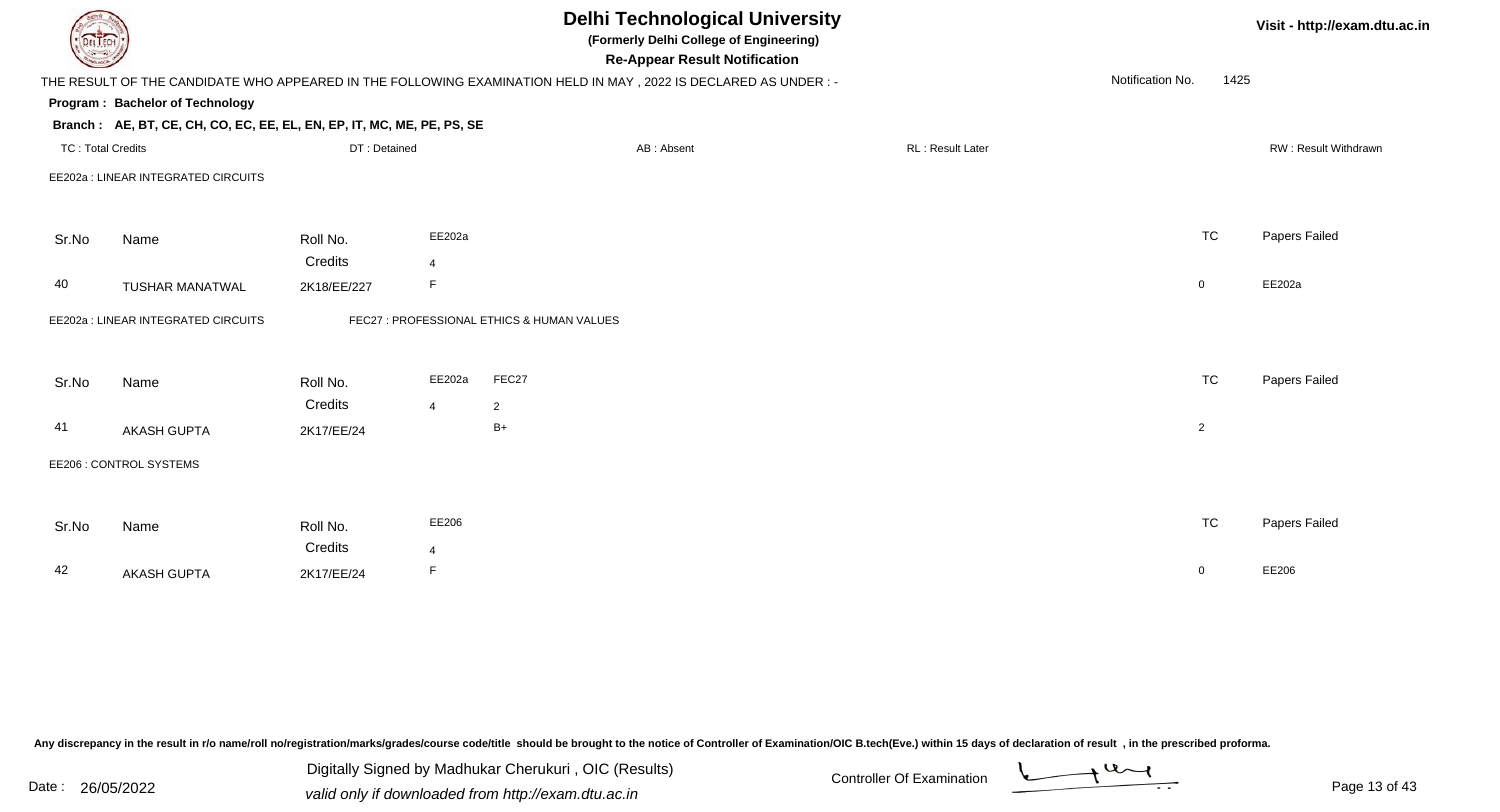| JEL I ECI                                                                                                                                   |                                                                                    |                               |                         |                         |            | <b>Delhi Technological University</b><br>(Formerly Delhi College of Engineering)<br><b>Re-Appear Result Notification</b> |                         | Visit - http://exam.dtu.ac.in |  |                      |  |  |
|---------------------------------------------------------------------------------------------------------------------------------------------|------------------------------------------------------------------------------------|-------------------------------|-------------------------|-------------------------|------------|--------------------------------------------------------------------------------------------------------------------------|-------------------------|-------------------------------|--|----------------------|--|--|
| Notification No.<br>1425<br>THE RESULT OF THE CANDIDATE WHO APPEARED IN THE FOLLOWING EXAMINATION HELD IN MAY, 2022 IS DECLARED AS UNDER :- |                                                                                    |                               |                         |                         |            |                                                                                                                          |                         |                               |  |                      |  |  |
|                                                                                                                                             | Program: Bachelor of Technology                                                    |                               |                         |                         |            |                                                                                                                          |                         |                               |  |                      |  |  |
|                                                                                                                                             | Branch: AE, BT, CE, CH, CO, EC, EE, EL, EN, EP, IT, MC, ME, PE, PS, SE             |                               |                         |                         |            |                                                                                                                          |                         |                               |  |                      |  |  |
| <b>TC: Total Credits</b>                                                                                                                    |                                                                                    | DT: Detained                  |                         |                         |            | AB: Absent                                                                                                               | <b>RL: Result Later</b> |                               |  | RW: Result Withdrawn |  |  |
|                                                                                                                                             | EE208 : ASYNCHRONOUS AND SYNCHRONOUS<br>EE206 : CONTROL SYSTEMS<br><b>MACHINES</b> |                               |                         |                         |            |                                                                                                                          |                         |                               |  |                      |  |  |
| Sr.No                                                                                                                                       | Name                                                                               | Roll No.<br>Credits           | EE206                   | EE208                   |            |                                                                                                                          |                         | <b>TC</b>                     |  | Papers Failed        |  |  |
| 43                                                                                                                                          | <b>HEMANT</b>                                                                      | 2K17/EE/91                    | $\overline{4}$          | $\overline{4}$          |            |                                                                                                                          |                         | $\pmb{0}$                     |  |                      |  |  |
|                                                                                                                                             | EE302 : ELECTRIC DRIVES                                                            |                               |                         |                         |            |                                                                                                                          |                         |                               |  |                      |  |  |
| Sr.No                                                                                                                                       | Name                                                                               | Roll No.<br>Credits           | EE302<br>$\overline{4}$ |                         |            |                                                                                                                          |                         | <b>TC</b>                     |  | Papers Failed        |  |  |
| 44                                                                                                                                          | <b>FARIS IRSHAD</b>                                                                | 2K16/EE/50                    | F                       |                         |            |                                                                                                                          |                         | $\mathbf 0$                   |  | EE302                |  |  |
|                                                                                                                                             | EE302 : ELECTRIC DRIVES                                                            | EE304 : POWER SYSTEM ANALYSIS |                         |                         |            | EE306 : MICROPROCESSORS & MICROCONTROLLER<br><b>APPLICATIONS</b>                                                         |                         |                               |  |                      |  |  |
| Sr.No                                                                                                                                       | Name                                                                               | Roll No.<br>Credits           | EE302<br>$\overline{4}$ | EE304<br>$\overline{4}$ | EE306<br>4 |                                                                                                                          |                         | <b>TC</b>                     |  | Papers Failed        |  |  |
| 45                                                                                                                                          | <b>HEMANT</b>                                                                      | 2K17/EE/91                    | F                       | $B+$                    | B          |                                                                                                                          |                         | 8                             |  | EE302                |  |  |

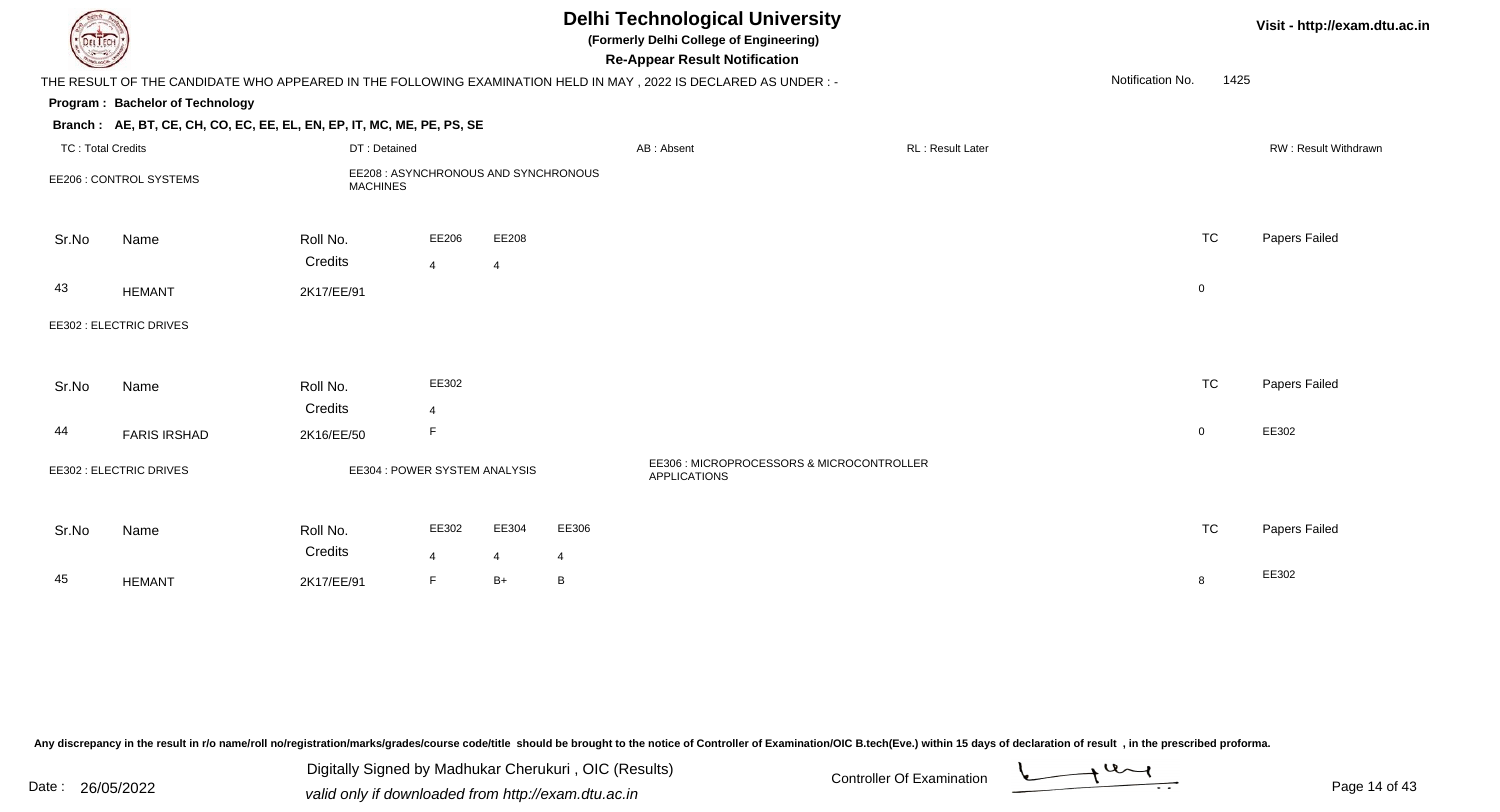

# **Delhi Technological University**

**Visit - http://exam.dtu.ac.in**

**(Formerly Delhi College of Engineering)**

**Re-Appear Result Notification**

Notification No.1425

### **Program : Bachelor of Technology**

#### **Branch : AE, BT, CE, CH, CO, EC, EE, EL, EN, EP, IT, MC, ME, PE, PS, SE**

|                  | <b>TC: Total Credits</b>                                  | DT: Detained        |                                                                         |                         | RL : Result Later<br>AB: Absent |                       |                     |                                           | RW: Result Withdrawr              |                |               |  |
|------------------|-----------------------------------------------------------|---------------------|-------------------------------------------------------------------------|-------------------------|---------------------------------|-----------------------|---------------------|-------------------------------------------|-----------------------------------|----------------|---------------|--|
|                  | EE302 : ELECTRIC DRIVES<br>HU308 : Mathematical Economics | <b>APPLICATIONS</b> | EE304 : POWER SYSTEM ANALYSIS<br>ME312 : QUALITY MANAGEMENT & SIX SIGMA |                         |                                 |                       | <b>APPLICATIONS</b> | EE306 : MICROPROCESSORS & MICROCONTROLLER | MG302: Fundamentals of Management |                |               |  |
| Sr.No            | Name                                                      | Roll No.<br>Credits | EE302<br>$\overline{4}$                                                 | EE304<br>$\overline{4}$ | EE306<br>4                      | MG302<br>$\mathbf{3}$ | <b>HU308</b><br>4   | ME312<br>$\overline{4}$                   |                                   | <b>TC</b>      | Papers Failed |  |
| 46               | TUSHAR MANATWAL                                           | 2K18/EE/227         | F                                                                       | F                       | P                               |                       |                     | $\mathsf{C}$                              |                                   | 8              | EE302EE304,   |  |
| FEC1: SPORTS - I |                                                           |                     |                                                                         |                         |                                 |                       |                     |                                           |                                   |                |               |  |
| Sr.No            | Name                                                      | Roll No.<br>Credits | FEC1<br>$\overline{2}$                                                  |                         |                                 |                       |                     |                                           |                                   | <b>TC</b>      | Papers Failed |  |
| 47               | LAVESH AHIR                                               | 2K18/EE/100         | C                                                                       |                         |                                 |                       |                     |                                           |                                   | $\overline{2}$ |               |  |
|                  | FEC3: PHYSICAL EDU SPORTS                                 |                     |                                                                         |                         |                                 |                       |                     |                                           |                                   |                |               |  |
| Sr.No            | Name                                                      | Roll No.<br>Credits | FEC <sub>3</sub><br>$\overline{2}$                                      |                         |                                 |                       |                     |                                           |                                   | <b>TC</b>      | Papers Failed |  |
| 48               | NAMAN TANEJA                                              | 2K18/EE/118         | $A+$                                                                    |                         |                                 |                       |                     |                                           |                                   | $\overline{2}$ |               |  |

Any discrepancy in the result in r/o name/roll no/registration/marks/grades/course code/title should be brought to the notice of Controller of Examination/OIC B.tech(Eve.) within 15 days of declaration of result, in the pr

Date : 26/05/2022 Valid only if downloaded from http://exam.dtu.ac.in<br>Valid only if downloaded from http://exam.dtu.ac.in Digitally Signed by Madhukar Cherukuri , OIC (Results)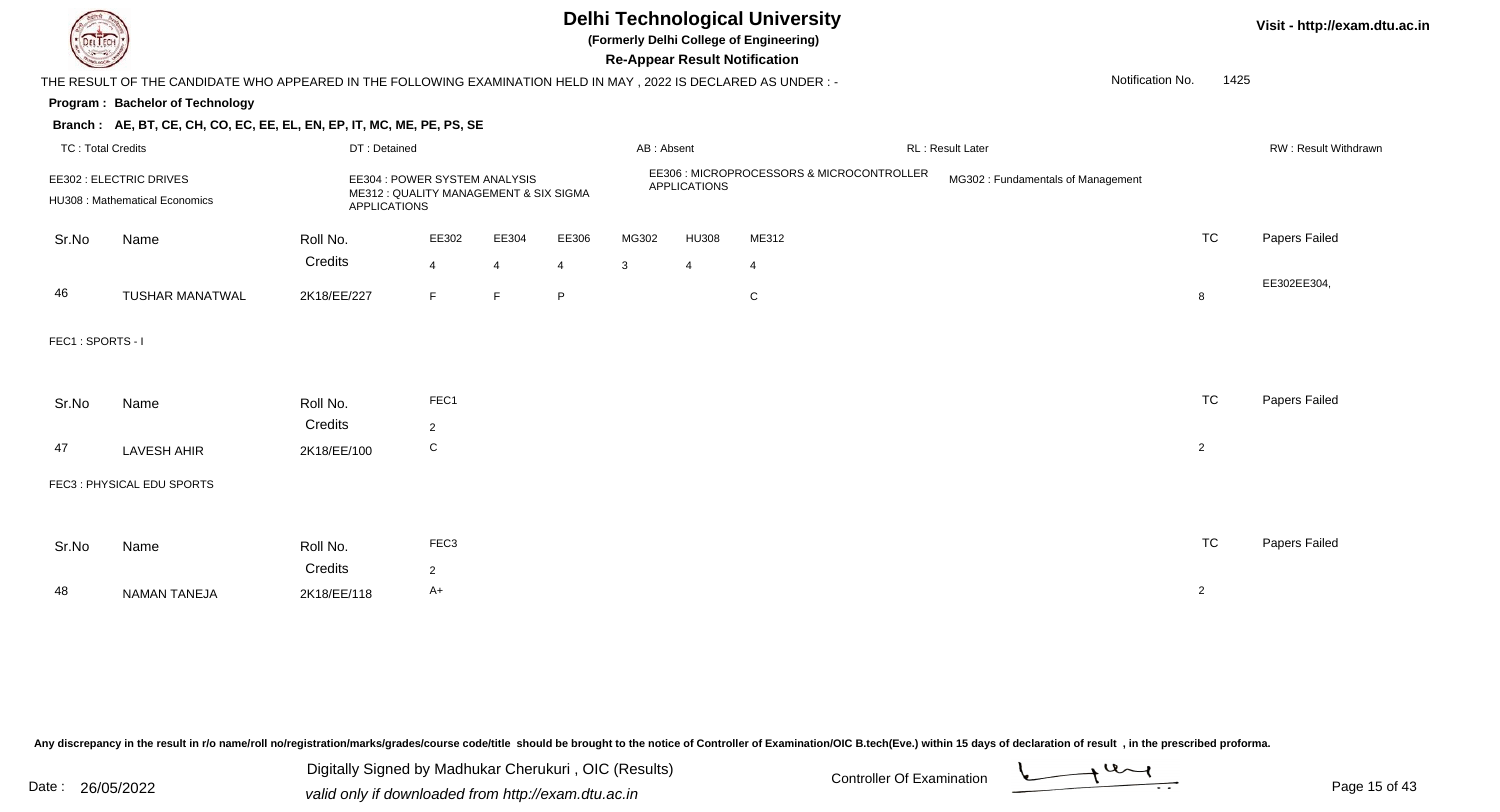| DEL ECH                  |                                                                                                                |                        |                |                |       |                | <b>Delhi Technological University</b><br>(Formerly Delhi College of Engineering)<br><b>Re-Appear Result Notification</b> |                               |                | Visit - http://exam.dtu.ac.in |
|--------------------------|----------------------------------------------------------------------------------------------------------------|------------------------|----------------|----------------|-------|----------------|--------------------------------------------------------------------------------------------------------------------------|-------------------------------|----------------|-------------------------------|
|                          | THE RESULT OF THE CANDIDATE WHO APPEARED IN THE FOLLOWING EXAMINATION HELD IN MAY, 2022 IS DECLARED AS UNDER:- |                        |                |                |       |                |                                                                                                                          | Notification No.              | 1425           |                               |
|                          | Program: Bachelor of Technology                                                                                |                        |                |                |       |                |                                                                                                                          |                               |                |                               |
|                          | Branch: AE, BT, CE, CH, CO, EC, EE, EL, EN, EP, IT, MC, ME, PE, PS, SE                                         |                        |                |                |       |                |                                                                                                                          |                               |                |                               |
| <b>TC: Total Credits</b> |                                                                                                                | DT: Detained           |                |                |       | AB: Absent     |                                                                                                                          | RL: Result Later              |                | RW: Result Withdrawn          |
|                          | FEC46 : TECHNICAL COMMUNICATION                                                                                |                        |                |                |       |                |                                                                                                                          |                               |                |                               |
| Sr.No                    | Name                                                                                                           | Roll No.               | FEC46          |                |       |                |                                                                                                                          |                               | <b>TC</b>      | Papers Failed                 |
|                          |                                                                                                                | Credits                | $\overline{2}$ |                |       |                |                                                                                                                          |                               |                |                               |
| 49                       | <b>AMAN VIRMANI</b>                                                                                            | 2K18/EE/022            | $A+$           |                |       |                |                                                                                                                          |                               | $\overline{2}$ |                               |
| <b>APPLICATIONS</b>      | HU302 : TECHNICAL COMMUNICATIONS<br>EE306 : MICROPROCESSORS & MICROCONTROLLER                                  | HU312 : Microeconomics |                |                |       |                | EE302 : ELECTRIC DRIVES                                                                                                  | EE304 : POWER SYSTEM ANALYSIS |                |                               |
| Sr.No                    | Name                                                                                                           | Roll No.               | HU302          | <b>HU312</b>   | EE302 | EE304          | EE306                                                                                                                    |                               | <b>TC</b>      | Papers Failed                 |
|                          |                                                                                                                | Credits                | $\overline{2}$ | $\overline{4}$ | 4     | $\overline{4}$ | 4                                                                                                                        |                               |                |                               |
| 50                       | <b>HARSH JAIN</b>                                                                                              | 2K17/EE/88             | $A+$           | A              | A     | $B+$           | $\mathsf{A}$                                                                                                             |                               | 18             |                               |
|                          | HU312: Microeconomics                                                                                          |                        |                |                |       |                |                                                                                                                          |                               |                |                               |
|                          |                                                                                                                |                        |                |                |       |                |                                                                                                                          |                               |                |                               |
| Sr.No                    | Name                                                                                                           | Roll No.               | HU312          |                |       |                |                                                                                                                          |                               | <b>TC</b>      | Papers Failed                 |
|                          |                                                                                                                | Credits                | $\overline{4}$ |                |       |                |                                                                                                                          |                               |                |                               |
| 51                       | <b>DEVESH PAL</b>                                                                                              | 2K17/EE/76             | A              |                |       |                |                                                                                                                          |                               | $\overline{4}$ |                               |
|                          |                                                                                                                |                        |                |                |       |                |                                                                                                                          |                               |                |                               |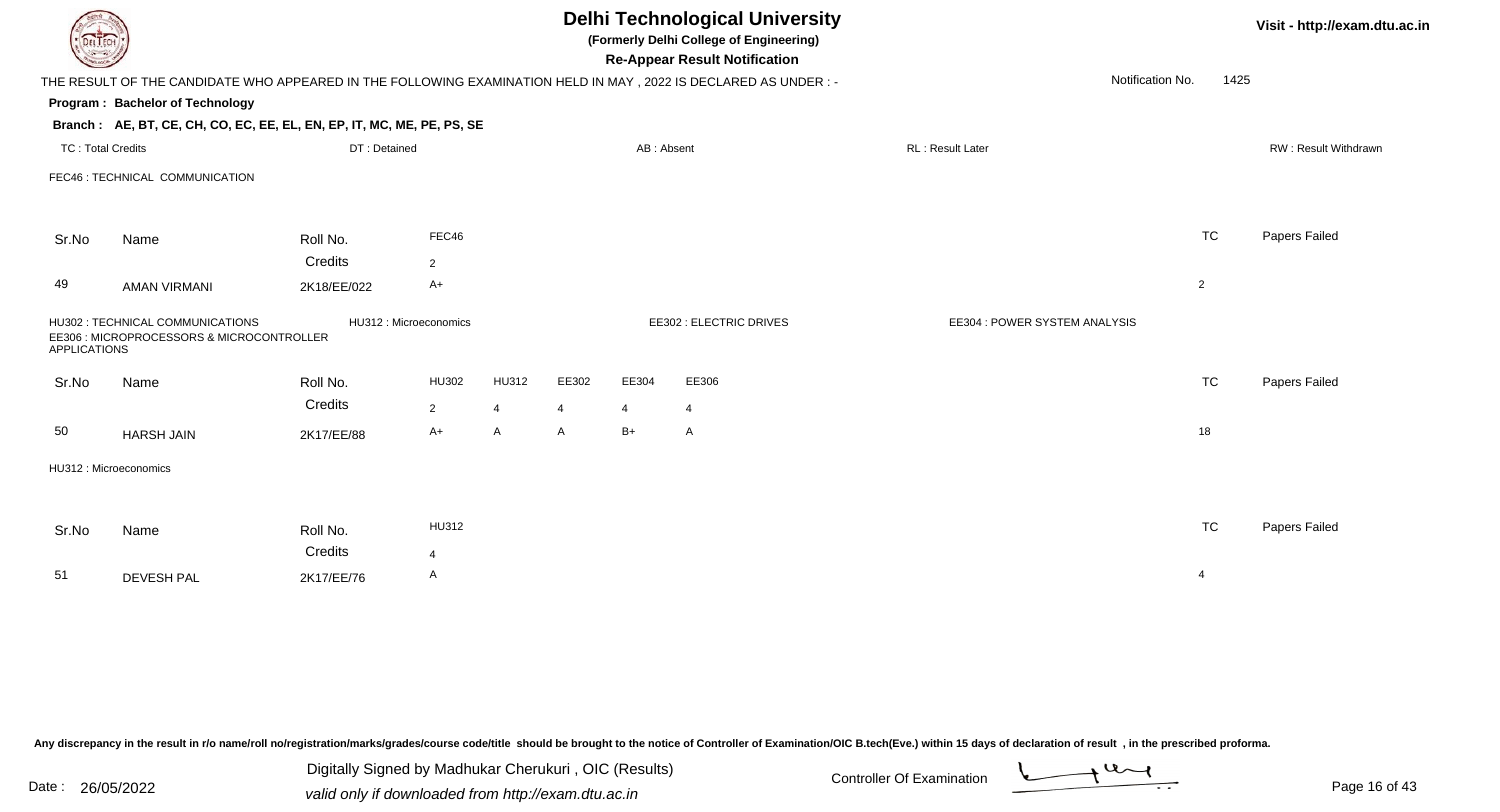| <b>DELIECH</b>           |                                                                        |              |                                     |                | <b>Delhi Technological University</b><br>(Formerly Delhi College of Engineering)<br><b>Re-Appear Result Notification</b> |                  |                          | Visit - http://exam.dtu.ac.in |
|--------------------------|------------------------------------------------------------------------|--------------|-------------------------------------|----------------|--------------------------------------------------------------------------------------------------------------------------|------------------|--------------------------|-------------------------------|
|                          |                                                                        |              |                                     |                | THE RESULT OF THE CANDIDATE WHO APPEARED IN THE FOLLOWING EXAMINATION HELD IN MAY, 2022 IS DECLARED AS UNDER :-          |                  | Notification No.<br>1425 |                               |
|                          | Program: Bachelor of Technology                                        |              |                                     |                |                                                                                                                          |                  |                          |                               |
|                          | Branch: AE, BT, CE, CH, CO, EC, EE, EL, EN, EP, IT, MC, ME, PE, PS, SE |              |                                     |                |                                                                                                                          |                  |                          |                               |
| <b>TC: Total Credits</b> |                                                                        | DT: Detained |                                     |                | AB: Absent                                                                                                               | RL: Result Later |                          | RW: Result Withdrawn          |
|                          | MA102: MATHEMATICS - II                                                |              |                                     |                |                                                                                                                          |                  |                          |                               |
| Sr.No                    | Name                                                                   | Roll No.     | MA102                               |                |                                                                                                                          |                  | <b>TC</b>                | Papers Failed                 |
|                          |                                                                        | Credits      | $\overline{4}$                      |                |                                                                                                                          |                  |                          |                               |
| 52                       | <b>HEMANT</b>                                                          | 2K17/EE/91   |                                     |                |                                                                                                                          |                  | $\overline{0}$           |                               |
|                          | ME252 : POWER PLANT ENGINEERING                                        |              | EE204 : DIGITAL CIRCUITS AND SYSTEM |                | EE206 : CONTROL SYSTEMS                                                                                                  |                  |                          |                               |
| Sr.No                    | Name                                                                   | Roll No.     | ME252                               | EE204          | EE206                                                                                                                    |                  | <b>TC</b>                | Papers Failed                 |
|                          |                                                                        | Credits      | $\overline{4}$                      | $\overline{4}$ | $\overline{4}$                                                                                                           |                  |                          |                               |
| 53                       | <b>FARIS IRSHAD</b>                                                    | 2K16/EE/50   | C                                   | ${\bf C}$      |                                                                                                                          |                  | 8                        |                               |
|                          | ME418: SUPPLY CHAIN MANAGEMENT                                         |              |                                     |                |                                                                                                                          |                  |                          |                               |
|                          |                                                                        |              |                                     |                |                                                                                                                          |                  |                          |                               |
| Sr.No                    | Name                                                                   | Roll No.     | ME418                               |                |                                                                                                                          |                  | <b>TC</b>                | Papers Failed                 |
|                          |                                                                        | Credits      | $\overline{4}$                      |                |                                                                                                                          |                  |                          |                               |
| 54                       | AKASH GUPTA                                                            | 2K17/EE/24   | $\mathbf C$                         |                |                                                                                                                          |                  | $\overline{4}$           |                               |
|                          |                                                                        |              |                                     |                |                                                                                                                          |                  |                          |                               |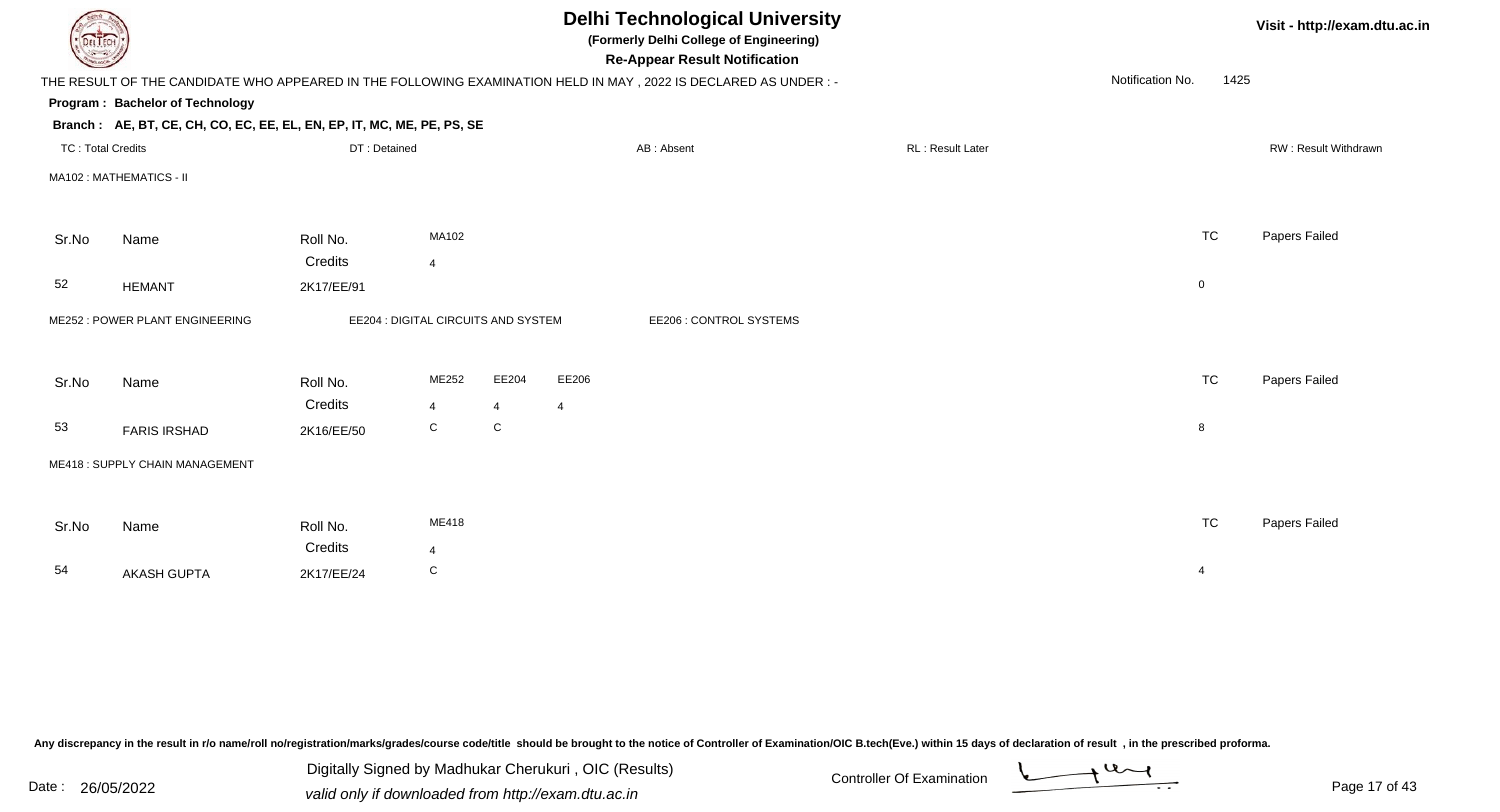| <b>DELIECH</b>    |                                                                        |                       |                                       |                         |                         | <b>Delhi Technological University</b><br>(Formerly Delhi College of Engineering)<br><b>Re-Appear Result Notification</b> |                  |                  |                | Visit - http://exam.dtu.ac.in |
|-------------------|------------------------------------------------------------------------|-----------------------|---------------------------------------|-------------------------|-------------------------|--------------------------------------------------------------------------------------------------------------------------|------------------|------------------|----------------|-------------------------------|
|                   |                                                                        |                       |                                       |                         |                         | THE RESULT OF THE CANDIDATE WHO APPEARED IN THE FOLLOWING EXAMINATION HELD IN MAY, 2022 IS DECLARED AS UNDER :-          |                  | Notification No. | 1425           |                               |
|                   | Program: Bachelor of Technology                                        |                       |                                       |                         |                         |                                                                                                                          |                  |                  |                |                               |
|                   | Branch: AE, BT, CE, CH, CO, EC, EE, EL, EN, EP, IT, MC, ME, PE, PS, SE |                       |                                       |                         |                         |                                                                                                                          |                  |                  |                |                               |
| TC: Total Credits |                                                                        | DT: Detained          |                                       |                         |                         | AB: Absent                                                                                                               | RL: Result Later |                  |                | RW: Result Withdrawn          |
|                   | MOOC402*: Crash Course on Python(COURSERA)*                            |                       | MOOC404*: Basic Statistics(COURSERA)* |                         |                         |                                                                                                                          |                  |                  |                |                               |
| Sr.No             | Name                                                                   | Roll No.              |                                       | MOOC402* MOOC404*       |                         |                                                                                                                          |                  |                  | <b>TC</b>      | Papers Failed                 |
|                   |                                                                        | Credits               | $\overline{2}$                        | $\overline{2}$          |                         |                                                                                                                          |                  |                  |                |                               |
| 55                | SATYARTH KETAN                                                         | 2K18/EE/185           | $A+$                                  | $\circ$                 |                         |                                                                                                                          |                  |                  | $\overline{4}$ |                               |
|                   | EC304 : DIGITAL SIGNAL PROCESSING                                      |                       | MG302: Fundamentals of Management     |                         |                         | EC302 : VLSI DESIGN                                                                                                      |                  |                  |                |                               |
| Sr.No             | Name                                                                   | Roll No.              | EC304                                 | MG302                   | EC302                   |                                                                                                                          |                  |                  | <b>TC</b>      | Papers Failed                 |
| 56                | LAMBADI VINEETH KRISHNA                                                | Credits<br>2K17/EC/94 | $\overline{4}$<br>E                   | 3<br>$\mathsf F$        | $\overline{4}$          |                                                                                                                          |                  |                  | $\mathbf 0$    | EC304MG302,                   |
| <b>DESIGN</b>     | EC310 : TESTING AND DIAGNOSIS OF DIGITAL SYSTEM                        |                       | EC304 : DIGITAL SIGNAL PROCESSING     |                         |                         | EC316 : WIRELESS SENSOR NETWORKS                                                                                         |                  |                  |                |                               |
| Sr.No             | Name                                                                   | Roll No.<br>Credits   | EC310<br>$\overline{4}$               | EC304<br>$\overline{4}$ | EC316<br>$\overline{4}$ |                                                                                                                          |                  |                  | <b>TC</b>      | Papers Failed                 |
| 57                | <b>AADITYA SAINI</b>                                                   | 2K18/EC/001           | C                                     | $\mathsf{P}$            |                         |                                                                                                                          |                  |                  | 8              |                               |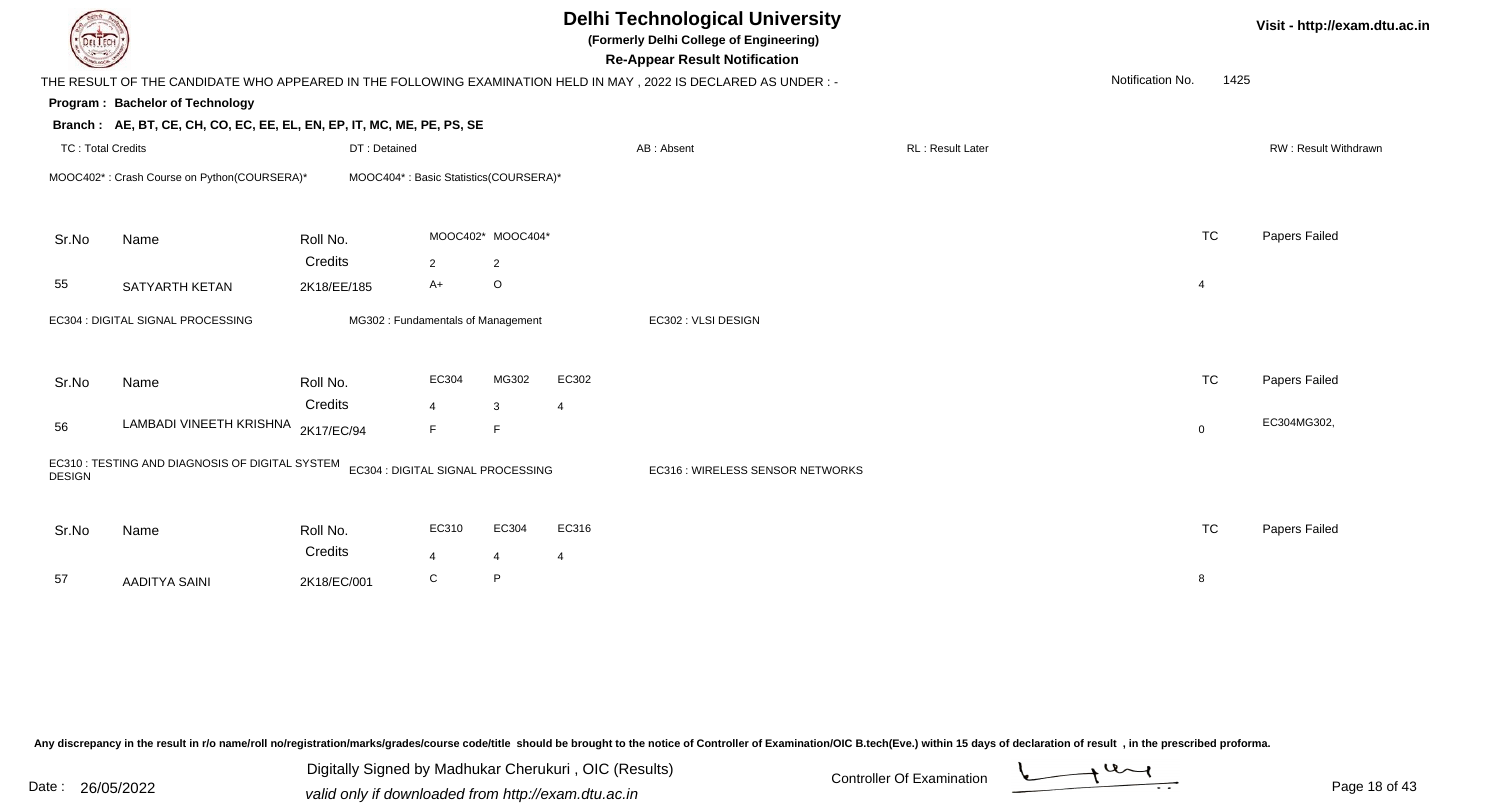| DEL TECH                 |                                                                        |                       |                        | <b>Delhi Technological University</b><br>(Formerly Delhi College of Engineering)<br><b>Re-Appear Result Notification</b> |                  |                | Visit - http://exam.dtu.ac.in |
|--------------------------|------------------------------------------------------------------------|-----------------------|------------------------|--------------------------------------------------------------------------------------------------------------------------|------------------|----------------|-------------------------------|
|                          |                                                                        |                       |                        | THE RESULT OF THE CANDIDATE WHO APPEARED IN THE FOLLOWING EXAMINATION HELD IN MAY, 2022 IS DECLARED AS UNDER :-          | Notification No. | 1425           |                               |
|                          | Program: Bachelor of Technology                                        |                       |                        |                                                                                                                          |                  |                |                               |
|                          | Branch: AE, BT, CE, CH, CO, EC, EE, EL, EN, EP, IT, MC, ME, PE, PS, SE |                       |                        |                                                                                                                          |                  |                |                               |
| <b>TC: Total Credits</b> |                                                                        | DT: Detained          |                        | <b>RL: Result Later</b><br>AB: Absent                                                                                    |                  |                | RW: Result Withdrawn          |
| IT324a : Deep Learning   |                                                                        |                       |                        |                                                                                                                          |                  |                |                               |
| Sr.No                    | Name                                                                   | Roll No.              | IT324a                 |                                                                                                                          |                  | <b>TC</b>      | Papers Failed                 |
|                          |                                                                        | Credits               | $\overline{4}$         |                                                                                                                          |                  |                |                               |
| 58                       | <b>KARAN ASHISH</b>                                                    | 2K17/EC/75            | F                      |                                                                                                                          |                  | $\mathsf{O}$   | IT324a                        |
|                          | MA102: MATHEMATICS - II                                                |                       |                        | EE102 : BASIC ELECTRICAL ENGINEERING                                                                                     |                  |                |                               |
| Sr.No                    | Name                                                                   | Roll No.              | MA102                  | EE102                                                                                                                    |                  | <b>TC</b>      | Papers Failed                 |
| 59                       | LAMBADI VINEETH KRISHNA                                                | Credits<br>2K17/EC/94 | $\overline{4}$         | $\overline{4}$                                                                                                           |                  | $\pmb{0}$      |                               |
| PHP(COURSERA)*           | MOOC402*: Building Web Applications in                                 |                       |                        | MOOC404*: Machine Learning Regression(COURSERA)*                                                                         |                  |                |                               |
| Sr.No                    | Name                                                                   | Roll No.<br>Credits   | MOOC402* MOOC404*<br>2 |                                                                                                                          |                  | <b>TC</b>      | Papers Failed                 |
| 60                       | <b>KARAN ASHISH</b>                                                    | 2K17/EC/75            | $A+$                   | $\overline{2}$<br>A+                                                                                                     |                  | $\overline{4}$ |                               |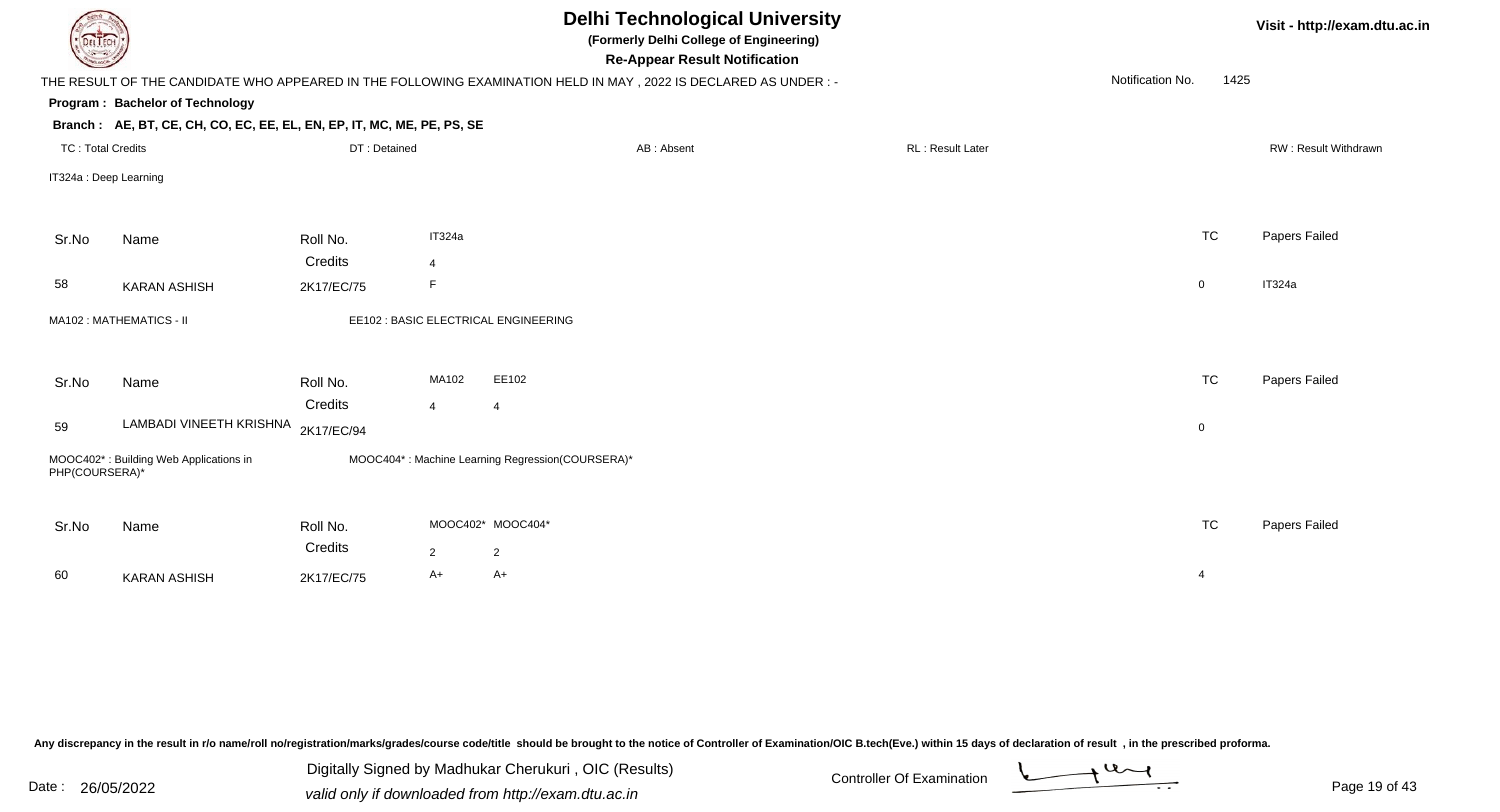| DEL TECH                 |                                                                                                                 |                           |                         |            |                         |                | <b>Delhi Technological University</b><br>(Formerly Delhi College of Engineering)<br><b>Re-Appear Result Notification</b> |                         |                                                    |                | Visit - http://exam.dtu.ac.in |
|--------------------------|-----------------------------------------------------------------------------------------------------------------|---------------------------|-------------------------|------------|-------------------------|----------------|--------------------------------------------------------------------------------------------------------------------------|-------------------------|----------------------------------------------------|----------------|-------------------------------|
|                          | THE RESULT OF THE CANDIDATE WHO APPEARED IN THE FOLLOWING EXAMINATION HELD IN MAY, 2022 IS DECLARED AS UNDER :- |                           |                         |            |                         |                |                                                                                                                          |                         | Notification No.                                   | 1425           |                               |
|                          | Program: Bachelor of Technology                                                                                 |                           |                         |            |                         |                |                                                                                                                          |                         |                                                    |                |                               |
|                          | Branch: AE, BT, CE, CH, CO, EC, EE, EL, EN, EP, IT, MC, ME, PE, PS, SE                                          |                           |                         |            |                         |                |                                                                                                                          |                         |                                                    |                |                               |
| <b>TC: Total Credits</b> |                                                                                                                 | DT: Detained              |                         |            |                         | AB: Absent     |                                                                                                                          | <b>RL: Result Later</b> |                                                    |                | RW: Result Withdrawn          |
| <b>ENGINEERING</b>       | PE412 : SUPPLY CHAIN MANAGEMENT & VALUE                                                                         |                           |                         |            |                         |                |                                                                                                                          |                         |                                                    |                |                               |
| Sr.No                    | Name                                                                                                            | Roll No.                  | PE412                   |            |                         |                |                                                                                                                          |                         |                                                    | <b>TC</b>      | Papers Failed                 |
|                          |                                                                                                                 | Credits                   | $\overline{\mathbf{4}}$ |            |                         |                |                                                                                                                          |                         |                                                    |                |                               |
| 61                       | YENGKHOM HOJAI<br><b>NINGTAM</b>                                                                                | 2K16/EC/196               | A                       |            |                         |                |                                                                                                                          |                         |                                                    | $\overline{4}$ |                               |
|                          | EE102 : BASIC ELECTRICAL ENGINEERING                                                                            |                           |                         |            |                         |                |                                                                                                                          |                         |                                                    |                |                               |
| Sr.No                    | Name                                                                                                            | Roll No.<br>Credits       | EE102<br>$\overline{4}$ |            |                         |                |                                                                                                                          |                         |                                                    | <b>TC</b>      | Papers Failed                 |
| 62                       | <b>AMAR KUMAR</b>                                                                                               | 2K18/EP/011               |                         |            |                         |                |                                                                                                                          |                         |                                                    | $\mathbf 0$    |                               |
|                          | EE432 : AI AND EXPERT SYSTEMS<br>MOOC404*: Data Structures(COURSERA)*                                           | EP402: B.TECH. PROJECT-II |                         |            |                         |                | EP404 : ALTERNATE ENERGY STORAGE AND<br><b>CONVERSION DEVICES</b>                                                        |                         | MOOC402*: Introduction to Deep Learning(COURSERA)* |                |                               |
| Sr.No                    | Name                                                                                                            | Roll No.<br>Credits       | EE432<br>$\overline{4}$ | EP402<br>8 | EP404<br>$\overline{4}$ | $\overline{2}$ | MOOC402* MOOC404*<br>$\overline{c}$                                                                                      |                         |                                                    | <b>TC</b>      | Papers Failed                 |
| 63                       | <b>MANKIRAT SINGH KANG</b>                                                                                      | 2K17/EP/39                | C                       | C          | C                       | $A+$           | $\circ$                                                                                                                  |                         |                                                    | 20             |                               |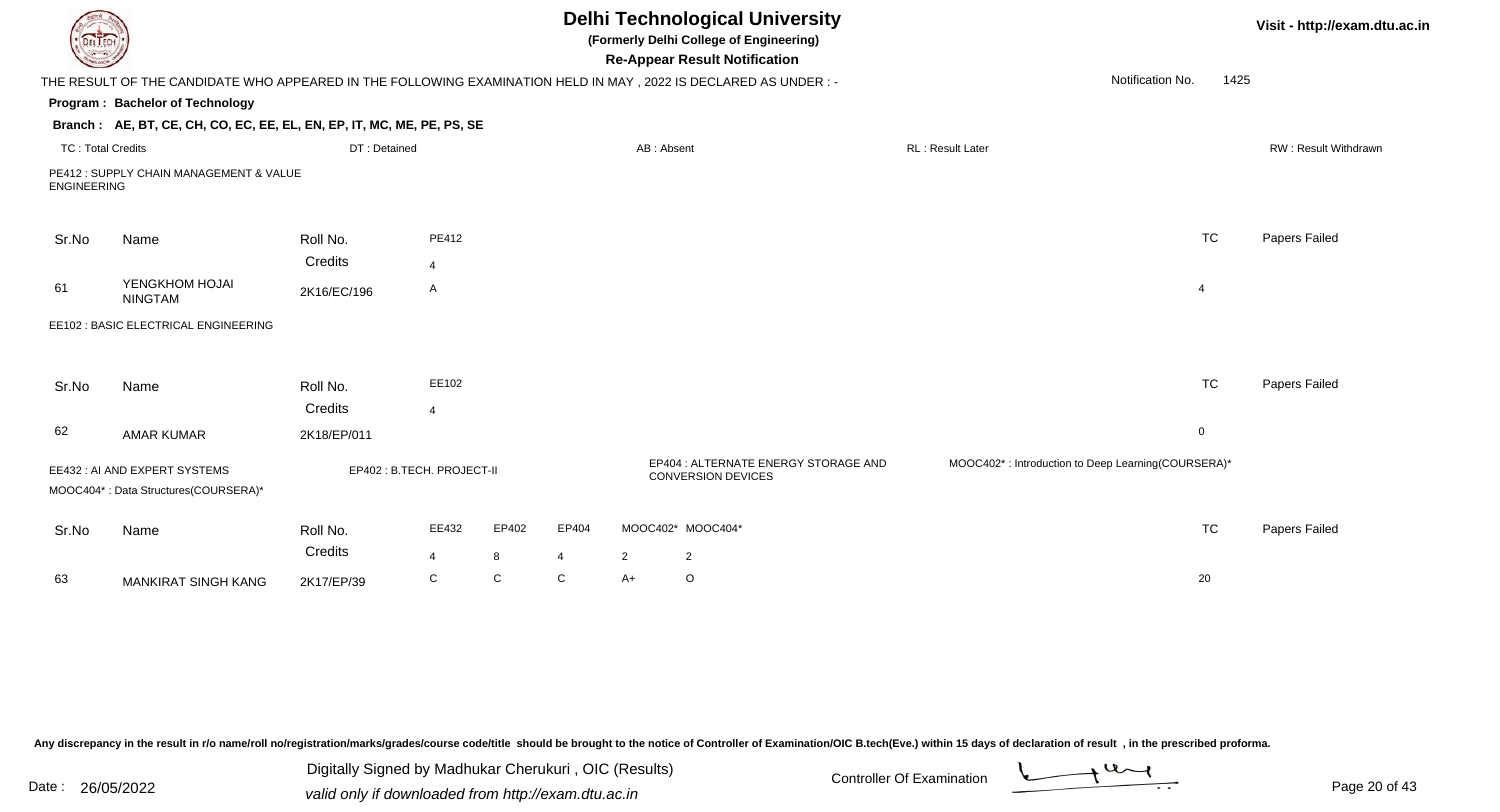| <b>Delhi Technological University</b><br>(Formerly Delhi College of Engineering)<br>DEL TECH<br><b>Re-Appear Result Notification</b>        | Visit - http://exam.dtu.ac.in |  |
|---------------------------------------------------------------------------------------------------------------------------------------------|-------------------------------|--|
| Notification No.<br>1425<br>THE RESULT OF THE CANDIDATE WHO APPEARED IN THE FOLLOWING EXAMINATION HELD IN MAY, 2022 IS DECLARED AS UNDER :- |                               |  |
| Program: Bachelor of Technology                                                                                                             |                               |  |
| Branch: AE, BT, CE, CH, CO, EC, EE, EL, EN, EP, IT, MC, ME, PE, PS, SE                                                                      |                               |  |
| RL: Result Later<br><b>TC: Total Credits</b><br>DT: Detained<br>AB: Absent                                                                  | RW: Result Withdrawn          |  |
| EP202 : CONDENSED MATTER PHYSICS<br>EP206 : MICROPROCESSOR AND INTERFACING                                                                  |                               |  |
| <b>TC</b><br>EP202<br>EP206<br>Sr.No<br>Roll No.<br>Name                                                                                    | Papers Failed                 |  |
| Credits<br>$\overline{4}$<br>4                                                                                                              |                               |  |
| B<br>$B+$<br>64<br>8<br>NITYA SHARMA<br>2K17/EP/51                                                                                          |                               |  |
| EP204 : OPTICS                                                                                                                              |                               |  |
| <b>TC</b><br>EP204<br>Roll No.<br>Sr.No<br>Name                                                                                             | Papers Failed                 |  |
| Credits<br>$\overline{4}$<br>65<br>$\mathsf F$<br>$\overline{0}$<br>RITWIK POKHRIYAL<br>2K18/EP/065                                         | EP204                         |  |
| EP204: OPTICS<br>EP206 : MICROPROCESSOR AND INTERFACING<br>EP208 : COMPUTATIONAL METHODS                                                    |                               |  |
|                                                                                                                                             |                               |  |
| <b>TC</b><br>EP204<br>EP206<br>EP208<br>Sr.No<br>Name<br>Roll No.                                                                           | Papers Failed                 |  |
| Credits<br>4<br>4<br>$\overline{4}$<br>66<br>P<br>RAHUL SINGH<br>$\mathsf F$<br>P<br>8<br>2K15/EP/44                                        | EP206,                        |  |

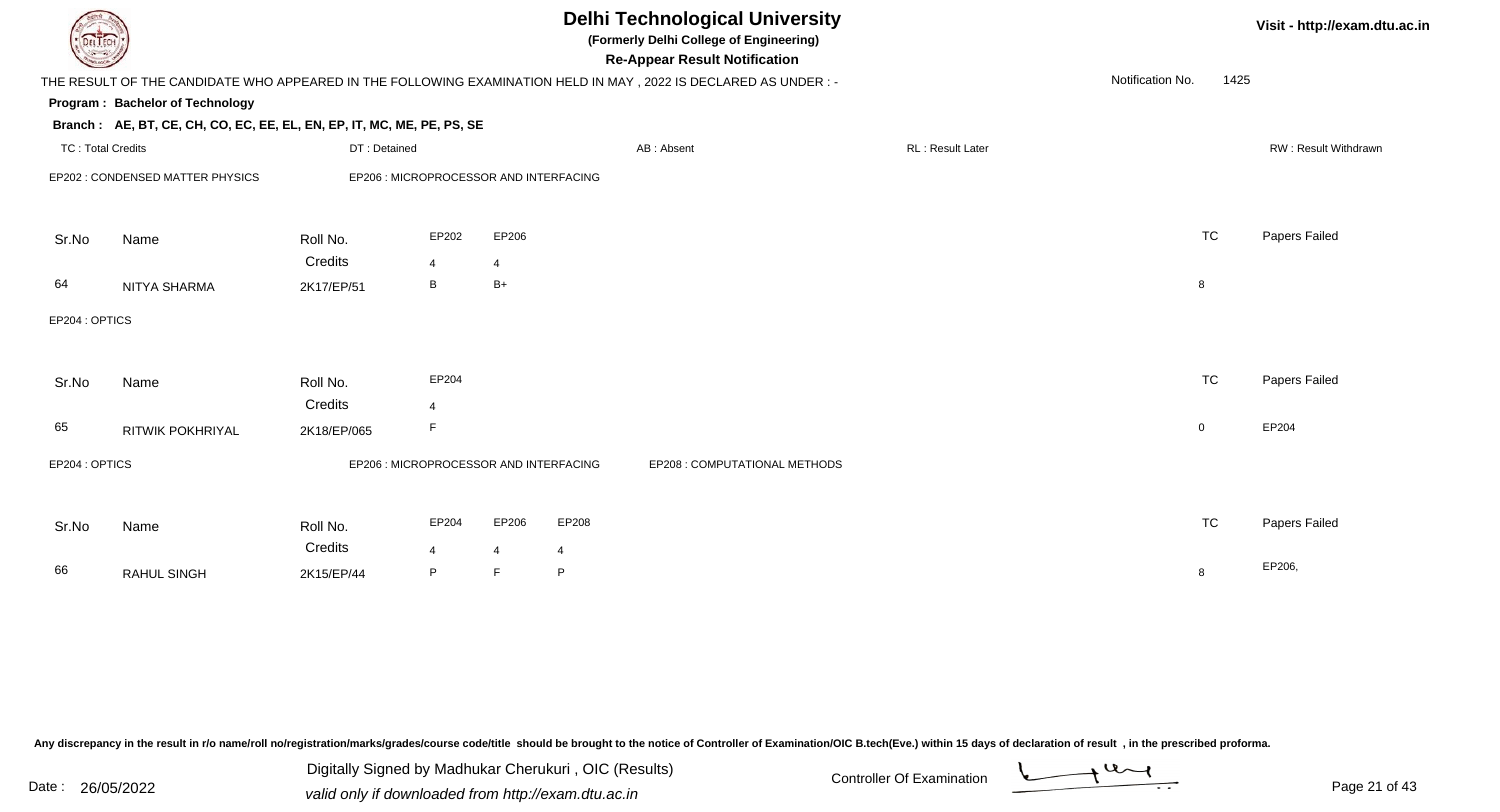| DEL TECH                 |                                                                        |              |                               |             | <b>Delhi Technological University</b><br>(Formerly Delhi College of Engineering)<br><b>Re-Appear Result Notification</b> |                  |                  | Visit - http://exam.dtu.ac.in |
|--------------------------|------------------------------------------------------------------------|--------------|-------------------------------|-------------|--------------------------------------------------------------------------------------------------------------------------|------------------|------------------|-------------------------------|
|                          |                                                                        |              |                               |             | THE RESULT OF THE CANDIDATE WHO APPEARED IN THE FOLLOWING EXAMINATION HELD IN MAY, 2022 IS DECLARED AS UNDER: -          |                  | Notification No. | 1425                          |
|                          | Program: Bachelor of Technology                                        |              |                               |             |                                                                                                                          |                  |                  |                               |
|                          | Branch: AE, BT, CE, CH, CO, EC, EE, EL, EN, EP, IT, MC, ME, PE, PS, SE |              |                               |             |                                                                                                                          |                  |                  |                               |
| <b>TC: Total Credits</b> |                                                                        | DT: Detained |                               |             | AB: Absent                                                                                                               | RL: Result Later |                  | RW: Result Withdrawn          |
|                          | EP204: OPTICS<br>EP208 : COMPUTATIONAL METHODS                         |              |                               |             |                                                                                                                          |                  |                  |                               |
| Sr.No                    | Name                                                                   | Roll No.     | EP204                         | EP208       |                                                                                                                          |                  | <b>TC</b>        | Papers Failed                 |
|                          |                                                                        | Credits      | $\overline{4}$                | 4           |                                                                                                                          |                  |                  |                               |
| 67                       | MANKIRAT SINGH KANG                                                    | 2K17/EP/39   | P                             | $\mathsf P$ |                                                                                                                          |                  | 8                |                               |
| 68                       | <b>ASHWAJIT SINGH</b>                                                  | 2K18/EP/018  | P                             | B           |                                                                                                                          |                  | 8                |                               |
|                          | EP206 : MICROPROCESSOR AND INTERFACING                                 |              | EP208 : COMPUTATIONAL METHODS |             |                                                                                                                          |                  |                  |                               |
| Sr.No                    | Name                                                                   | Roll No.     | EP206                         | EP208       |                                                                                                                          |                  | <b>TC</b>        | Papers Failed                 |
|                          |                                                                        | Credits      | $\overline{4}$                | 4           |                                                                                                                          |                  |                  |                               |
| 69                       | <b>ADITYA PAL</b>                                                      | 2K17/EP/08   | $\mathbf C$                   | B           |                                                                                                                          |                  | 8                |                               |
|                          | EP302 : FIBRE OPTICS AND OPTICAL COMMUNICATION                         |              |                               |             |                                                                                                                          |                  |                  |                               |
| Sr.No                    | Name                                                                   | Roll No.     | EP302                         |             |                                                                                                                          |                  | <b>TC</b>        | Papers Failed                 |
|                          |                                                                        | Credits      | $\overline{4}$                |             |                                                                                                                          |                  |                  |                               |
| 70                       | <b>RAHUL SINGH</b>                                                     | 2K15/EP/44   | B                             |             |                                                                                                                          |                  | $\overline{4}$   |                               |
|                          |                                                                        |              |                               |             |                                                                                                                          |                  |                  |                               |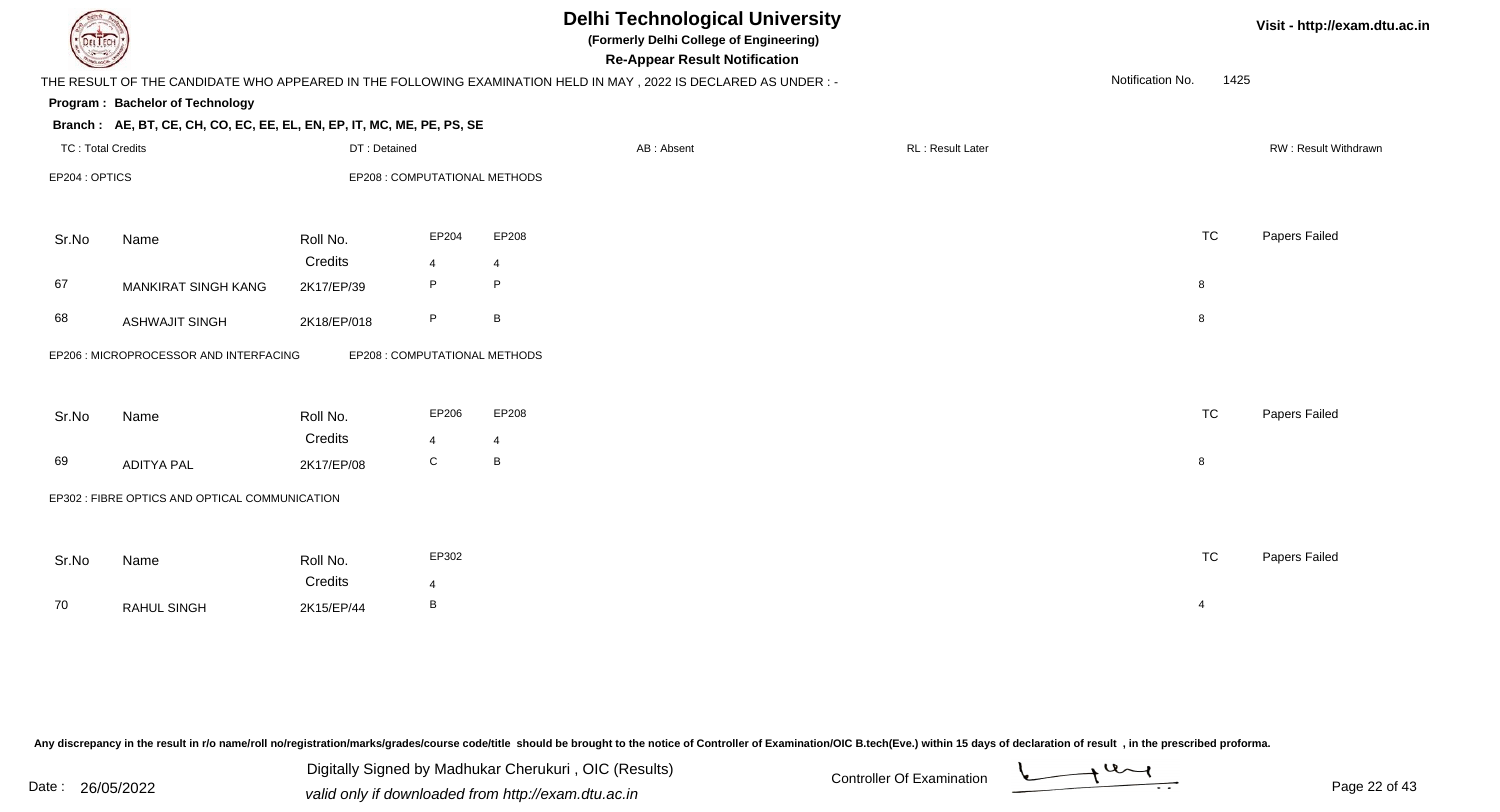|                          |                                                                        |                                |                |             | <b>Delhi Technological University</b><br>(Formerly Delhi College of Engineering)<br><b>Re-Appear Result Notification</b> |                  |                  | Visit - http://exam.dtu.ac.in |                      |  |
|--------------------------|------------------------------------------------------------------------|--------------------------------|----------------|-------------|--------------------------------------------------------------------------------------------------------------------------|------------------|------------------|-------------------------------|----------------------|--|
|                          |                                                                        |                                |                |             | THE RESULT OF THE CANDIDATE WHO APPEARED IN THE FOLLOWING EXAMINATION HELD IN MAY, 2022 IS DECLARED AS UNDER:-           |                  | Notification No. | 1425                          |                      |  |
|                          | Program: Bachelor of Technology                                        |                                |                |             |                                                                                                                          |                  |                  |                               |                      |  |
|                          | Branch: AE, BT, CE, CH, CO, EC, EE, EL, EN, EP, IT, MC, ME, PE, PS, SE |                                |                |             |                                                                                                                          |                  |                  |                               |                      |  |
| <b>TC: Total Credits</b> |                                                                        | DT: Detained                   |                |             | AB: Absent                                                                                                               | RL: Result Later |                  |                               | RW: Result Withdrawn |  |
|                          | EP306 : MICROWAVE ENGINEERING                                          | HU302a : Engineering Economics |                |             |                                                                                                                          |                  |                  |                               |                      |  |
| Sr.No                    | Name                                                                   | Roll No.                       | EP306          | HU302a      |                                                                                                                          |                  |                  | <b>TC</b>                     | Papers Failed        |  |
|                          |                                                                        | Credits                        | $\overline{4}$ | 3           |                                                                                                                          |                  |                  |                               |                      |  |
| 71                       | NITYA SHARMA                                                           | 2K17/EP/51                     | B              | $\mathsf F$ |                                                                                                                          |                  | $\overline{4}$   |                               | HU302a,              |  |
|                          | EP402 : B.TECH. PROJECT-II                                             |                                |                |             |                                                                                                                          |                  |                  |                               |                      |  |
| Sr.No                    | Name                                                                   | Roll No.                       | EP402          |             |                                                                                                                          |                  |                  | <b>TC</b>                     | Papers Failed        |  |
|                          |                                                                        | Credits                        | 8              |             |                                                                                                                          |                  |                  |                               |                      |  |
| 72                       | <b>BASANT KUMAR</b>                                                    | 2K17/EP/23                     | B              |             |                                                                                                                          |                  | 8                |                               |                      |  |
|                          | EP414 : SPACE AND ATMOSPHERIC SCIENCE-II                               |                                |                |             |                                                                                                                          |                  |                  |                               |                      |  |
|                          |                                                                        |                                |                |             |                                                                                                                          |                  |                  |                               |                      |  |
| Sr.No                    | Name                                                                   | Roll No.                       | EP414          |             |                                                                                                                          |                  |                  | <b>TC</b>                     | Papers Failed        |  |
|                          |                                                                        | Credits                        | $\overline{4}$ |             |                                                                                                                          |                  |                  |                               |                      |  |
| 73                       | <b>ANIKET SINGH</b>                                                    | 2K17/EP/13                     | $\mathsf{A}$   |             |                                                                                                                          |                  | $\overline{4}$   |                               |                      |  |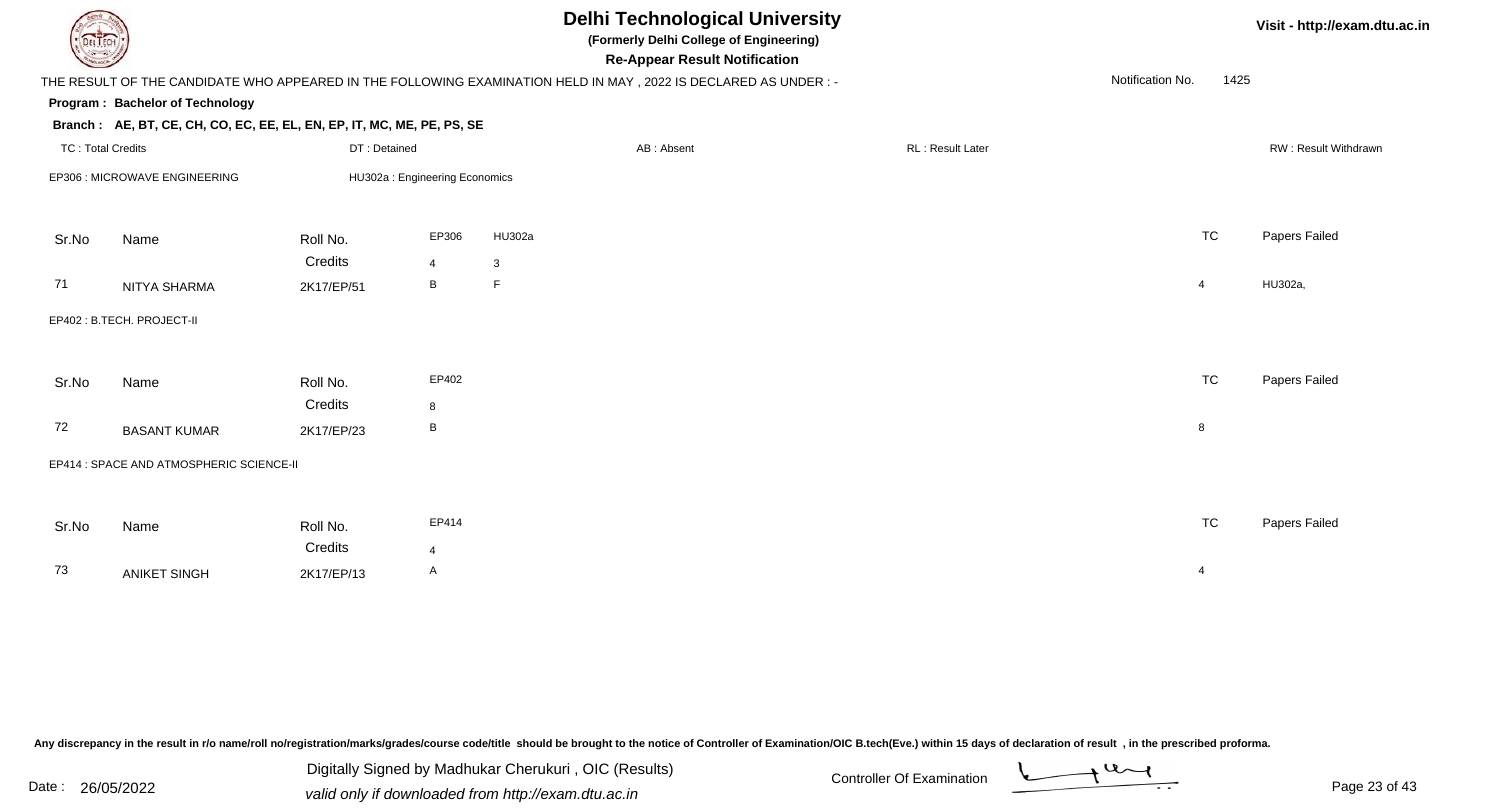| <b>DELTECH</b>           |                                                                                                                 |                  |                  | <b>Delhi Technological University</b><br>(Formerly Delhi College of Engineering)<br><b>Re-Appear Result Notification</b> |                 |                  |  |                         |                  |                | Visit - http://exam.dtu.ac.in |
|--------------------------|-----------------------------------------------------------------------------------------------------------------|------------------|------------------|--------------------------------------------------------------------------------------------------------------------------|-----------------|------------------|--|-------------------------|------------------|----------------|-------------------------------|
|                          | THE RESULT OF THE CANDIDATE WHO APPEARED IN THE FOLLOWING EXAMINATION HELD IN MAY, 2022 IS DECLARED AS UNDER :- |                  |                  |                                                                                                                          |                 |                  |  |                         | Notification No. | 1425           |                               |
|                          | Program: Bachelor of Technology                                                                                 |                  |                  |                                                                                                                          |                 |                  |  |                         |                  |                |                               |
|                          | Branch: AE, BT, CE, CH, CO, EC, EE, EL, EN, EP, IT, MC, ME, PE, PS, SE                                          |                  |                  |                                                                                                                          |                 |                  |  |                         |                  |                |                               |
| <b>TC: Total Credits</b> |                                                                                                                 | DT: Detained     |                  |                                                                                                                          |                 | AB: Absent       |  | <b>RL: Result Later</b> |                  |                | RW: Result Withdrawn          |
| FEC2 : SPORTS II         |                                                                                                                 |                  |                  |                                                                                                                          |                 |                  |  |                         |                  |                |                               |
|                          |                                                                                                                 |                  | FEC <sub>2</sub> |                                                                                                                          |                 |                  |  |                         |                  | <b>TC</b>      |                               |
| Sr.No                    | Name                                                                                                            | Roll No.         |                  |                                                                                                                          |                 |                  |  |                         |                  |                | Papers Failed                 |
|                          |                                                                                                                 | Credits          | $\overline{2}$   |                                                                                                                          |                 |                  |  |                         |                  |                |                               |
| 74                       | SARVAGYA KUMAR                                                                                                  | 2K18/EP/074      | F                |                                                                                                                          |                 |                  |  |                         |                  | $\mathbf 0$    | FEC <sub>2</sub>              |
|                          | FEC3: PHYSICAL EDU SPORTS                                                                                       |                  |                  |                                                                                                                          |                 |                  |  |                         |                  |                |                               |
|                          |                                                                                                                 |                  |                  |                                                                                                                          |                 |                  |  |                         |                  |                |                               |
| Sr.No                    | Name                                                                                                            | Roll No.         | FEC <sub>3</sub> |                                                                                                                          |                 |                  |  |                         |                  | <b>TC</b>      | Papers Failed                 |
|                          |                                                                                                                 | Credits          | $\overline{2}$   |                                                                                                                          |                 |                  |  |                         |                  |                |                               |
| 75                       | PIYUSH BHATIA                                                                                                   | 2K18/EP/056      | F                |                                                                                                                          |                 |                  |  |                         |                  | $\mathbf 0$    | FEC3                          |
|                          | HU302a: Engineering Economics                                                                                   | MOOC302: MOOC302 |                  |                                                                                                                          |                 | MOOC304: MOOC304 |  |                         |                  |                |                               |
|                          |                                                                                                                 |                  |                  |                                                                                                                          |                 |                  |  |                         |                  |                |                               |
| Sr.No                    | Name                                                                                                            | Roll No.         | HU302a           |                                                                                                                          | MOOC302 MOOC304 |                  |  |                         |                  | <b>TC</b>      | Papers Failed                 |
|                          |                                                                                                                 | Credits          | $\mathbf{3}$     | $\overline{2}$                                                                                                           | $\overline{2}$  |                  |  |                         |                  |                |                               |
| 76                       | <b>RUDRA PRATAP SINGH</b>                                                                                       | 2K18/EP/068      |                  | $\mathsf{A}$                                                                                                             | $A+$            |                  |  |                         |                  | $\overline{4}$ |                               |
|                          |                                                                                                                 |                  |                  |                                                                                                                          |                 |                  |  |                         |                  |                |                               |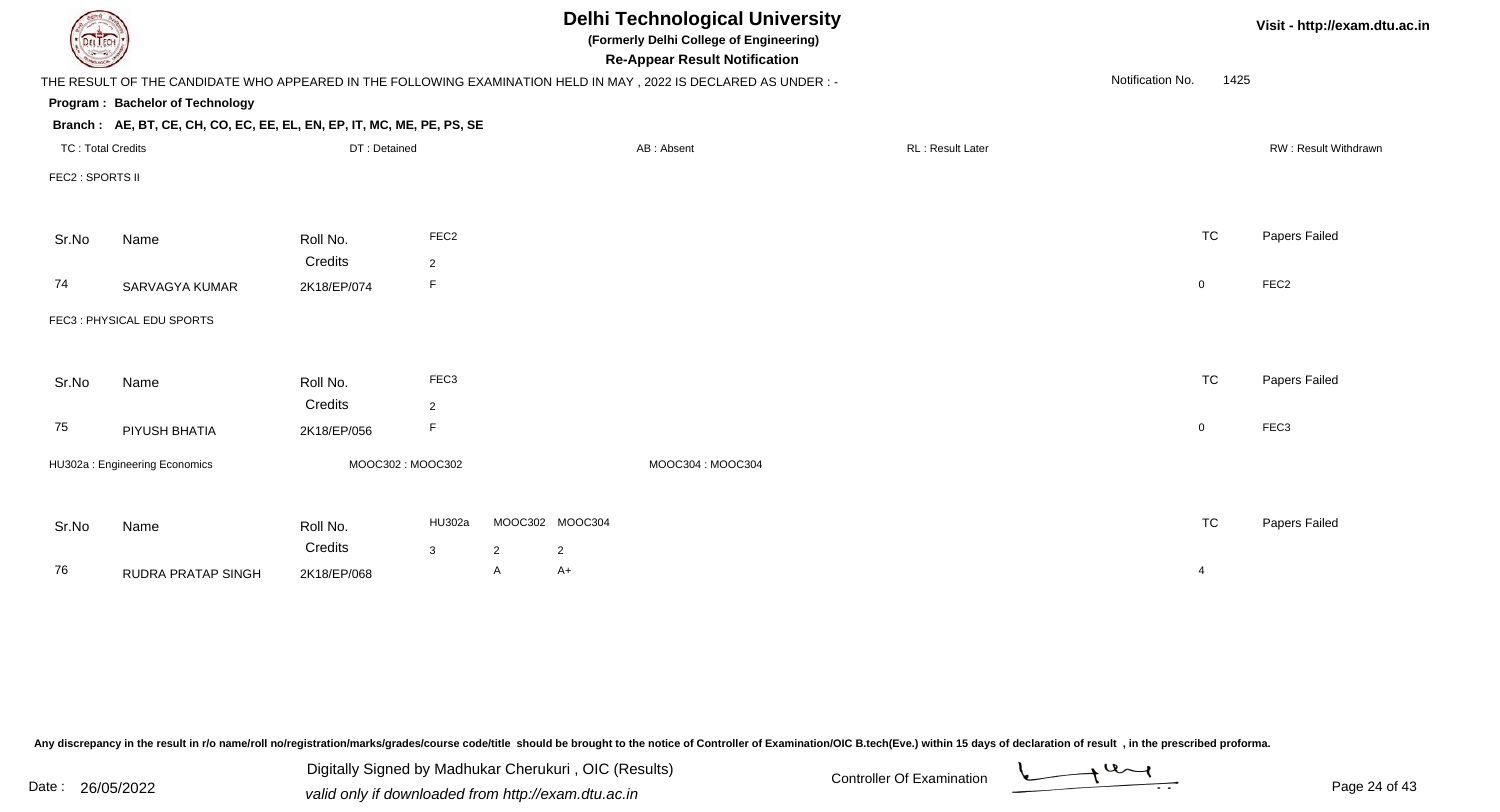| DEL ECH                  |                                                                              |              |                  |                |                 | <b>Delhi Technological University</b><br>(Formerly Delhi College of Engineering)<br><b>Re-Appear Result Notification</b> |                   |                  |                | Visit - http://exam.dtu.ac.in |
|--------------------------|------------------------------------------------------------------------------|--------------|------------------|----------------|-----------------|--------------------------------------------------------------------------------------------------------------------------|-------------------|------------------|----------------|-------------------------------|
|                          |                                                                              |              |                  |                |                 | THE RESULT OF THE CANDIDATE WHO APPEARED IN THE FOLLOWING EXAMINATION HELD IN MAY, 2022 IS DECLARED AS UNDER :-          |                   | Notification No. | 1425           |                               |
|                          | Program: Bachelor of Technology                                              |              |                  |                |                 |                                                                                                                          |                   |                  |                |                               |
|                          | Branch: AE, BT, CE, CH, CO, EC, EE, EL, EN, EP, IT, MC, ME, PE, PS, SE       |              |                  |                |                 |                                                                                                                          |                   |                  |                |                               |
| <b>TC: Total Credits</b> |                                                                              | DT: Detained |                  |                |                 | AB: Absent                                                                                                               | RL : Result Later |                  |                | RW: Result Withdrawn          |
|                          | MC312 : ARTIFICIAL INTELLIGENCE                                              |              | MOOC302: MOOC302 |                |                 | MOOC304: MOOC304                                                                                                         |                   |                  |                |                               |
| Sr.No                    | Name                                                                         | Roll No.     | MC312            |                | MOOC302 MOOC304 |                                                                                                                          |                   |                  | <b>TC</b>      | Papers Failed                 |
|                          |                                                                              | Credits      | $\overline{4}$   | $\overline{2}$ | $\overline{2}$  |                                                                                                                          |                   |                  |                |                               |
| 77                       | SHIVAM CHAUDHARY                                                             | 2K17/EP/510  | F                | $A+$           | $A+$            |                                                                                                                          |                   |                  | $\overline{4}$ | MC312                         |
|                          | CE252 : STRUCTURAL ANALYSIS                                                  |              |                  |                |                 |                                                                                                                          |                   |                  |                |                               |
| Sr.No                    | Name                                                                         | Roll No.     | CE252            |                |                 |                                                                                                                          |                   |                  | <b>TC</b>      | Papers Failed                 |
|                          |                                                                              | Credits      | $\overline{4}$   |                |                 |                                                                                                                          |                   |                  |                |                               |
| 78                       | RAJAT PARLE                                                                  | 2K17/EN/29   | $B+$             |                |                 |                                                                                                                          |                   |                  | 4              |                               |
| 79                       | ADARSH RANJAN JHA                                                            | 2K18/EN/005  | F                |                |                 |                                                                                                                          |                   |                  | $\mathbf 0$    | CE252                         |
| 80                       | SAMUJJWAL PANDEY                                                             | 2K18/EN/039  | F                |                |                 |                                                                                                                          |                   |                  | $\mathbf 0$    | CE252                         |
|                          | EN306 : HYDROLOGY & GROUND WATER ENGINEERING EN304 : AIR POLLUTION & CONTROL |              |                  |                |                 | MG302: Fundamentals of Management                                                                                        | MOOC302: MOOC302  |                  |                |                               |
| Sr.No                    | Name                                                                         | Roll No.     | EN306            | EN304          | MG302           | MOOC302                                                                                                                  |                   |                  | <b>TC</b>      | Papers Failed                 |
|                          |                                                                              | Credits      | $\overline{4}$   | $\overline{4}$ | $\mathbf{3}$    | $\overline{2}$                                                                                                           |                   |                  |                |                               |
| 81                       | SAMUJJWAL PANDEY                                                             | 2K18/EN/039  | F                | F              |                 | F                                                                                                                        |                   |                  | $\mathbf 0$    | EN306EN304,<br>MOOC302,       |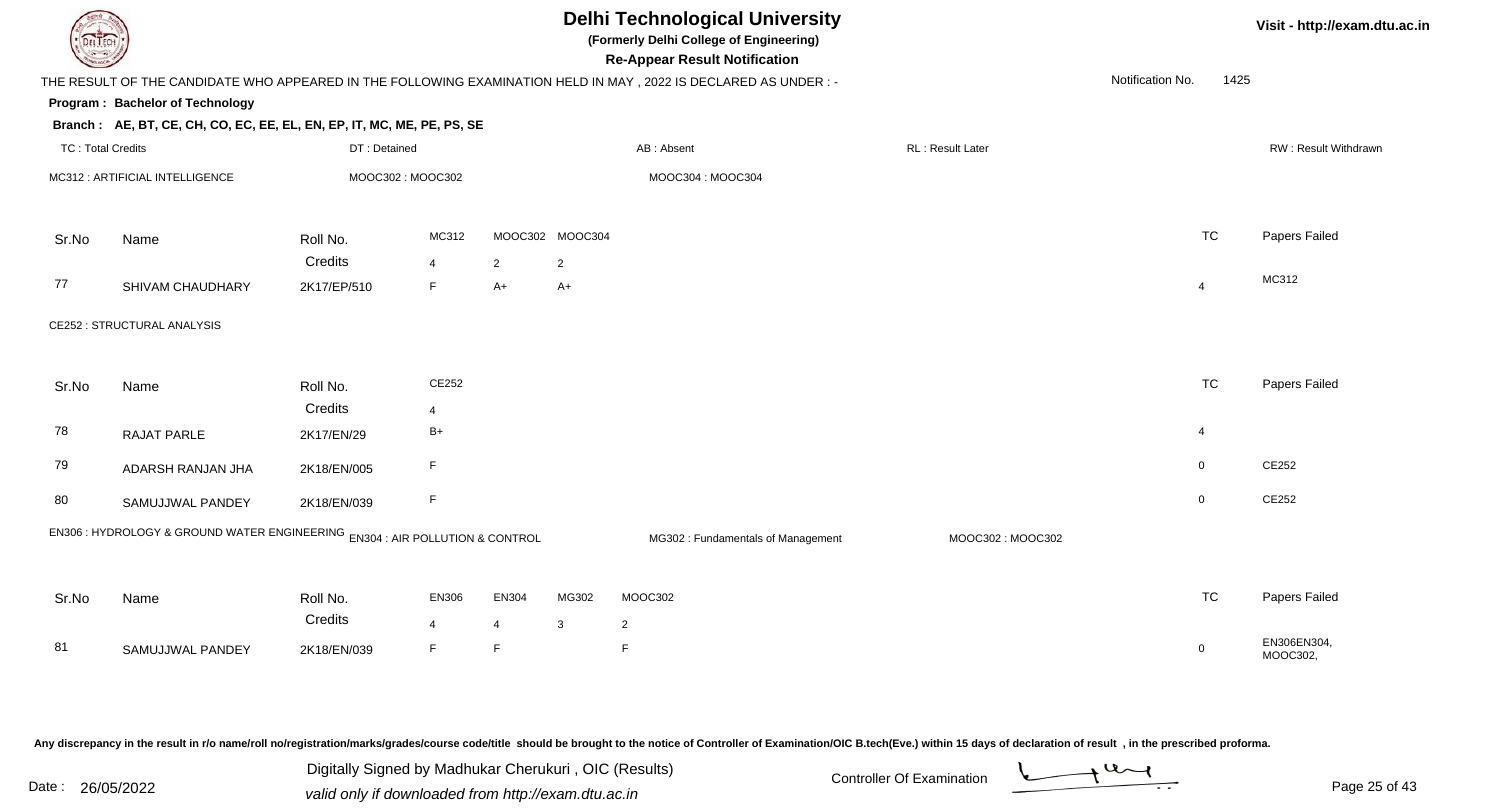

## **Delhi Technological University**

**(Formerly Delhi College of Engineering)**

**Re-Appear Result Notification**

### THE RESULT OF THE CANDIDATE WHO APPEARED IN THE FOLLOWING EXAMINATION HELD IN MAY , 2022 IS DECLARED AS UNDER : -

#### **Program : Bachelor of Technology**

#### **Branch : AE, BT, CE, CH, CO, EC, EE, EL, EN, EP, IT, MC, ME, PE, PS, SE**

| TC: Total Credits |                                    | DT: Detained           |                                               |                |            | AB: Absent                 | RL: Result Later                                            |             | RW: Result Withdrawr |
|-------------------|------------------------------------|------------------------|-----------------------------------------------|----------------|------------|----------------------------|-------------------------------------------------------------|-------------|----------------------|
| DEVELOPMENT       | EN412: ENVIRONMENT AND SUSTAINABLE |                        | <b>EN416: NON-CONVENTIONAL ENERGY SYSTEMS</b> |                |            | EN402 : B.TECH. PROJECT-II | EN404 : ENVIRONMENTAL IMPACT ASSESSMENT AND<br><b>AUDIT</b> |             |                      |
| Sr.No             | Name                               | Roll No.<br>Credits    | EN412<br>$\overline{4}$                       | EN416<br>4     | EN402<br>8 | EN404<br>$\overline{4}$    |                                                             | <b>TC</b>   | Papers Failed        |
| 82                | RAJAT PARLE                        | 2K17/EN/29             | $\mathsf{C}$                                  | $B+$           | F          | $\mathsf{P}$               |                                                             | 12          | EN402,               |
|                   | MA102: MATHEMATICS - II            |                        |                                               |                |            |                            |                                                             |             |                      |
| Sr.No             | Name                               | Roll No.               | MA102                                         |                |            |                            |                                                             | TC          | Papers Failed        |
| 83                | SAMUJJWAL PANDEY                   | Credits<br>2K18/EN/039 | $\overline{4}$                                |                |            |                            |                                                             | $\mathbf 0$ |                      |
| AC102: CHEMISTRY  |                                    | AP102 : PHYSICS - II   |                                               |                |            |                            |                                                             |             |                      |
| Sr.No             | Name                               | Roll No.               | AC102                                         | AP102          |            |                            |                                                             | <b>TC</b>   | Papers Failed        |
| 84                | JALAL AHMAD POPAL                  | Credits<br>2K18/IT/059 | 4                                             | $\overline{4}$ |            |                            |                                                             | $\mathbf 0$ |                      |
|                   |                                    |                        |                                               |                |            |                            |                                                             |             |                      |

Any discrepancy in the result in r/o name/roll no/registration/marks/grades/course code/title should be brought to the notice of Controller of Examination/OIC B.tech(Eve.) within 15 days of declaration of result, in the pr

Date : 26/05/2022 Valid only if downloaded from http://exam.dtu.ac.in<br>valid only if downloaded from http://exam.dtu.ac.in Digitally Signed by Madhukar Cherukuri , OIC (Results)

**Visit - http://exam.dtu.ac.in**

Notification No.1425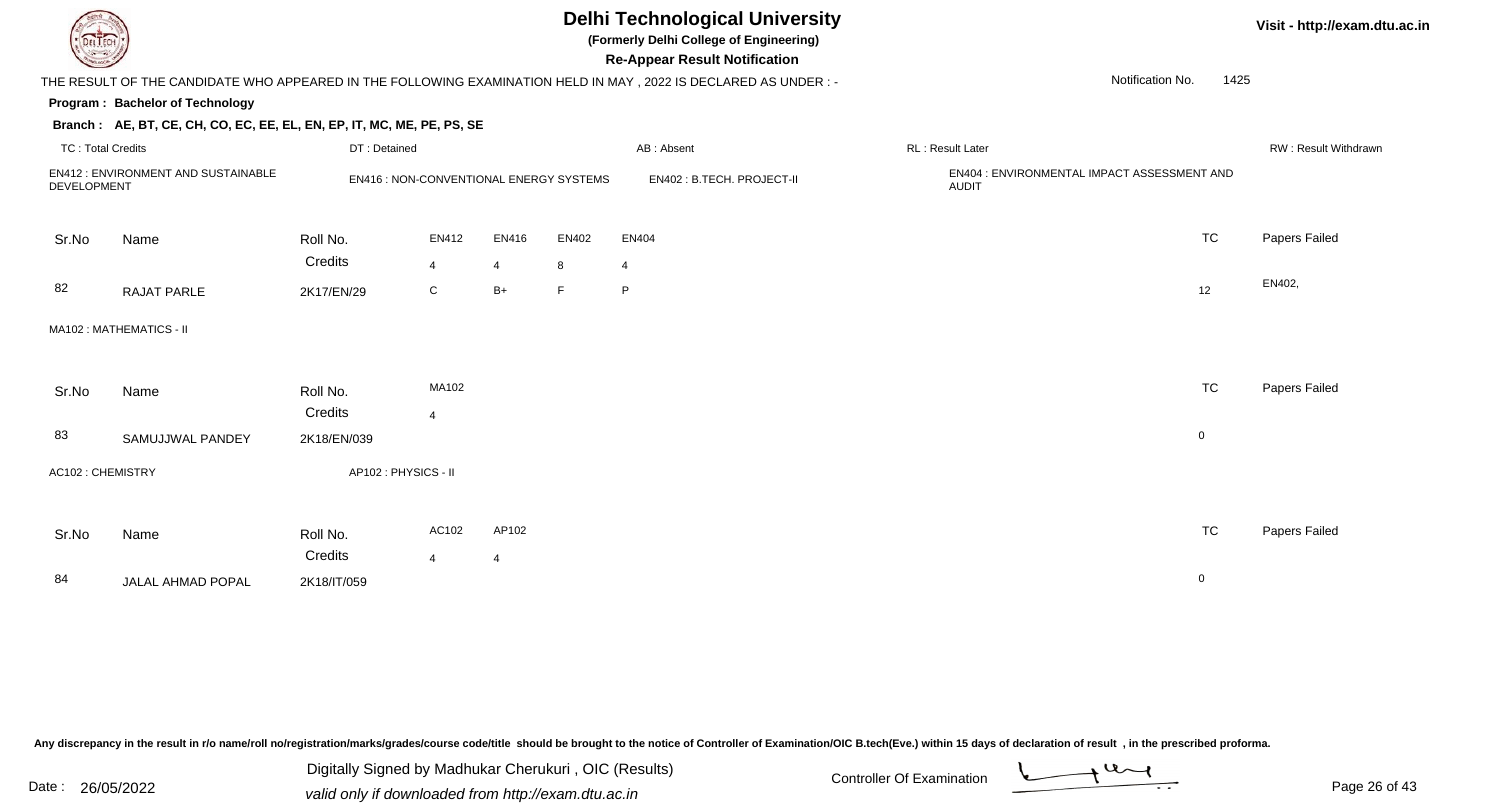| DEL TECH                 |                                                                                                                |                                      |                         |                     |                              |              | <b>Delhi Technological University</b><br>(Formerly Delhi College of Engineering)<br><b>Re-Appear Result Notification</b> |                         |                                   |                | Visit - http://exam.d       |
|--------------------------|----------------------------------------------------------------------------------------------------------------|--------------------------------------|-------------------------|---------------------|------------------------------|--------------|--------------------------------------------------------------------------------------------------------------------------|-------------------------|-----------------------------------|----------------|-----------------------------|
|                          | THE RESULT OF THE CANDIDATE WHO APPEARED IN THE FOLLOWING EXAMINATION HELD IN MAY, 2022 IS DECLARED AS UNDER:- |                                      |                         |                     |                              |              |                                                                                                                          |                         | Notification No.                  | 1425           |                             |
|                          | Program: Bachelor of Technology                                                                                |                                      |                         |                     |                              |              |                                                                                                                          |                         |                                   |                |                             |
|                          | Branch: AE, BT, CE, CH, CO, EC, EE, EL, EN, EP, IT, MC, ME, PE, PS, SE                                         |                                      |                         |                     |                              |              |                                                                                                                          |                         |                                   |                |                             |
| <b>TC: Total Credits</b> |                                                                                                                | DT: Detained                         |                         |                     |                              | AB: Absent   |                                                                                                                          | <b>RL: Result Later</b> |                                   |                | <b>RW: Result Withdrawn</b> |
| AC102: CHEMISTRY         |                                                                                                                | ME104 : BASIC MECHANICAL ENGINEERING |                         |                     |                              |              | MA102: MATHEMATICS - II                                                                                                  |                         |                                   |                |                             |
| Sr.No                    | Name                                                                                                           | Roll No.                             | AC102                   | ME104               | MA102                        |              |                                                                                                                          |                         |                                   | TC             | Papers Failed               |
| 85                       | <b>IBRAHIM ABDIHAKIM DAHIR</b>                                                                                 | Credits<br>2K18/IT/058               | $\overline{4}$          | $\overline{4}$      | $\overline{4}$               |              |                                                                                                                          |                         |                                   | $\mathbf 0$    |                             |
|                          | EC262 : DIGITAL ELECTRONICS                                                                                    |                                      |                         |                     |                              |              |                                                                                                                          |                         |                                   |                |                             |
| Sr.No                    | Name                                                                                                           | Roll No.<br>Credits                  | EC262<br>$\overline{4}$ |                     |                              |              |                                                                                                                          |                         |                                   | <b>TC</b>      | Papers Failed               |
| 86                       | PARTH VED                                                                                                      | 2K17/IT/80                           | F                       |                     |                              |              |                                                                                                                          |                         |                                   | $\overline{0}$ | EC262                       |
|                          | EC262 : DIGITAL ELECTRONICS<br>FEC46 : TECHNICAL COMMUNICATION                                                 | IT202: DATABASE MANAGEMENT SYSTEMS   |                         |                     |                              |              | IT204 : OPERATING SYSTEM                                                                                                 | ARCHITECTURE            | IT206 : COMPUTER ORGANIZATION AND |                |                             |
| Sr.No                    | Name                                                                                                           | Roll No.<br>Credits                  | EC262                   | <b>IT202</b>        | <b>IT204</b>                 | <b>IT206</b> | FEC46                                                                                                                    |                         |                                   | <b>TC</b>      | Papers Failed               |
| 87                       | JALAL AHMAD POPAL                                                                                              | 2K18/IT/059                          | $\overline{4}$          | $\overline{4}$<br>F | $\overline{\mathbf{4}}$<br>P | 4<br>F       | $\overline{2}$<br>$\mathsf{A}$                                                                                           |                         |                                   | 6              | IT202,<br>IT206,            |

Digitally Signed by Madhukar Cherukuri, OIC (Results)<br>Date : 26/05/2022 valid only if downloaded from http://oxam.dtu.ac.in Digitally Signed by Madhukar Cherukuri , OIC (Results)valid only if downloaded from http://exam.dtu.ac.in

dtu.ac.in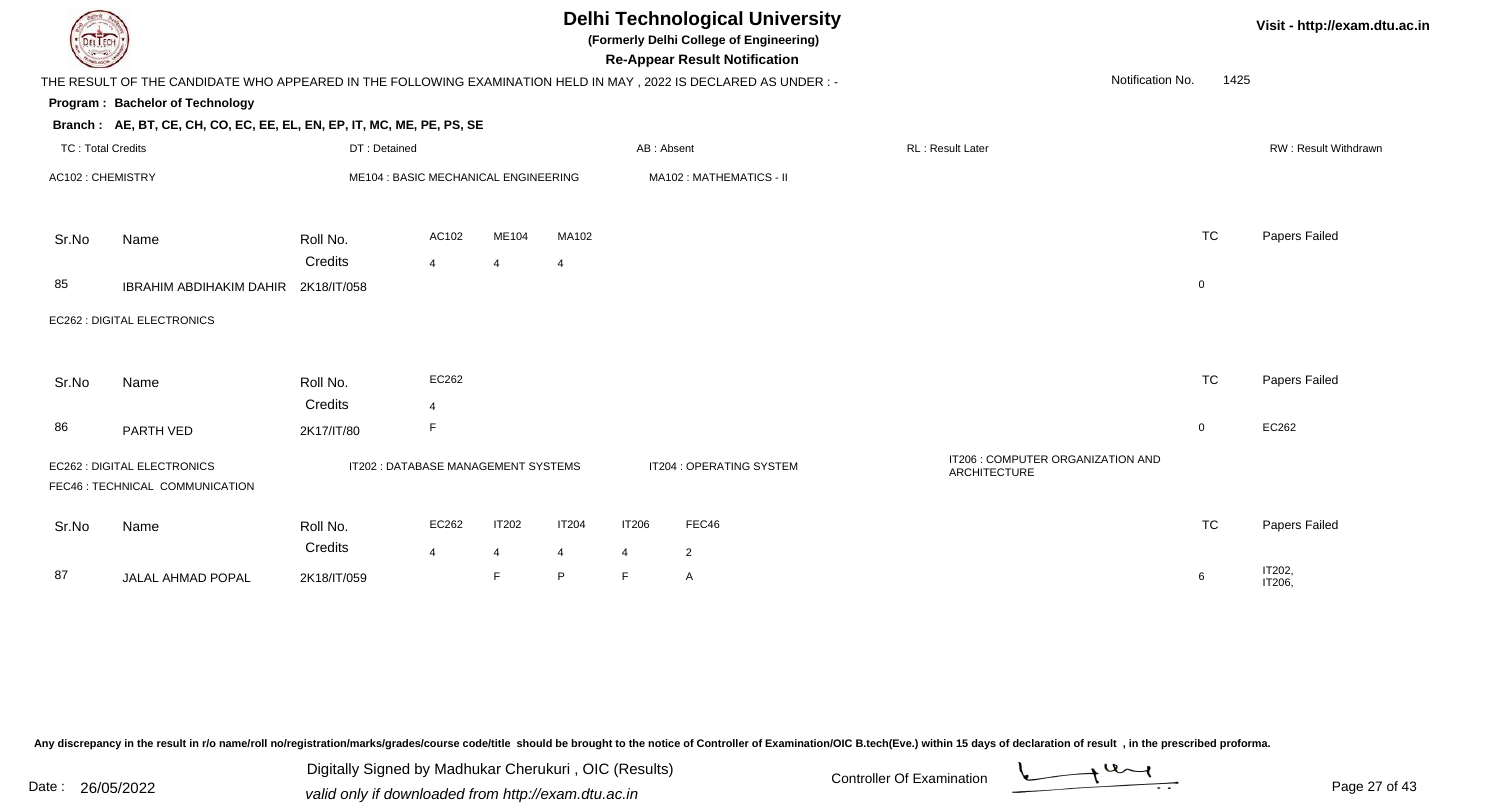| DEL TECI                 |                                                                        |                                     |                         |                |                | <b>Delhi Technological University</b><br>(Formerly Delhi College of Engineering)<br><b>Re-Appear Result Notification</b> |                  |                  |                | Visit - http://exam.dt |
|--------------------------|------------------------------------------------------------------------|-------------------------------------|-------------------------|----------------|----------------|--------------------------------------------------------------------------------------------------------------------------|------------------|------------------|----------------|------------------------|
|                          |                                                                        |                                     |                         |                |                | THE RESULT OF THE CANDIDATE WHO APPEARED IN THE FOLLOWING EXAMINATION HELD IN MAY, 2022 IS DECLARED AS UNDER:-           |                  | Notification No. | 1425           |                        |
|                          | Program: Bachelor of Technology                                        |                                     |                         |                |                |                                                                                                                          |                  |                  |                |                        |
|                          | Branch: AE, BT, CE, CH, CO, EC, EE, EL, EN, EP, IT, MC, ME, PE, PS, SE |                                     |                         |                |                |                                                                                                                          |                  |                  |                |                        |
| <b>TC: Total Credits</b> |                                                                        | DT: Detained                        |                         |                |                | AB: Absent                                                                                                               | RL: Result Later |                  |                | RW: Result Withdrawn   |
|                          | EC262 : DIGITAL ELECTRONICS                                            | IT202 : DATABASE MANAGEMENT SYSTEMS |                         |                |                | IT208 : ALGORITHM DESIGN AND ANALYSIS                                                                                    |                  |                  |                |                        |
| Sr.No                    | Name                                                                   | Roll No.                            | EC262                   | <b>IT202</b>   | <b>IT208</b>   |                                                                                                                          |                  |                  | TC             | Papers Failed          |
|                          |                                                                        | Credits                             | $\overline{4}$          | 4              | 4              |                                                                                                                          |                  |                  |                | IT202,                 |
| 88                       | <b>TUSHAR BASOTRA</b>                                                  | 2K17/IT/122                         |                         | E              | В              |                                                                                                                          |                  |                  | $\overline{4}$ |                        |
|                          | HU302 : TECHNICAL COMMUNICATIONS                                       |                                     | IT302 : COMPILER DESIGN |                |                | IT304 : SOFTWARE ENGINEERING                                                                                             |                  |                  |                |                        |
| Sr.No                    | Name                                                                   | Roll No.                            | HU302                   | <b>IT302</b>   | <b>IT304</b>   |                                                                                                                          |                  |                  | <b>TC</b>      | Papers Failed          |
|                          |                                                                        | Credits                             | $\overline{2}$          | $\overline{4}$ | $\overline{4}$ |                                                                                                                          |                  |                  |                | HU302IT302, IT304,     |
| 89                       | <b>TUSHAR BASOTRA</b>                                                  | 2K17/IT/122                         |                         | $\mathsf F$    | F              |                                                                                                                          |                  |                  | $\mathbf 0$    |                        |
| <b>ARCHITECTURE</b>      | IT206 : COMPUTER ORGANIZATION AND                                      |                                     |                         |                |                |                                                                                                                          |                  |                  |                |                        |
| Sr.No                    | Name                                                                   | Roll No.                            | <b>IT206</b>            |                |                |                                                                                                                          |                  |                  | <b>TC</b>      | Papers Failed          |
|                          |                                                                        | Credits                             | $\overline{4}$          |                |                |                                                                                                                          |                  |                  |                |                        |
| 90                       | CHAVI KANT MEENA                                                       | 2K18/IT/039                         | $B+$                    |                |                |                                                                                                                          |                  |                  | $\overline{4}$ |                        |

Digitally Signed by Madhukar Cherukuri, OIC (Results)<br>Date : 26/05/2022 valid only if downloaded from http://oxam.dtu.ac.in Digitally Signed by Madhukar Cherukuri , OIC (Results)valid only if downloaded from http://exam.dtu.ac.in



**Itu.ac.in**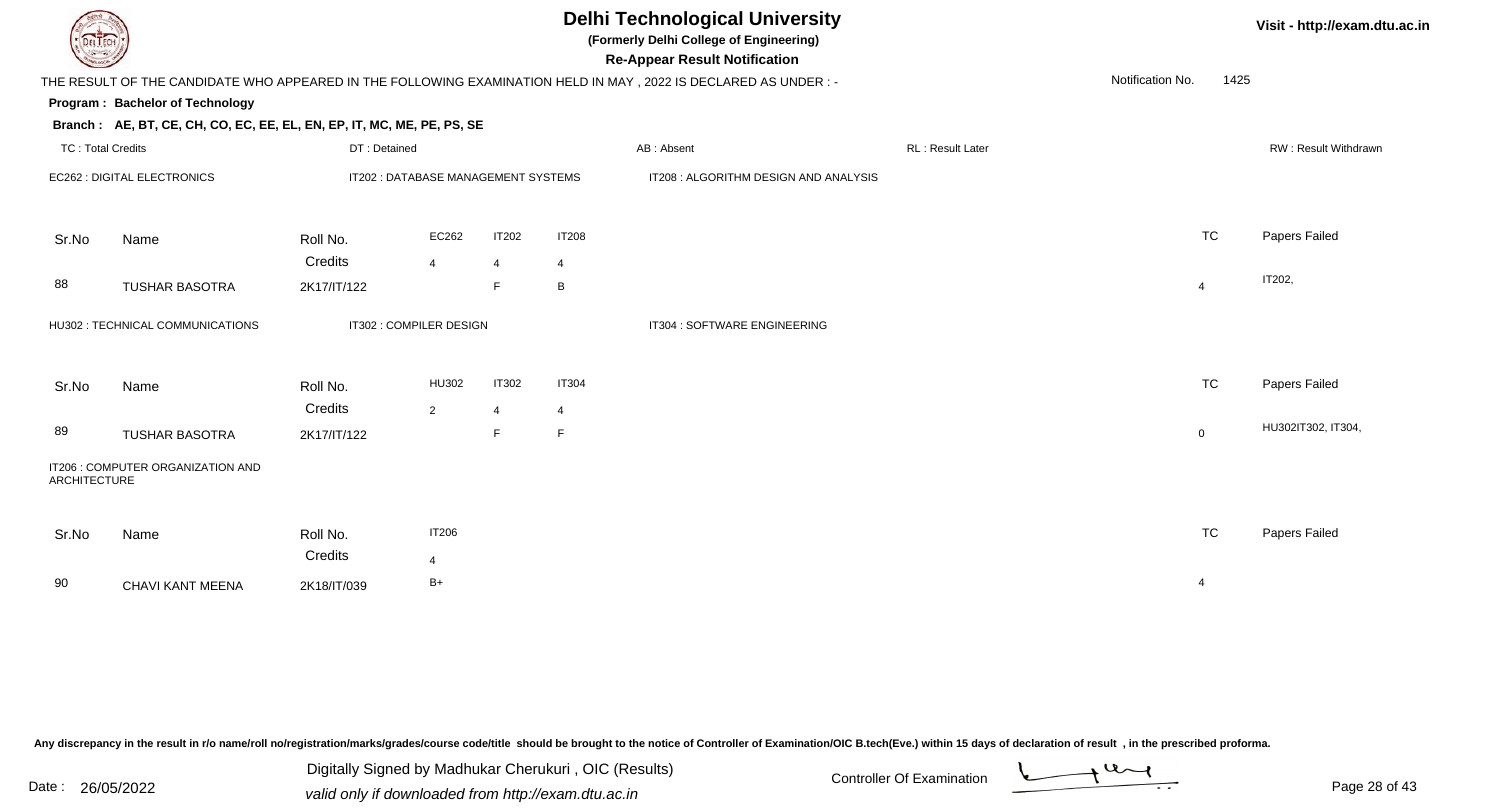| <b>DELTECH</b>           |                                                                        |                     |                | <b>Delhi Technological University</b><br>(Formerly Delhi College of Engineering)<br><b>Re-Appear Result Notification</b> |                          | Visit - http://exam.dtu.ac.in |
|--------------------------|------------------------------------------------------------------------|---------------------|----------------|--------------------------------------------------------------------------------------------------------------------------|--------------------------|-------------------------------|
|                          |                                                                        |                     |                | THE RESULT OF THE CANDIDATE WHO APPEARED IN THE FOLLOWING EXAMINATION HELD IN MAY, 2022 IS DECLARED AS UNDER:-           | Notification No.<br>1425 |                               |
|                          | Program: Bachelor of Technology                                        |                     |                |                                                                                                                          |                          |                               |
|                          | Branch: AE, BT, CE, CH, CO, EC, EE, EL, EN, EP, IT, MC, ME, PE, PS, SE |                     |                |                                                                                                                          |                          |                               |
| <b>TC: Total Credits</b> |                                                                        | DT: Detained        |                | RL: Result Later<br>AB: Absent                                                                                           |                          | RW: Result Withdrawn          |
|                          | IT208 : ALGORITHM DESIGN AND ANALYSIS                                  |                     |                |                                                                                                                          |                          |                               |
|                          |                                                                        |                     |                |                                                                                                                          |                          |                               |
| Sr.No                    | Name                                                                   | Roll No.            | <b>IT208</b>   |                                                                                                                          | <b>TC</b>                | Papers Failed                 |
|                          |                                                                        | Credits             | 4              |                                                                                                                          |                          |                               |
| 91                       | <b>OMKAR SINGH</b>                                                     | 2K18/IT/079         | $A+$           |                                                                                                                          | $\overline{4}$           |                               |
|                          | IT302 : COMPILER DESIGN                                                |                     |                |                                                                                                                          |                          |                               |
|                          |                                                                        |                     |                |                                                                                                                          |                          |                               |
| Sr.No                    | Name                                                                   | Roll No.            | <b>IT302</b>   |                                                                                                                          | <b>TC</b>                | Papers Failed                 |
|                          |                                                                        | Credits             | $\overline{4}$ |                                                                                                                          |                          |                               |
| 92                       | CHAVI KANT MEENA                                                       | 2K18/IT/039         | C              |                                                                                                                          | $\overline{4}$           |                               |
|                          | MA102: MATHEMATICS - II                                                | AP102: PHYSICS - II |                |                                                                                                                          |                          |                               |
|                          |                                                                        |                     |                |                                                                                                                          |                          |                               |
| Sr.No                    | Name                                                                   | Roll No.            | MA102          | AP102                                                                                                                    | <b>TC</b>                | Papers Failed                 |
|                          |                                                                        | Credits             | $\overline{4}$ | $\overline{4}$                                                                                                           |                          |                               |
| 93                       | <b>TUSHAR BASOTRA</b>                                                  | 2K17/IT/122         |                |                                                                                                                          | $\mathbf 0$              |                               |
|                          |                                                                        |                     |                |                                                                                                                          |                          |                               |

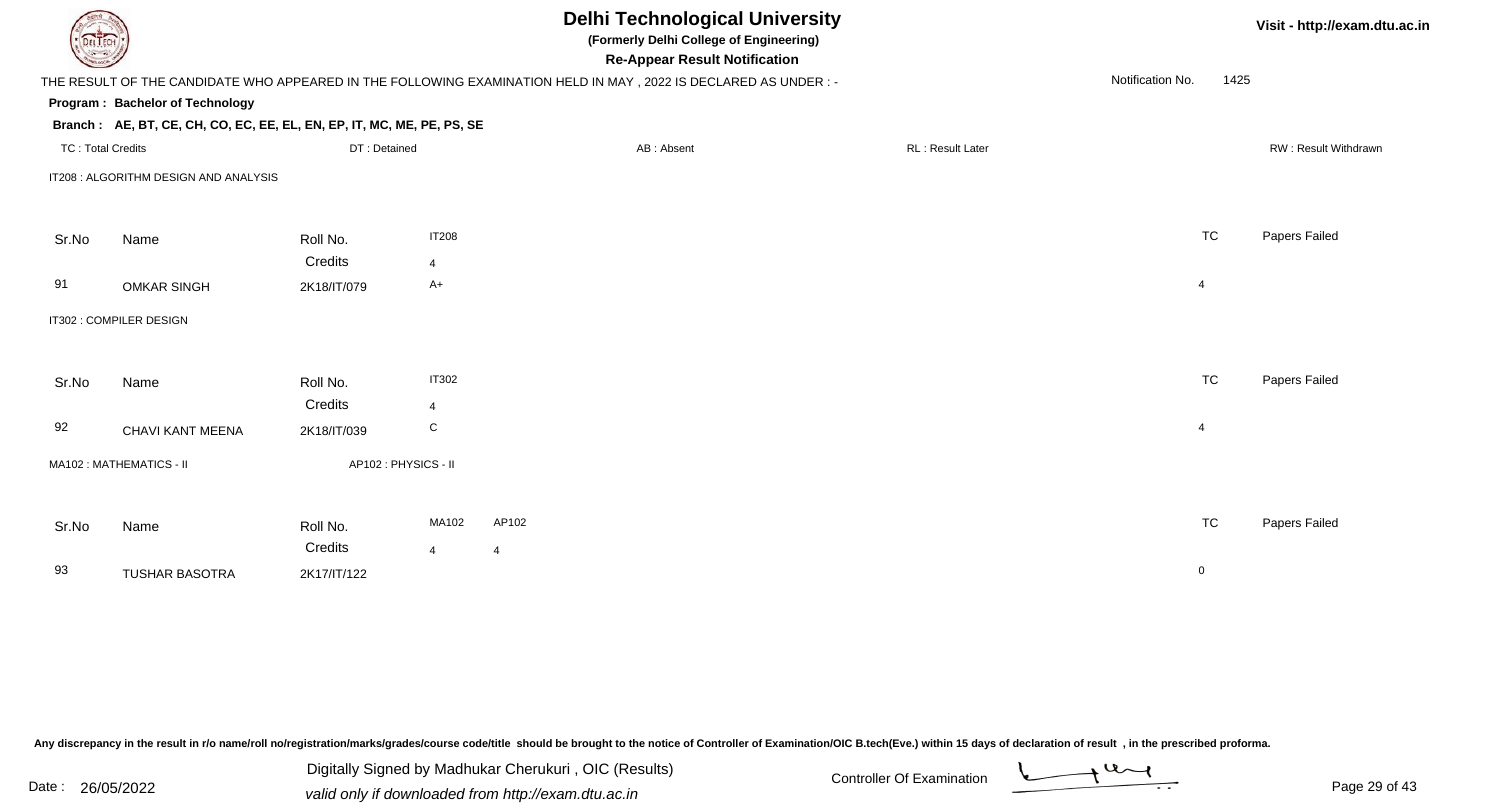| DEL TECH                 |                                                                                                                 |                        |                        |                   | <b>Delhi Technological University</b><br>(Formerly Delhi College of Engineering)<br><b>Re-Appear Result Notification</b> |                  |                  |                | Visit - http://exam.dtu.ac.in |
|--------------------------|-----------------------------------------------------------------------------------------------------------------|------------------------|------------------------|-------------------|--------------------------------------------------------------------------------------------------------------------------|------------------|------------------|----------------|-------------------------------|
|                          | THE RESULT OF THE CANDIDATE WHO APPEARED IN THE FOLLOWING EXAMINATION HELD IN MAY, 2022 IS DECLARED AS UNDER :- |                        |                        |                   |                                                                                                                          |                  | Notification No. | 1425           |                               |
|                          | Program: Bachelor of Technology                                                                                 |                        |                        |                   |                                                                                                                          |                  |                  |                |                               |
|                          | Branch: AE, BT, CE, CH, CO, EC, EE, EL, EN, EP, IT, MC, ME, PE, PS, SE                                          |                        |                        |                   |                                                                                                                          |                  |                  |                |                               |
| <b>TC: Total Credits</b> |                                                                                                                 | DT: Detained           |                        |                   | AB: Absent                                                                                                               | RL: Result Later |                  |                | RW: Result Withdrawn          |
| MOOC402*: MOOC I         |                                                                                                                 | MOOC404*: MOOC II      |                        |                   |                                                                                                                          |                  |                  |                |                               |
| Sr.No                    | Name                                                                                                            | Roll No.               |                        | MOOC402* MOOC404* |                                                                                                                          |                  |                  | <b>TC</b>      | Papers Failed                 |
|                          |                                                                                                                 | Credits                | 2                      | $\overline{2}$    |                                                                                                                          |                  |                  |                |                               |
| 94                       | <b>TUSHAR BASOTRA</b>                                                                                           | 2K17/IT/122            | F                      |                   |                                                                                                                          |                  |                  | $\mathbf 0$    | MOOC402*MOOC404*,             |
|                          | CO408 : INTELLECTUAL PROPERTY RIGHTS                                                                            |                        |                        |                   |                                                                                                                          |                  |                  |                |                               |
| Sr.No                    | Name                                                                                                            | Roll No.               | CO408                  |                   |                                                                                                                          |                  |                  | <b>TC</b>      | Papers Failed                 |
| 95                       | YASH PRINCE                                                                                                     | Credits<br>2K17/MC/125 | $\overline{4}$<br>$A+$ |                   |                                                                                                                          |                  |                  | $\overline{4}$ |                               |
|                          | CO414 : BIG DATA ANALYTICS                                                                                      |                        |                        |                   |                                                                                                                          |                  |                  |                |                               |
| Sr.No                    | Name                                                                                                            | Roll No.               | CO414                  |                   |                                                                                                                          |                  |                  | <b>TC</b>      | Papers Failed                 |
|                          |                                                                                                                 | Credits                | $\overline{4}$         |                   |                                                                                                                          |                  |                  |                |                               |
| 96                       | <b>ASHISH KUMAR</b>                                                                                             | 2K18/MC/024            | $A+$                   |                   |                                                                                                                          |                  |                  | $\overline{4}$ |                               |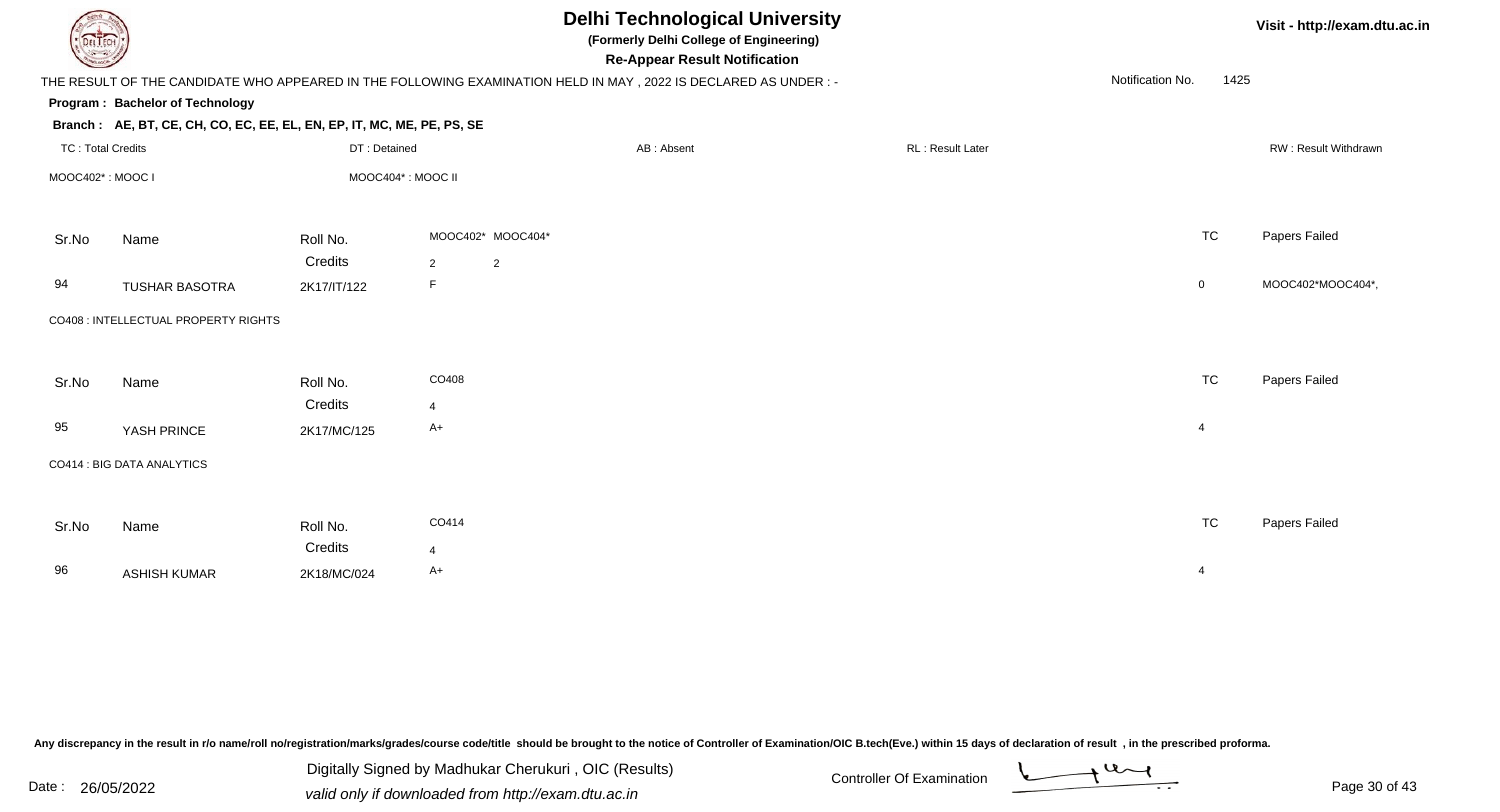| <b>Delhi Technological University</b><br>Visit - http://exam.dtu.ac.in<br>(Formerly Delhi College of Engineering)<br>DEL TECH<br><b>Re-Appear Result Notification</b> |                                                                        |                                 |                |                                |                 |                                                                                                                 |                               |                  |      |                      |
|-----------------------------------------------------------------------------------------------------------------------------------------------------------------------|------------------------------------------------------------------------|---------------------------------|----------------|--------------------------------|-----------------|-----------------------------------------------------------------------------------------------------------------|-------------------------------|------------------|------|----------------------|
|                                                                                                                                                                       |                                                                        |                                 |                |                                |                 | THE RESULT OF THE CANDIDATE WHO APPEARED IN THE FOLLOWING EXAMINATION HELD IN MAY, 2022 IS DECLARED AS UNDER :- |                               | Notification No. | 1425 |                      |
|                                                                                                                                                                       | Program: Bachelor of Technology                                        |                                 |                |                                |                 |                                                                                                                 |                               |                  |      |                      |
|                                                                                                                                                                       | Branch: AE, BT, CE, CH, CO, EC, EE, EL, EN, EP, IT, MC, ME, PE, PS, SE |                                 |                |                                |                 |                                                                                                                 |                               |                  |      |                      |
| <b>TC: Total Credits</b>                                                                                                                                              |                                                                        | DT: Detained                    |                |                                |                 | AB: Absent                                                                                                      | RL: Result Later              |                  |      | RW: Result Withdrawn |
|                                                                                                                                                                       | FEC27 : PROFESSIONAL ETHICS & HUMAN VALUES                             | MOOC302: MOOC302                |                |                                |                 | MOOC304: MOOC304                                                                                                |                               |                  |      |                      |
| Sr.No                                                                                                                                                                 | Name                                                                   | Roll No.                        | FEC27          |                                | MOOC302 MOOC304 |                                                                                                                 |                               | <b>TC</b>        |      | Papers Failed        |
|                                                                                                                                                                       |                                                                        | Credits                         | $\overline{2}$ | 2                              | $\overline{2}$  |                                                                                                                 |                               |                  |      |                      |
| 97                                                                                                                                                                    | ADITYA VARDHAN                                                         | 2K17/MC/10                      | $A+$           | $A+$                           | $A+$            |                                                                                                                 |                               | 6                |      |                      |
|                                                                                                                                                                       | HU310 : International Economics                                        | MOOC302: MOOC302                |                |                                |                 |                                                                                                                 |                               |                  |      |                      |
| Sr.No                                                                                                                                                                 | Name                                                                   | Roll No.<br>Credits             | HU310          | MOOC302                        |                 |                                                                                                                 |                               | <b>TC</b>        |      | Papers Failed        |
| 98                                                                                                                                                                    | KARTIKE                                                                | 2K17/MC/57                      | $\overline{4}$ | $\overline{2}$<br>$\mathsf{A}$ |                 |                                                                                                                 |                               | $\overline{2}$   |      |                      |
|                                                                                                                                                                       | MC310 : SOFTWARE ENGINEERING                                           | MC312 : ARTIFICIAL INTELLIGENCE |                |                                |                 | MC302: DATA BASE MANAGEMENT SYSTEM                                                                              | HU302a: Engineering Economics |                  |      |                      |
| Sr.No                                                                                                                                                                 | Name                                                                   | Roll No.                        | MC310          | MC312                          | MC302           | HU302a                                                                                                          |                               | <b>TC</b>        |      | Papers Failed        |
|                                                                                                                                                                       |                                                                        | Credits                         | $\overline{4}$ | 4                              | $\overline{4}$  | 3                                                                                                               |                               |                  |      |                      |
| 99                                                                                                                                                                    | <b>JAI YADAV</b>                                                       | 2K18/MC/046                     | $B+$           | $B+$                           | P               | $B+$                                                                                                            |                               | 15               |      |                      |
|                                                                                                                                                                       |                                                                        |                                 |                |                                |                 |                                                                                                                 |                               |                  |      |                      |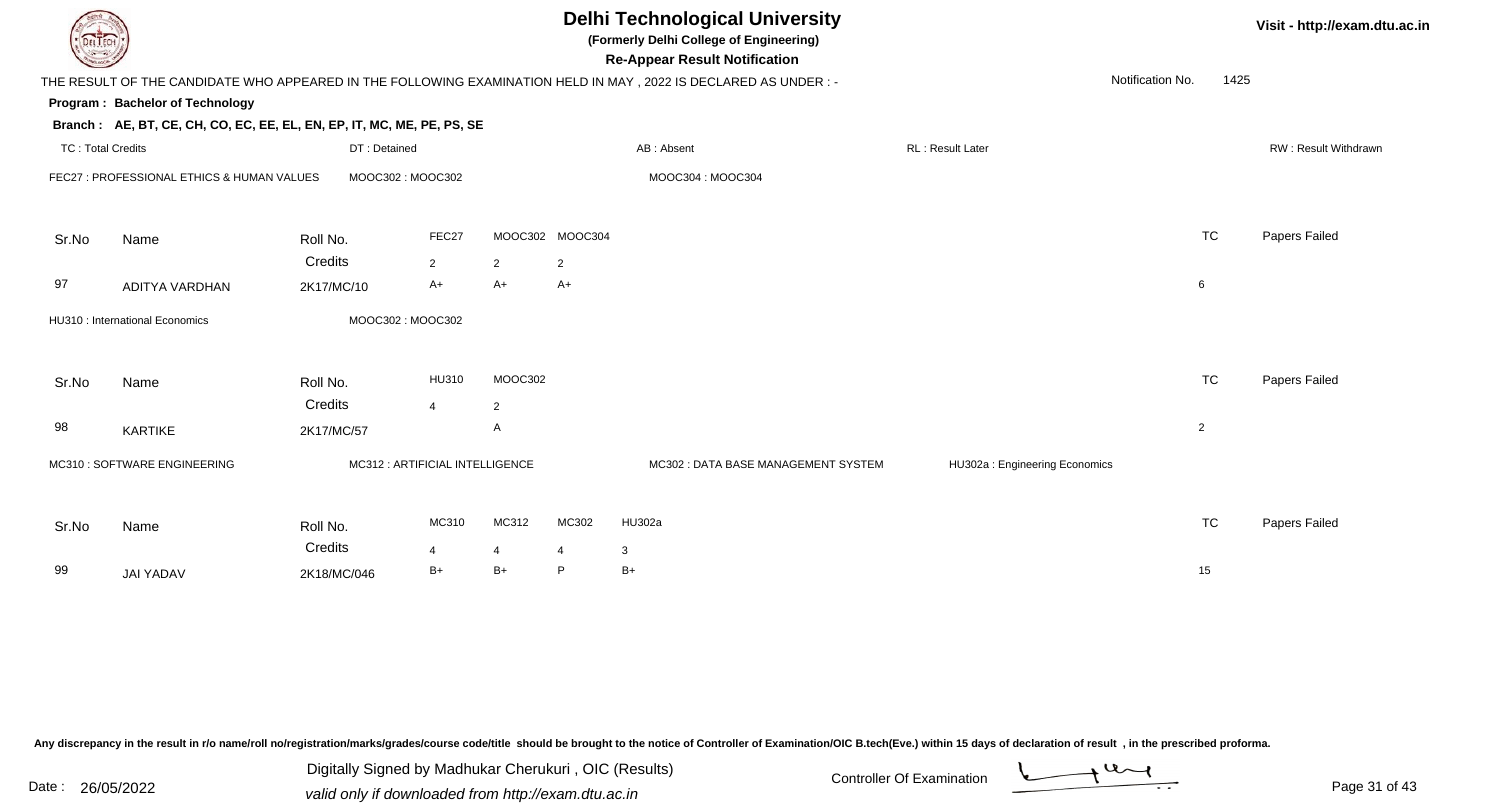| DEL TECH                 |                                                                                                                |                     |                           |                |                | <b>Delhi Technological University</b><br>(Formerly Delhi College of Engineering)<br><b>Re-Appear Result Notification</b> |                  |                  |                | Visit - http://exam.dtu.ac.in |
|--------------------------|----------------------------------------------------------------------------------------------------------------|---------------------|---------------------------|----------------|----------------|--------------------------------------------------------------------------------------------------------------------------|------------------|------------------|----------------|-------------------------------|
|                          | THE RESULT OF THE CANDIDATE WHO APPEARED IN THE FOLLOWING EXAMINATION HELD IN MAY, 2022 IS DECLARED AS UNDER:- |                     |                           |                |                |                                                                                                                          |                  | Notification No. | 1425           |                               |
|                          | Program: Bachelor of Technology                                                                                |                     |                           |                |                |                                                                                                                          |                  |                  |                |                               |
|                          | Branch: AE, BT, CE, CH, CO, EC, EE, EL, EN, EP, IT, MC, ME, PE, PS, SE                                         |                     |                           |                |                |                                                                                                                          |                  |                  |                |                               |
| <b>TC: Total Credits</b> |                                                                                                                | DT: Detained        |                           |                |                | AB: Absent                                                                                                               | RL: Result Later |                  |                | RW: Result Withdrawn          |
|                          | MC406 : PARTIAL DIFFERENTIAL EQUATIONS                                                                         |                     |                           |                |                |                                                                                                                          |                  |                  |                |                               |
| Sr.No                    | Name                                                                                                           | Roll No.            | MC406                     |                |                |                                                                                                                          |                  |                  | <b>TC</b>      | Papers Failed                 |
|                          |                                                                                                                | Credits             | $\overline{4}$            |                |                |                                                                                                                          |                  |                  |                |                               |
| 100                      | <b>ANKUR SINGH</b>                                                                                             | 2K17/MC/17          | $\mathbf C$               |                |                |                                                                                                                          |                  |                  | $\overline{4}$ |                               |
|                          | ME104 : BASIC MECHANICAL ENGINEERING                                                                           |                     | ME106 : WORKSHOP PRACTICE |                |                | MA102: MATHEMATICS - II                                                                                                  |                  |                  |                |                               |
| Sr.No                    | Name                                                                                                           | Roll No.<br>Credits | ME104                     | ME106          | MA102          |                                                                                                                          |                  |                  | <b>TC</b>      | Papers Failed                 |
| 101                      | <b>ABHISHEK KUMAR</b>                                                                                          | 2K18/MC/003         | $\overline{4}$            | $\overline{2}$ | $\overline{4}$ |                                                                                                                          |                  |                  | $\mathsf{O}$   |                               |
| AP102: PHYSICS - II      |                                                                                                                |                     |                           |                |                |                                                                                                                          |                  |                  |                |                               |
|                          |                                                                                                                |                     |                           |                |                |                                                                                                                          |                  |                  |                |                               |
| Sr.No                    | Name                                                                                                           | Roll No.<br>Credits | AP102<br>$\overline{4}$   |                |                |                                                                                                                          |                  |                  | <b>TC</b>      | Papers Failed                 |
| 102                      | <b>TUHIN ROY</b>                                                                                               | 2K17/ME/241         |                           |                |                |                                                                                                                          |                  |                  | $\mathbf 0$    |                               |

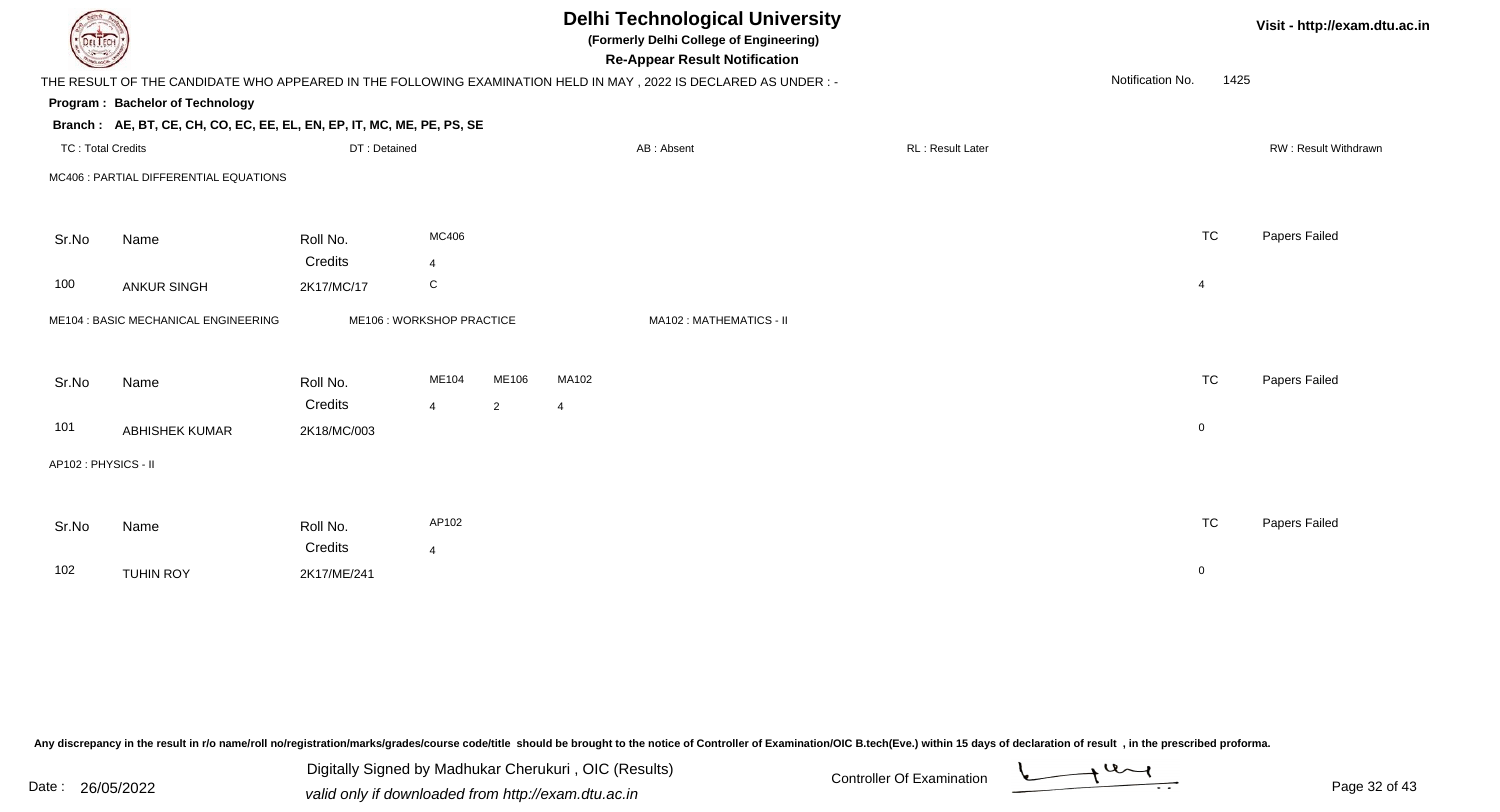| DEL TECH                 |                                                                        |                     |                | <b>Delhi Technological University</b><br>(Formerly Delhi College of Engineering)<br><b>Re-Appear Result Notification</b> |                   |                  |      | Visit - http://exam.dtu.ac.in |
|--------------------------|------------------------------------------------------------------------|---------------------|----------------|--------------------------------------------------------------------------------------------------------------------------|-------------------|------------------|------|-------------------------------|
|                          |                                                                        |                     |                | THE RESULT OF THE CANDIDATE WHO APPEARED IN THE FOLLOWING EXAMINATION HELD IN MAY, 2022 IS DECLARED AS UNDER :-          |                   | Notification No. | 1425 |                               |
|                          | Program: Bachelor of Technology                                        |                     |                |                                                                                                                          |                   |                  |      |                               |
|                          | Branch: AE, BT, CE, CH, CO, EC, EE, EL, EN, EP, IT, MC, ME, PE, PS, SE |                     |                |                                                                                                                          |                   |                  |      |                               |
| <b>TC: Total Credits</b> |                                                                        | DT: Detained        |                | AB: Absent                                                                                                               | RL : Result Later |                  |      | RW: Result Withdrawn          |
|                          | EE102 : BASIC ELECTRICAL ENGINEERING                                   |                     |                |                                                                                                                          |                   |                  |      |                               |
|                          |                                                                        |                     | EE102          |                                                                                                                          |                   | <b>TC</b>        |      | Papers Failed                 |
| Sr.No                    | Name                                                                   | Roll No.<br>Credits | $\overline{4}$ |                                                                                                                          |                   |                  |      |                               |
| 103                      | <b>DEVESH RAWAT</b>                                                    | 2K18/ME/072         |                |                                                                                                                          |                   | $\mathbf 0$      |      |                               |
|                          | MA102: MATHEMATICS - II                                                |                     |                |                                                                                                                          |                   |                  |      |                               |
| Sr.No                    | Name                                                                   | Roll No.            | MA102          |                                                                                                                          |                   | <b>TC</b>        |      | Papers Failed                 |
|                          |                                                                        | Credits             | $\overline{4}$ |                                                                                                                          |                   |                  |      |                               |
| 104                      | ABHISHEK RAMAND KISKU                                                  | 2K17/ME/16          |                |                                                                                                                          |                   | $\overline{0}$   |      |                               |
| 105                      | <b>EHIMANCE KOFFI</b><br><b>MINTIANOU</b>                              | 2K18/ME/130         |                |                                                                                                                          |                   | $\overline{0}$   |      |                               |
|                          | MA102: MATHEMATICS - II                                                | AP102: PHYSICS - II |                |                                                                                                                          |                   |                  |      |                               |
| Sr.No                    | Name                                                                   | Roll No.            | MA102          | AP102                                                                                                                    |                   | <b>TC</b>        |      | Papers Failed                 |
|                          |                                                                        | Credits             | $\overline{4}$ | $\overline{4}$                                                                                                           |                   |                  |      |                               |
| 106                      | DEEPANSHU SABHARWAL                                                    | 2K18/ME/067         |                |                                                                                                                          |                   | $\mathbf 0$      |      |                               |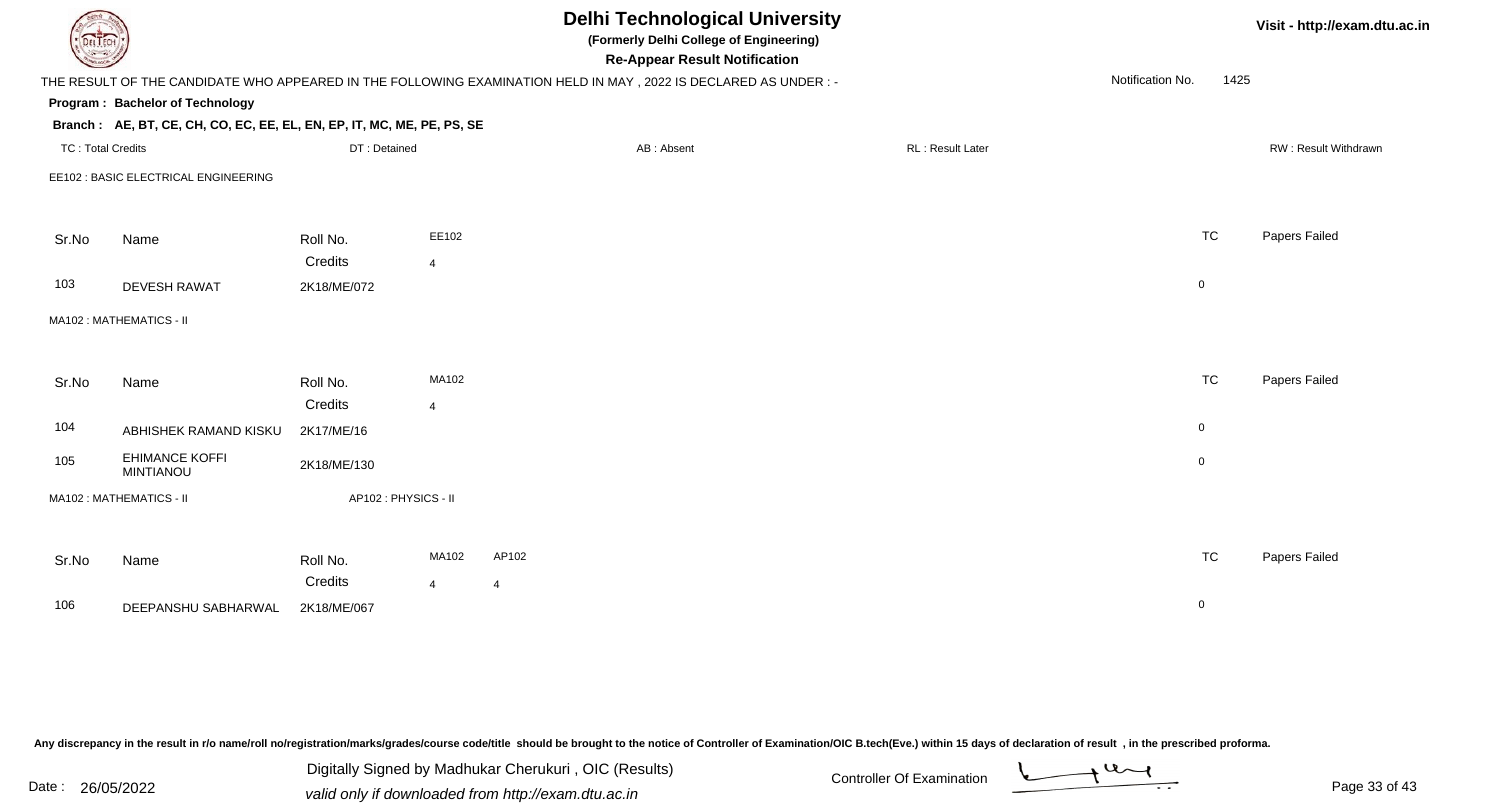| DEL TECH                 |                                                                        |              |                                       |                | <b>Delhi Technological University</b><br>(Formerly Delhi College of Engineering)<br><b>Re-Appear Result Notification</b> |                         |                  |                | Visit - http://exam.dtu.ac.in |
|--------------------------|------------------------------------------------------------------------|--------------|---------------------------------------|----------------|--------------------------------------------------------------------------------------------------------------------------|-------------------------|------------------|----------------|-------------------------------|
|                          |                                                                        |              |                                       |                | THE RESULT OF THE CANDIDATE WHO APPEARED IN THE FOLLOWING EXAMINATION HELD IN MAY, 2022 IS DECLARED AS UNDER:-           |                         | Notification No. | 1425           |                               |
|                          | Program: Bachelor of Technology                                        |              |                                       |                |                                                                                                                          |                         |                  |                |                               |
|                          | Branch: AE, BT, CE, CH, CO, EC, EE, EL, EN, EP, IT, MC, ME, PE, PS, SE |              |                                       |                |                                                                                                                          |                         |                  |                |                               |
| <b>TC: Total Credits</b> |                                                                        | DT: Detained |                                       |                | AB: Absent                                                                                                               | <b>RL: Result Later</b> |                  |                | RW: Result Withdrawn          |
|                          | ME202: THERMAL ENGINEERING-II                                          |              | <b>ME204 : FLUID MECHANICS</b>        |                | ME206 : KINEMATICS OF MACHINES                                                                                           |                         |                  |                |                               |
| Sr.No                    | Name                                                                   | Roll No.     | ME202                                 | ME204          | ME206                                                                                                                    |                         |                  | <b>TC</b>      | Papers Failed                 |
|                          |                                                                        | Credits      | $\overline{4}$                        | 4              | $\overline{4}$                                                                                                           |                         |                  |                |                               |
| 107                      | ABHISHEK RAMAND KISKU                                                  | 2K17/ME/16   | F                                     | F              |                                                                                                                          |                         |                  | 0              | ME202ME204,                   |
|                          | ME204 : FLUID MECHANICS                                                |              |                                       |                |                                                                                                                          |                         |                  |                |                               |
| Sr.No                    | Name                                                                   | Roll No.     | ME204                                 |                |                                                                                                                          |                         |                  | <b>TC</b>      | Papers Failed                 |
|                          |                                                                        | Credits      | $\overline{4}$                        |                |                                                                                                                          |                         |                  |                |                               |
| 108                      | <b>SACHIN KUMAR</b>                                                    | 2K18/ME/184  | B                                     |                |                                                                                                                          |                         |                  | $\overline{4}$ |                               |
|                          | ME204 : FLUID MECHANICS                                                |              | <b>ME206 : KINEMATICS OF MACHINES</b> |                |                                                                                                                          |                         |                  |                |                               |
| Sr.No                    | Name                                                                   | Roll No.     | ME204                                 | ME206          |                                                                                                                          |                         |                  | <b>TC</b>      | Papers Failed                 |
|                          |                                                                        | Credits      | $\overline{4}$                        | $\overline{4}$ |                                                                                                                          |                         |                  |                |                               |
| 109                      | <b>EHIMANCE KOFFI</b><br><b>MINTIANOU</b>                              | 2K18/ME/130  | F                                     |                |                                                                                                                          |                         |                  | $\mathbf 0$    | ME204                         |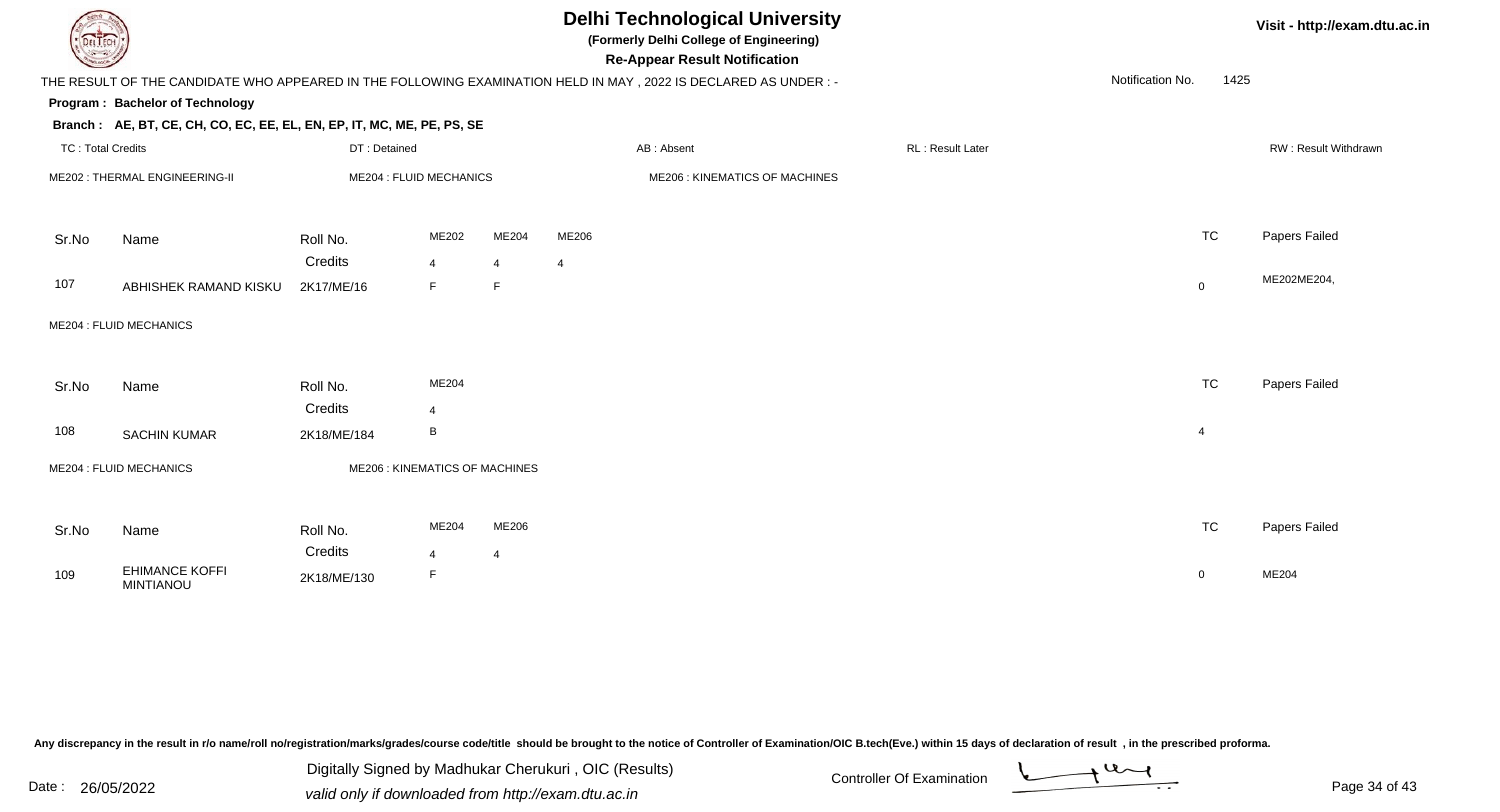|                          |                                                                                                                |                                                               |                        |                         |                     |                     | <b>Delhi Technological University</b><br>(Formerly Delhi College of Engineering)<br><b>Re-Appear Result Notification</b> |                                       |             | Visit - http://exam.dtu.a        |  |
|--------------------------|----------------------------------------------------------------------------------------------------------------|---------------------------------------------------------------|------------------------|-------------------------|---------------------|---------------------|--------------------------------------------------------------------------------------------------------------------------|---------------------------------------|-------------|----------------------------------|--|
|                          | THE RESULT OF THE CANDIDATE WHO APPEARED IN THE FOLLOWING EXAMINATION HELD IN MAY, 2022 IS DECLARED AS UNDER:- |                                                               |                        |                         |                     |                     |                                                                                                                          | Notification No.                      | 1425        |                                  |  |
|                          | Program: Bachelor of Technology                                                                                |                                                               |                        |                         |                     |                     |                                                                                                                          |                                       |             |                                  |  |
|                          | Branch: AE, BT, CE, CH, CO, EC, EE, EL, EN, EP, IT, MC, ME, PE, PS, SE                                         |                                                               |                        |                         |                     |                     |                                                                                                                          |                                       |             |                                  |  |
| <b>TC: Total Credits</b> |                                                                                                                | DT: Detained                                                  |                        |                         |                     | AB: Absent          |                                                                                                                          | RL : Result Later                     |             | RW: Result Withdrawn             |  |
|                          | ME304 : PRODUCTION AND OPERATIONS MANAGEMENT ME302 : HEAT AND MASS TRANSFER                                    |                                                               |                        |                         |                     |                     | MOOC304: MOOC304                                                                                                         |                                       |             |                                  |  |
| Sr.No                    | Name                                                                                                           | Roll No.                                                      | ME304                  | ME302                   | MOOC304             |                     |                                                                                                                          |                                       | <b>TC</b>   | <b>Papers Failed</b>             |  |
|                          |                                                                                                                | Credits                                                       | $\overline{4}$         | $\overline{\mathbf{A}}$ | $\overline{2}$      |                     |                                                                                                                          |                                       |             |                                  |  |
| 110                      | ABHISHEK RAMAND KISKU                                                                                          | 2K17/ME/16                                                    | F                      |                         | F                   |                     |                                                                                                                          |                                       | $\mathbf 0$ | ME304MOOC304,                    |  |
| <b>ANALYSIS</b>          | ME324 : SYSTEM MODELING, SIMULATION AND                                                                        | ME312 : QUALITY MANAGEMENT & SIX SIGMA<br><b>APPLICATIONS</b> |                        |                         |                     |                     | MOOC302: MOOC302                                                                                                         | MOOC304: MOOC304                      |             |                                  |  |
| Sr.No                    | Name                                                                                                           | Roll No.<br>Credits                                           | ME324                  | ME312                   | MOOC302 MOOC304     |                     |                                                                                                                          |                                       | <b>TC</b>   | Papers Failed                    |  |
| 111                      | <b>EHIMANCE KOFFI</b><br><b>MINTIANOU</b>                                                                      | 2K18/ME/130                                                   | $\overline{4}$<br>F    | 4<br>F.                 | $\overline{2}$<br>F | $\overline{2}$<br>F |                                                                                                                          |                                       | $\mathbf 0$ | ME324ME312, MOOC302,<br>MOOC304, |  |
|                          | PE252 : MANUFACTURING MACHINES<br>ME208 : MANUFACTURING TECHNOLOGY-I                                           | ME202: THERMAL ENGINEERING-II                                 |                        |                         |                     |                     | <b>ME204 : FLUID MECHANICS</b>                                                                                           | <b>ME206 : KINEMATICS OF MACHINES</b> |             |                                  |  |
| Sr.No                    | Name                                                                                                           | Roll No.<br>Credits                                           | PE252                  | ME202                   | ME204               | ME206               | <b>ME208</b>                                                                                                             |                                       | <b>TC</b>   | Papers Failed                    |  |
| 112                      | <b>TUHIN ROY</b>                                                                                               | 2K17/ME/241                                                   | $\overline{4}$<br>$B+$ | 4<br>A                  | 4<br>F              | 4                   | $\overline{4}$<br>P                                                                                                      |                                       | 12          | ME204,                           |  |

Digitally Signed by Madhukar Cherukuri, OIC (Results)<br>Date : 26/05/2022 valid only if downloaded from http://oxam.dtu.ac.in Digitally Signed by Madhukar Cherukuri , OIC (Results)valid only if downloaded from http://exam.dtu.ac.in

**Visit - http://exam.dtu.ac.in**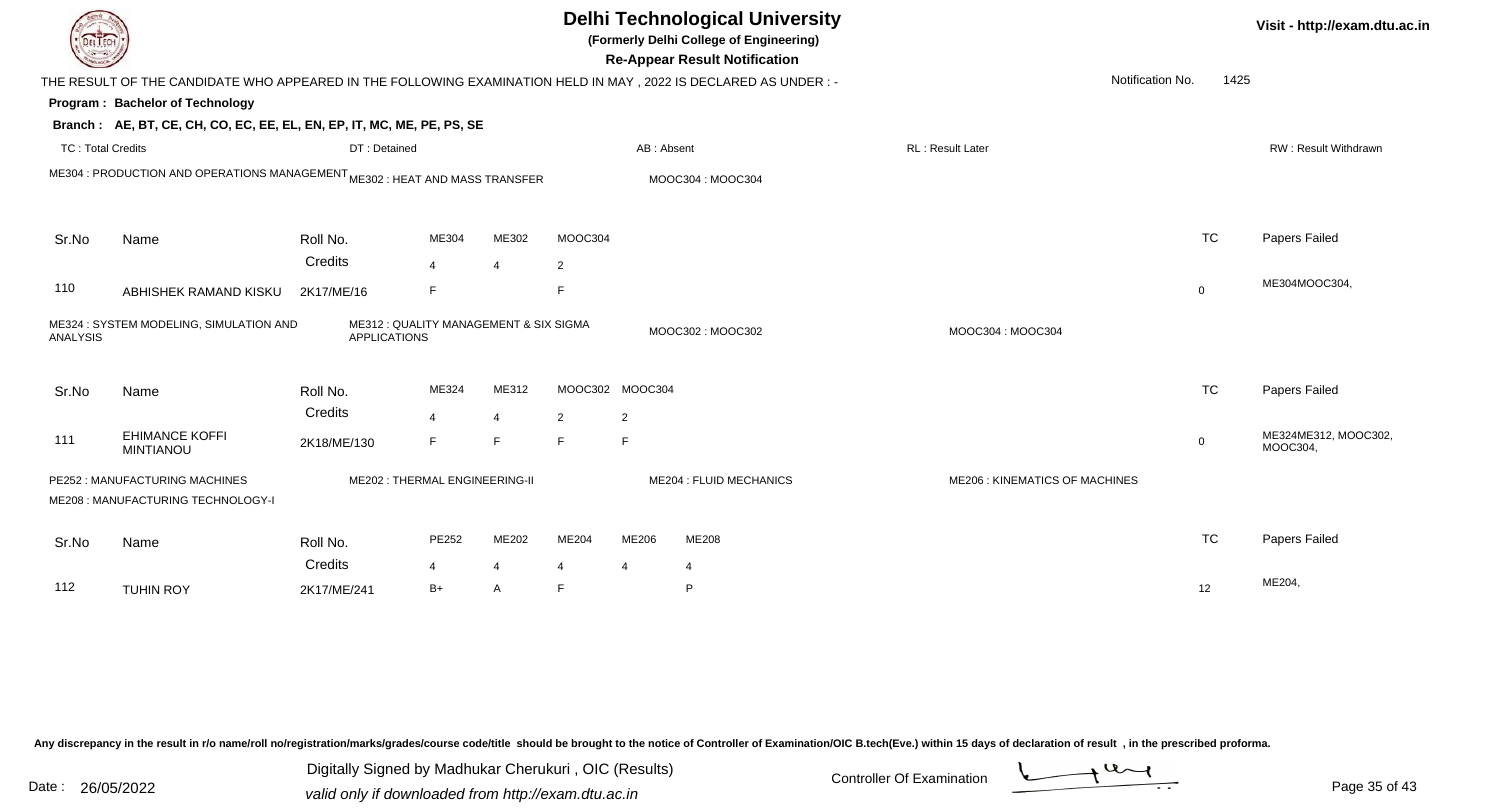|                          |                                                                        |              |                         |                | <b>Delhi Technological University</b><br>(Formerly Delhi College of Engineering)<br><b>Re-Appear Result Notification</b> |                  |                  |             | Visit - http://exam.dtu.ac.in |
|--------------------------|------------------------------------------------------------------------|--------------|-------------------------|----------------|--------------------------------------------------------------------------------------------------------------------------|------------------|------------------|-------------|-------------------------------|
|                          |                                                                        |              |                         |                | THE RESULT OF THE CANDIDATE WHO APPEARED IN THE FOLLOWING EXAMINATION HELD IN MAY , 2022 IS DECLARED AS UNDER :-         |                  | Notification No. | 1425        |                               |
|                          | Program: Bachelor of Technology                                        |              |                         |                |                                                                                                                          |                  |                  |             |                               |
|                          | Branch: AE, BT, CE, CH, CO, EC, EE, EL, EN, EP, IT, MC, ME, PE, PS, SE |              |                         |                |                                                                                                                          |                  |                  |             |                               |
| <b>TC: Total Credits</b> |                                                                        | DT: Detained |                         |                | AB: Absent                                                                                                               | RL: Result Later |                  |             | RW: Result Withdrawn          |
| AC102: CHEMISTRY         |                                                                        |              | MA102: MATHEMATICS - II |                |                                                                                                                          |                  |                  |             |                               |
| Sr.No                    | Name                                                                   | Roll No.     | AC102                   | MA102          |                                                                                                                          |                  |                  | <b>TC</b>   | Papers Failed                 |
|                          |                                                                        | Credits      | $\overline{4}$          | $\overline{4}$ |                                                                                                                          |                  |                  |             |                               |
| 113                      | <b>OTIS VAN ANTONIO</b>                                                | 2K18/AE/037  |                         |                |                                                                                                                          |                  |                  | $\mathbf 0$ |                               |
|                          | AE204 : THEORY OF MACHINES                                             |              |                         |                |                                                                                                                          |                  |                  |             |                               |
| Sr.No                    | Name                                                                   | Roll No.     | AE204                   |                |                                                                                                                          |                  |                  | <b>TC</b>   | Papers Failed                 |
|                          |                                                                        | Credits      | 4                       |                |                                                                                                                          |                  |                  |             |                               |
| 114                      | DIVYANSHU SHOKEEN                                                      | 2K18/AE/022  | F.                      |                |                                                                                                                          |                  |                  | $\mathbf 0$ | AE204                         |
| FEC2 : SPORTS II         |                                                                        |              |                         |                |                                                                                                                          |                  |                  |             |                               |
|                          |                                                                        |              |                         |                |                                                                                                                          |                  |                  |             |                               |
| Sr.No                    | Name                                                                   | Roll No.     | FEC <sub>2</sub>        |                |                                                                                                                          |                  |                  | <b>TC</b>   | Papers Failed                 |
|                          |                                                                        | Credits      | $\overline{2}$          |                |                                                                                                                          |                  |                  |             |                               |
| 115                      | DEVANSH AGARWAL                                                        | 2K18/AE/021  | F                       |                |                                                                                                                          |                  |                  | $\mathbf 0$ | FEC <sub>2</sub>              |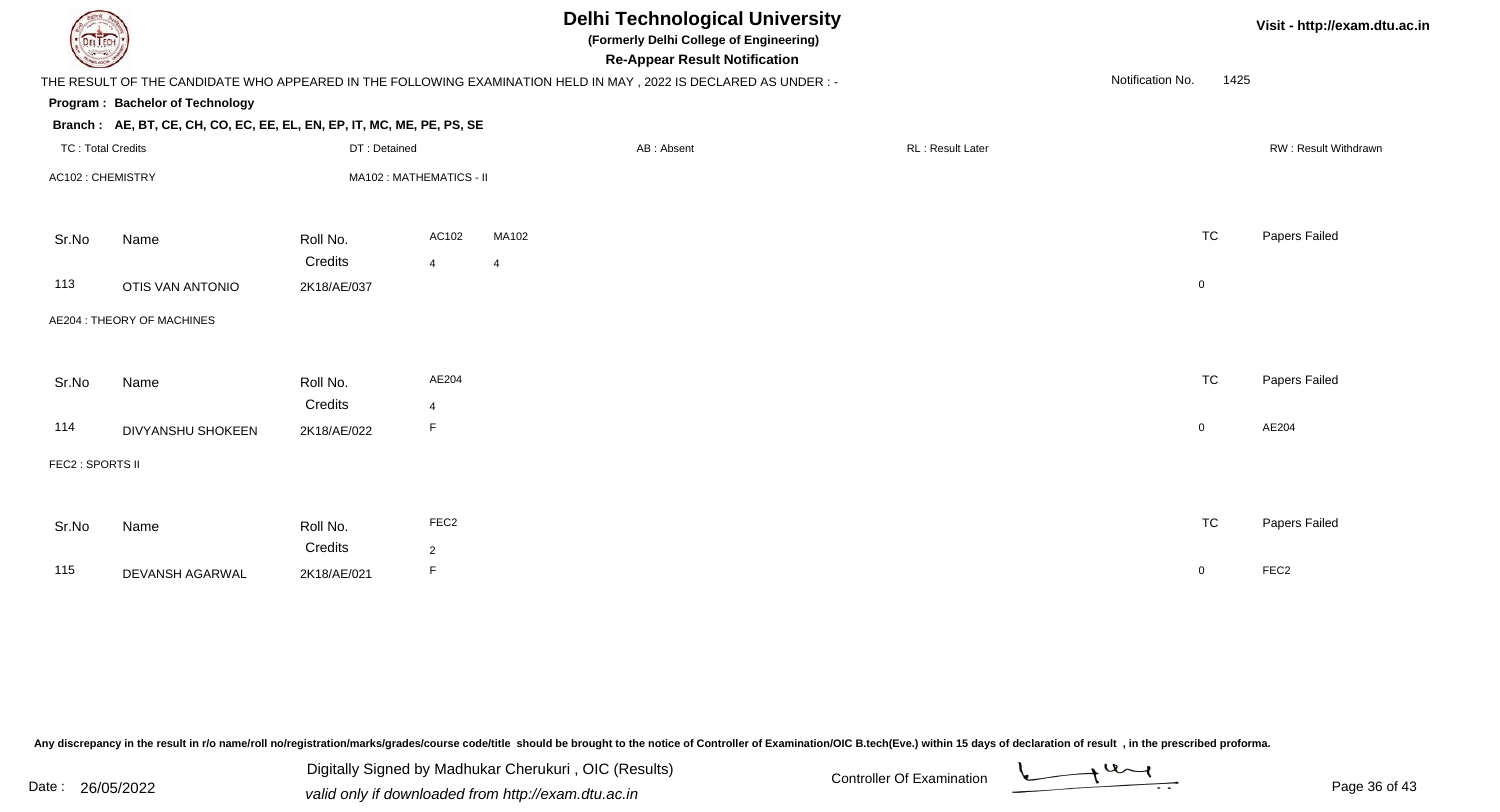| <b>DELTECH</b>           |                                                                        |              |                | <b>Delhi Technological University</b><br>(Formerly Delhi College of Engineering)<br><b>Re-Appear Result Notification</b> |                  |                  | Visit - http://exam.dtu.ac.in |
|--------------------------|------------------------------------------------------------------------|--------------|----------------|--------------------------------------------------------------------------------------------------------------------------|------------------|------------------|-------------------------------|
|                          |                                                                        |              |                | THE RESULT OF THE CANDIDATE WHO APPEARED IN THE FOLLOWING EXAMINATION HELD IN MAY, 2022 IS DECLARED AS UNDER:-           |                  | Notification No. | 1425                          |
|                          | Program: Bachelor of Technology                                        |              |                |                                                                                                                          |                  |                  |                               |
|                          | Branch: AE, BT, CE, CH, CO, EC, EE, EL, EN, EP, IT, MC, ME, PE, PS, SE |              |                |                                                                                                                          |                  |                  |                               |
| <b>TC: Total Credits</b> |                                                                        | DT: Detained |                | AB: Absent                                                                                                               | RL: Result Later |                  | RW: Result Withdrawn          |
|                          | MA102: MATHEMATICS - II                                                |              |                |                                                                                                                          |                  |                  |                               |
|                          |                                                                        |              |                |                                                                                                                          |                  |                  |                               |
| Sr.No                    | Name                                                                   | Roll No.     | MA102          |                                                                                                                          |                  | <b>TC</b>        | Papers Failed                 |
|                          |                                                                        | Credits      | $\overline{4}$ |                                                                                                                          |                  |                  |                               |
| 116                      | DEEPANSHU                                                              | 2K18/AE/019  |                |                                                                                                                          |                  | $\boldsymbol{0}$ |                               |
| 117                      | DIVYANSHU SHOKEEN                                                      | 2K18/AE/022  |                |                                                                                                                          |                  | $\mathbf 0$      |                               |
|                          | MA102: MATHEMATICS - II                                                |              |                |                                                                                                                          |                  |                  |                               |
|                          |                                                                        |              |                |                                                                                                                          |                  |                  |                               |
| Sr.No                    | Name                                                                   | Roll No.     | MA102          |                                                                                                                          |                  | <b>TC</b>        | Papers Failed                 |
|                          |                                                                        | Credits      | $\overline{4}$ |                                                                                                                          |                  |                  |                               |
| 118                      | <b>ABHISHEK TAKKHI</b>                                                 | 2K18/PS/003  |                |                                                                                                                          |                  | $\mathbf 0$      |                               |
| MOOC304: MOOC304         |                                                                        |              |                |                                                                                                                          |                  |                  |                               |
|                          |                                                                        |              |                |                                                                                                                          |                  |                  |                               |
| Sr.No                    | Name                                                                   | Roll No.     | MOOC304        |                                                                                                                          |                  | <b>TC</b>        | Papers Failed                 |
|                          |                                                                        | Credits      | $\overline{2}$ |                                                                                                                          |                  |                  |                               |
| 119                      | <b>VAIBHAV TOMAR</b>                                                   | 2K17/PS/48   | $A+$           |                                                                                                                          |                  | $\overline{2}$   |                               |
|                          |                                                                        |              |                |                                                                                                                          |                  |                  |                               |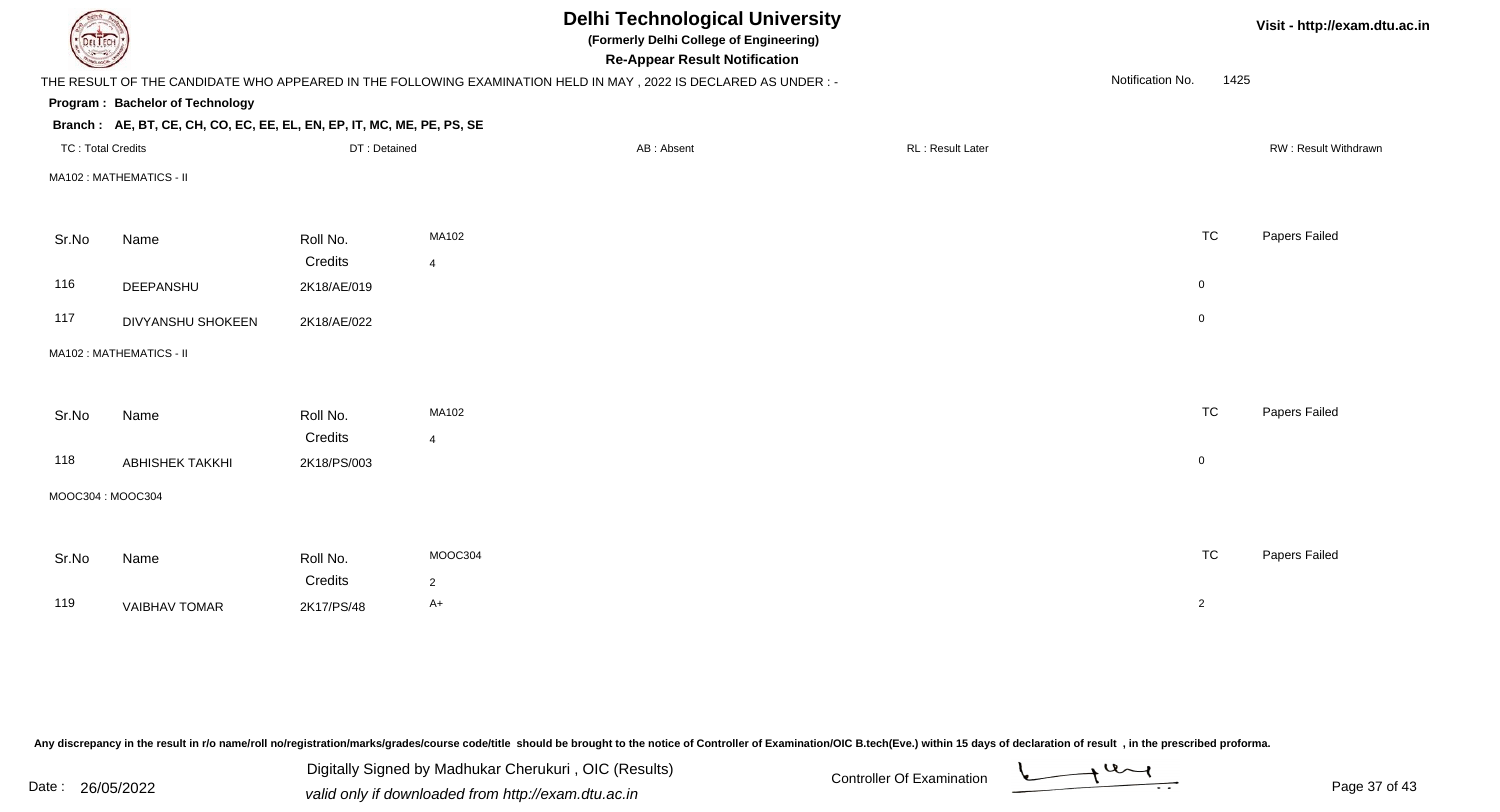| <b>DELTECH</b>           |                                                                        |              |                           | <b>Delhi Technological University</b><br>(Formerly Delhi College of Engineering)<br><b>Re-Appear Result Notification</b> |                         |                          | Visit - http://exam.dtu.ac.in |
|--------------------------|------------------------------------------------------------------------|--------------|---------------------------|--------------------------------------------------------------------------------------------------------------------------|-------------------------|--------------------------|-------------------------------|
|                          |                                                                        |              |                           | THE RESULT OF THE CANDIDATE WHO APPEARED IN THE FOLLOWING EXAMINATION HELD IN MAY, 2022 IS DECLARED AS UNDER:-           |                         | Notification No.<br>1425 |                               |
|                          | Program: Bachelor of Technology                                        |              |                           |                                                                                                                          |                         |                          |                               |
|                          | Branch: AE, BT, CE, CH, CO, EC, EE, EL, EN, EP, IT, MC, ME, PE, PS, SE |              |                           |                                                                                                                          |                         |                          |                               |
| <b>TC: Total Credits</b> |                                                                        | DT: Detained |                           | AB: Absent                                                                                                               | <b>RL: Result Later</b> |                          | RW: Result Withdrawn          |
|                          | PT206 : POLYMER STRUCTURE AND PROPERTIES                               |              |                           |                                                                                                                          |                         |                          |                               |
|                          |                                                                        |              |                           |                                                                                                                          |                         |                          |                               |
|                          |                                                                        |              |                           |                                                                                                                          |                         |                          |                               |
| Sr.No                    | Name                                                                   | Roll No.     | PT206                     |                                                                                                                          |                         | <b>TC</b>                | Papers Failed                 |
|                          |                                                                        | Credits      | $\overline{4}$            |                                                                                                                          |                         |                          |                               |
| 120                      | <b>ABHISHEK TAKKHI</b>                                                 | 2K18/PS/003  | $A+$                      |                                                                                                                          |                         | $\overline{4}$           |                               |
|                          | PT402: B.TECH. PROJECT-II                                              |              |                           |                                                                                                                          |                         |                          |                               |
|                          |                                                                        |              |                           |                                                                                                                          |                         |                          |                               |
|                          |                                                                        |              |                           |                                                                                                                          |                         |                          |                               |
| Sr.No                    | Name                                                                   | Roll No.     | PT402                     |                                                                                                                          |                         | <b>TC</b>                | Papers Failed                 |
|                          |                                                                        | Credits      | 8                         |                                                                                                                          |                         |                          |                               |
| 121                      | <b>HARSH RAJPUT</b>                                                    | 2K17/PS/23   | B                         |                                                                                                                          |                         | 8                        |                               |
| AC102: CHEMISTRY         |                                                                        |              | ME106 : WORKSHOP PRACTICE |                                                                                                                          |                         |                          |                               |
|                          |                                                                        |              |                           |                                                                                                                          |                         |                          |                               |
|                          |                                                                        |              |                           |                                                                                                                          |                         |                          |                               |
| Sr.No                    | Name                                                                   | Roll No.     | AC102                     | ME106                                                                                                                    |                         | <b>TC</b>                | Papers Failed                 |
|                          |                                                                        | Credits      | $\overline{4}$            | $\overline{2}$                                                                                                           |                         |                          |                               |
| 122                      | <b>HARKIRAT SINGH</b>                                                  | 2K18/PE/026  |                           |                                                                                                                          |                         | $\mathbf 0$              |                               |
|                          |                                                                        |              |                           |                                                                                                                          |                         |                          |                               |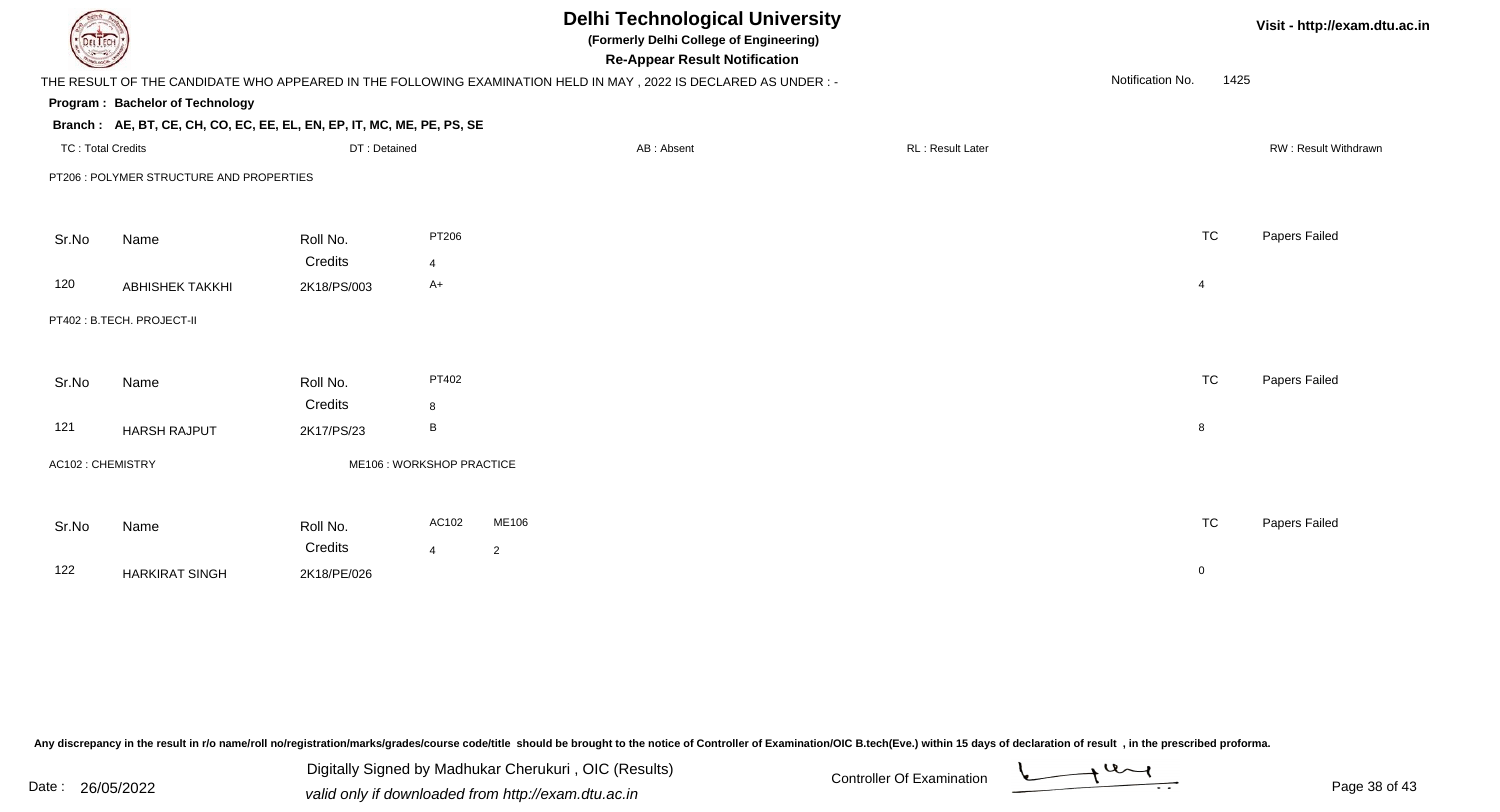| DEL TECH                 |                                                                        | <b>Delhi Technological University</b><br>(Formerly Delhi College of Engineering)<br><b>Re-Appear Result Notification</b> |                                  |                |                                            |                                                                                                                 |  |                  |                  |                | Visit - http://exam.dtu.ac.in |  |
|--------------------------|------------------------------------------------------------------------|--------------------------------------------------------------------------------------------------------------------------|----------------------------------|----------------|--------------------------------------------|-----------------------------------------------------------------------------------------------------------------|--|------------------|------------------|----------------|-------------------------------|--|
|                          |                                                                        |                                                                                                                          |                                  |                |                                            | THE RESULT OF THE CANDIDATE WHO APPEARED IN THE FOLLOWING EXAMINATION HELD IN MAY, 2022 IS DECLARED AS UNDER :- |  |                  | Notification No. | 1425           |                               |  |
|                          | Program: Bachelor of Technology                                        |                                                                                                                          |                                  |                |                                            |                                                                                                                 |  |                  |                  |                |                               |  |
|                          | Branch: AE, BT, CE, CH, CO, EC, EE, EL, EN, EP, IT, MC, ME, PE, PS, SE |                                                                                                                          |                                  |                |                                            |                                                                                                                 |  |                  |                  |                |                               |  |
| <b>TC: Total Credits</b> |                                                                        | DT: Detained                                                                                                             |                                  |                |                                            | AB: Absent                                                                                                      |  | RL: Result Later |                  |                | RW: Result Withdrawn          |  |
| AP102: PHYSICS - II      |                                                                        |                                                                                                                          | CO102 : PROGRAMMING FUNDAMENTALS |                |                                            |                                                                                                                 |  |                  |                  |                |                               |  |
| Sr.No                    | Name                                                                   | Roll No.                                                                                                                 | AP102                            | CO102          |                                            |                                                                                                                 |  |                  |                  | <b>TC</b>      | Papers Failed                 |  |
|                          |                                                                        | Credits                                                                                                                  | $\overline{4}$                   | $\overline{4}$ |                                            |                                                                                                                 |  |                  |                  |                |                               |  |
| 123                      | <b>AJAY KUMAR</b>                                                      | 2K18/PE/003                                                                                                              |                                  |                |                                            |                                                                                                                 |  |                  |                  | $\mathbf 0$    |                               |  |
|                          | EN314 : GREEN TECHNOLOGY                                               |                                                                                                                          |                                  |                | FEC27 : PROFESSIONAL ETHICS & HUMAN VALUES |                                                                                                                 |  |                  |                  |                |                               |  |
| Sr.No                    | Name                                                                   | Roll No.                                                                                                                 | EN314                            | FEC27          |                                            |                                                                                                                 |  |                  |                  | <b>TC</b>      | Papers Failed                 |  |
|                          |                                                                        | Credits                                                                                                                  | $\overline{4}$                   | $\overline{2}$ |                                            |                                                                                                                 |  |                  |                  |                |                               |  |
| 124                      | CHAHAT GOYAL                                                           | 2K17/PE/19                                                                                                               | B                                | $\circ$        |                                            |                                                                                                                 |  |                  |                  | 6              |                               |  |
|                          | EN316 : ENVIRONMENTAL LAW AND POLICY                                   |                                                                                                                          | PE308 : GREEN ENERGY TECHNOLOGY  |                |                                            | HU302a: Engineering Economics                                                                                   |  |                  |                  |                |                               |  |
|                          |                                                                        |                                                                                                                          | EN316                            | PE308          | HU302a                                     |                                                                                                                 |  |                  |                  | <b>TC</b>      | Papers Failed                 |  |
| Sr.No                    | Name                                                                   | Roll No.                                                                                                                 |                                  |                |                                            |                                                                                                                 |  |                  |                  |                |                               |  |
| 125                      |                                                                        | Credits                                                                                                                  | $\overline{4}$                   | $\overline{4}$ | 3                                          |                                                                                                                 |  |                  |                  |                | HU302a                        |  |
|                          | <b>ABHIMANYU VERMA</b>                                                 | 2K17/PE/02                                                                                                               |                                  | A              | F                                          |                                                                                                                 |  |                  |                  | $\overline{4}$ |                               |  |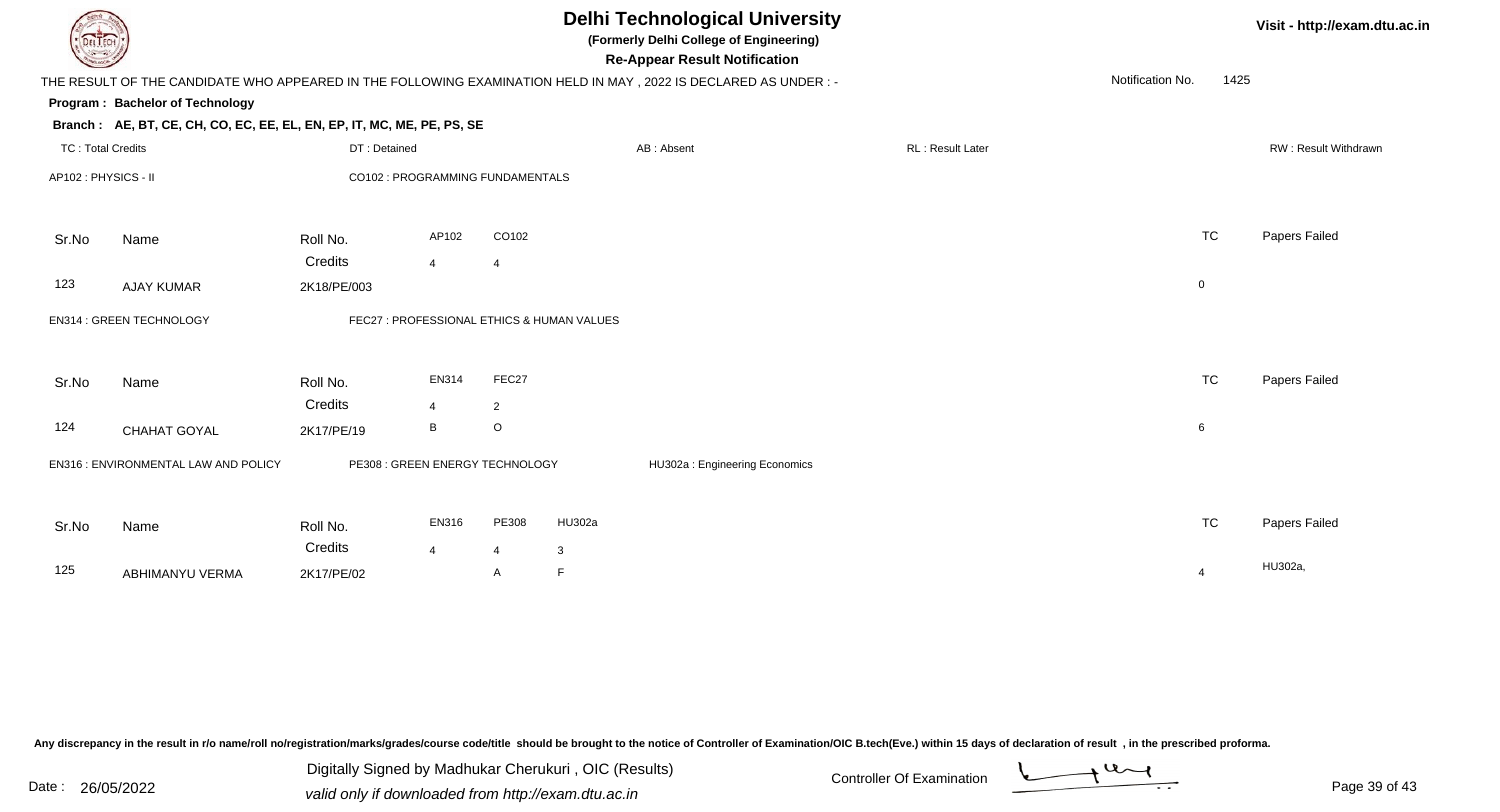| DEL I ECH                |                                                                        |              |                                | <b>Delhi Technological University</b><br>(Formerly Delhi College of Engineering)<br><b>Re-Appear Result Notification</b> |                  | Visit - http://exam.dtu.ac.in |                      |  |
|--------------------------|------------------------------------------------------------------------|--------------|--------------------------------|--------------------------------------------------------------------------------------------------------------------------|------------------|-------------------------------|----------------------|--|
|                          |                                                                        |              |                                | THE RESULT OF THE CANDIDATE WHO APPEARED IN THE FOLLOWING EXAMINATION HELD IN MAY, 2022 IS DECLARED AS UNDER:-           |                  | Notification No.<br>1425      |                      |  |
|                          | Program: Bachelor of Technology                                        |              |                                |                                                                                                                          |                  |                               |                      |  |
|                          | Branch: AE, BT, CE, CH, CO, EC, EE, EL, EN, EP, IT, MC, ME, PE, PS, SE |              |                                |                                                                                                                          |                  |                               |                      |  |
| <b>TC: Total Credits</b> |                                                                        | DT: Detained |                                | AB: Absent                                                                                                               | RL: Result Later |                               | RW: Result Withdrawn |  |
|                          | MA102: MATHEMATICS - II                                                |              |                                |                                                                                                                          |                  |                               |                      |  |
| Sr.No                    | Name                                                                   | Roll No.     | MA102                          |                                                                                                                          |                  | <b>TC</b>                     | Papers Failed        |  |
|                          |                                                                        | Credits      | $\overline{4}$                 |                                                                                                                          |                  |                               |                      |  |
| 126                      | <b>UDDESHYA</b>                                                        | 2K17/PE/57   |                                |                                                                                                                          |                  | $\overline{0}$                |                      |  |
|                          | ME262 : MACHINE DESIGN                                                 |              | PE202 : THERMAL ENGINEERING-II |                                                                                                                          |                  |                               |                      |  |
| Sr.No                    | Name                                                                   | Roll No.     | ME262                          | PE202                                                                                                                    |                  | <b>TC</b>                     | Papers Failed        |  |
|                          |                                                                        | Credits      | $\overline{4}$                 | $\overline{4}$                                                                                                           |                  |                               |                      |  |
| 127                      | <b>UDDESHYA</b>                                                        | 2K17/PE/57   | F                              | F                                                                                                                        |                  | $\overline{0}$                | ME262PE202,          |  |
|                          | PE208 : METAL CUTTING & TOOL DESIGN                                    |              |                                |                                                                                                                          |                  |                               |                      |  |
|                          |                                                                        |              |                                |                                                                                                                          |                  |                               |                      |  |
| Sr.No                    | Name                                                                   | Roll No.     | PE208                          |                                                                                                                          |                  | <b>TC</b>                     | Papers Failed        |  |
|                          |                                                                        | Credits      | $\overline{4}$                 |                                                                                                                          |                  |                               |                      |  |
| 128                      | CHAHAT GOYAL                                                           | 2K17/PE/19   | $B+$                           |                                                                                                                          |                  | $\overline{4}$                |                      |  |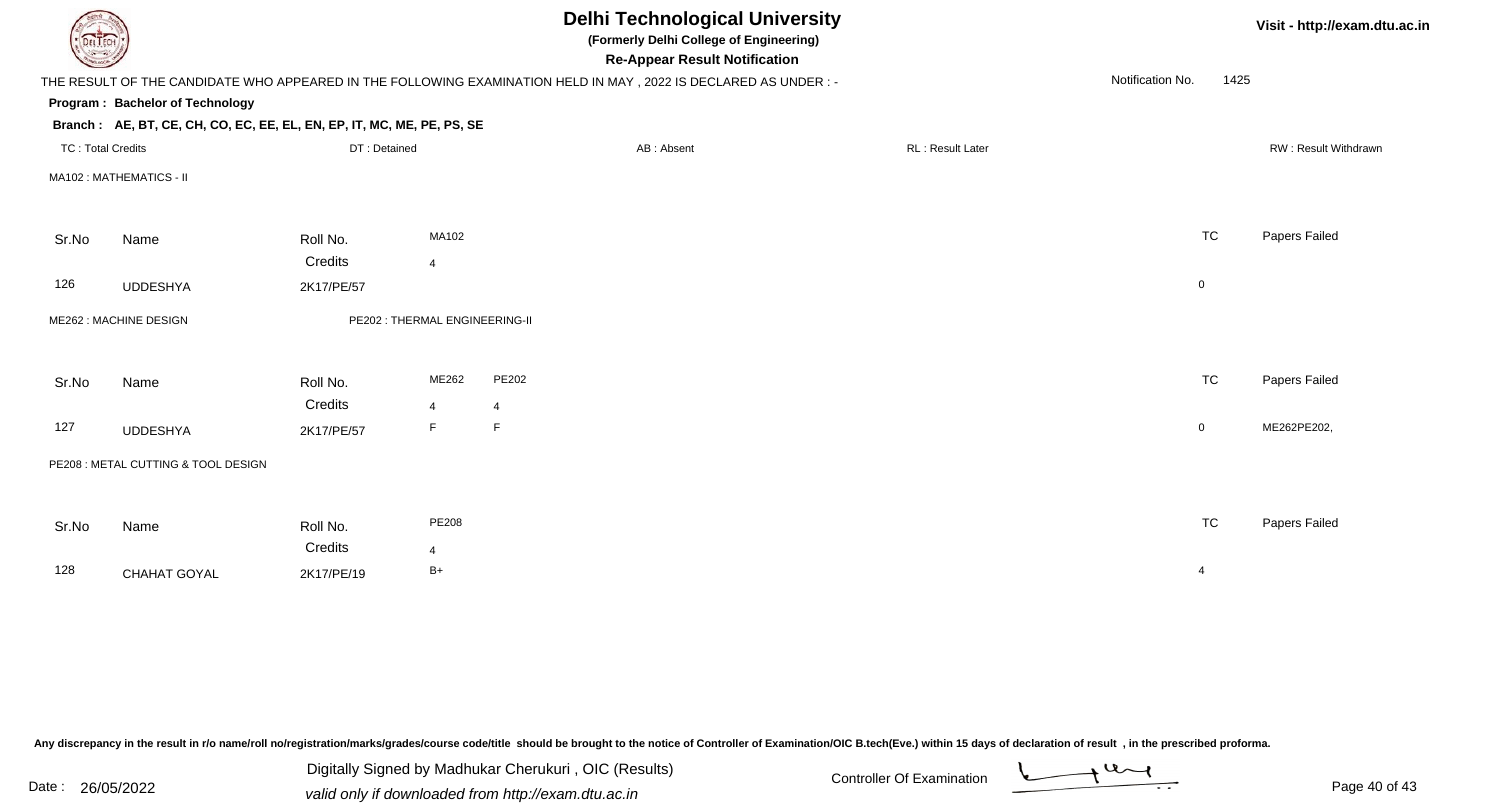

# **Delhi Technological University**

**(Formerly Delhi College of Engineering)**

**Re-Appear Result Notification**

**Visit - http://exam.dtu.ac.in**

1425

THE RESULT OF THE CANDIDATE WHO APPEARED IN THE FOLLOWING EXAMINATION HELD IN MAY , 2022 IS DECLARED AS UNDER : -Notification No.

#### **Program : Bachelor of Technology**

#### **Branch : AE, BT, CE, CH, CO, EC, EE, EL, EN, EP, IT, MC, ME, PE, PS, SE**

| TC : Total Credits                             |                       | DT: Detained                                        |       |       |       | AB: Absent                            |  |                 | RL: Result Later              |    | <b>RW: Result Withdrawn</b>      |  |
|------------------------------------------------|-----------------------|-----------------------------------------------------|-------|-------|-------|---------------------------------------|--|-----------------|-------------------------------|----|----------------------------------|--|
| PE302: WELDING TECHNOLOGY<br>MOOC302 : MOOC302 |                       | PE312 : AUTOMOBILE ENGINEERING<br>MOOC304 : MOOC304 |       |       |       | PE306 : METROLOGY & QUALITY ASSURANCE |  |                 | HU302a: Engineering Economics |    |                                  |  |
| Sr.No                                          | Name                  | Roll No.                                            | PE302 | PE312 | PE306 | HU302a                                |  | MOOC302 MOOC304 |                               | ТC | Papers Failed                    |  |
|                                                |                       | Credits                                             |       |       |       | -3                                    |  |                 |                               |    |                                  |  |
| 129                                            | <b>HARKIRAT SINGH</b> | 2K18/PE/026                                         |       |       |       |                                       |  |                 |                               |    | PE302PE312,<br>MOOC302, MOOC304, |  |

#### PT410 : MEMBRANE TECHNOLOGY

| Sr.No | Name                | Roll No.    | PT410 | <b>TC</b> | Papers Failed |
|-------|---------------------|-------------|-------|-----------|---------------|
|       |                     | Credits     |       |           |               |
| 130   | <b>MAYANK CHUGH</b> | 2K18/PE/037 | A+    |           |               |

#### BT426 : ENVIRONMENTAL BIOTECHNOLOGY

| Sr.No | Name          | Roll No.    | <b>BT426</b> | <b>TC</b> | Papers Failed |
|-------|---------------|-------------|--------------|-----------|---------------|
|       |               | Credits     |              |           |               |
| 131   | SANDEEP KUMAR | 2K17/SE/105 | A            |           |               |

Any discrepancy in the result in r/o name/roll no/registration/marks/grades/course code/title should be brought to the notice of Controller of Examination/OIC B.tech(Eve.) within 15 days of declaration of result, in the pr

Date : 26/05/2022 valid only if downloaded from http://exam.dtu.ac.in<br>valid only if downloaded from http://exam.dtu.ac.in Digitally Signed by Madhukar Cherukuri , OIC (Results)

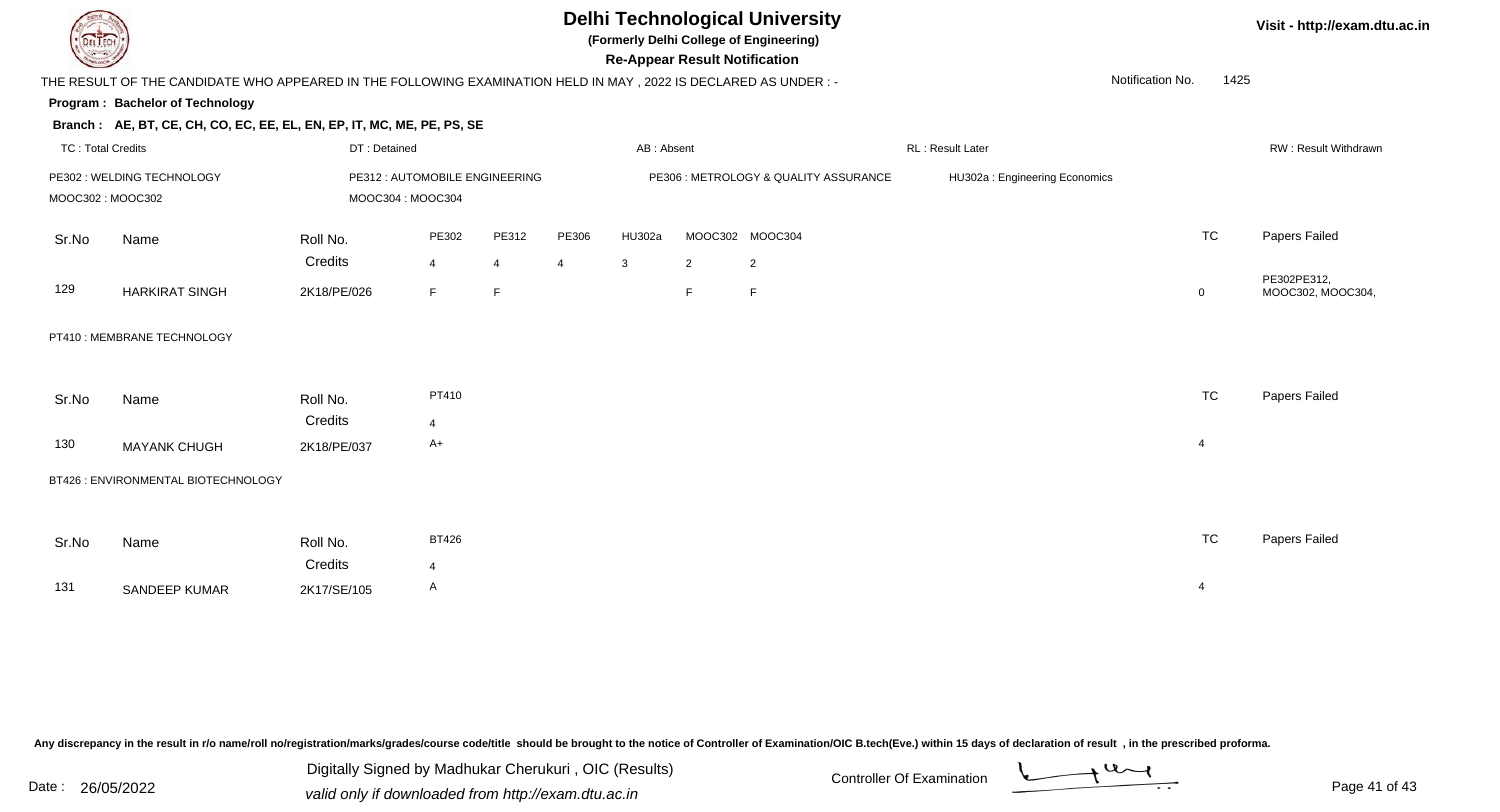|                          | <b>Delhi Technological University</b><br>(Formerly Delhi College of Engineering)<br><b>Re-Appear Result Notification</b> |                     |                         |                                                                                                                |                  |                  |           | Visit - http://exam.dtu.ac.in |  |
|--------------------------|--------------------------------------------------------------------------------------------------------------------------|---------------------|-------------------------|----------------------------------------------------------------------------------------------------------------|------------------|------------------|-----------|-------------------------------|--|
|                          |                                                                                                                          |                     |                         | THE RESULT OF THE CANDIDATE WHO APPEARED IN THE FOLLOWING EXAMINATION HELD IN MAY, 2022 IS DECLARED AS UNDER:- |                  | Notification No. | 1425      |                               |  |
|                          | Program: Bachelor of Technology                                                                                          |                     |                         |                                                                                                                |                  |                  |           |                               |  |
|                          | Branch: AE, BT, CE, CH, CO, EC, EE, EL, EN, EP, IT, MC, ME, PE, PS, SE                                                   |                     |                         |                                                                                                                |                  |                  |           |                               |  |
| <b>TC: Total Credits</b> |                                                                                                                          | DT: Detained        |                         | AB: Absent                                                                                                     | RL: Result Later |                  |           | RW: Result Withdrawn          |  |
|                          | MA102: MATHEMATICS - II                                                                                                  |                     |                         |                                                                                                                |                  |                  |           |                               |  |
| Sr.No                    | Name                                                                                                                     | Roll No.            | MA102                   |                                                                                                                |                  |                  | <b>TC</b> | Papers Failed                 |  |
|                          |                                                                                                                          | Credits             | 4                       |                                                                                                                |                  |                  |           |                               |  |
| 132                      | <b>ANMOL YADAV</b>                                                                                                       | 2K18/SE/028         |                         |                                                                                                                |                  | $\mathbf 0$      |           |                               |  |
|                          | MA102: MATHEMATICS - II                                                                                                  |                     |                         | EE102 : BASIC ELECTRICAL ENGINEERING                                                                           |                  |                  |           |                               |  |
| Sr.No                    | Name                                                                                                                     | Roll No.<br>Credits | MA102<br>$\overline{4}$ | EE102<br>$\overline{4}$                                                                                        |                  |                  | <b>TC</b> | Papers Failed                 |  |
| 133                      | <b>MOHIT MEENA</b>                                                                                                       | 2K18/SE/085         |                         |                                                                                                                |                  | $\mathbf 0$      |           |                               |  |
|                          | SE204 : COMPUTER ORGANIZATION & ARCHITECTURE SE206 : DATABASE MANAGEMENT SYSTEMS                                         |                     |                         |                                                                                                                |                  |                  |           |                               |  |
| Sr.No                    | Name                                                                                                                     | Roll No.<br>Credits | <b>SE204</b><br>4       | SE206<br>$\overline{4}$                                                                                        |                  |                  | <b>TC</b> | Papers Failed                 |  |
| 134                      | <b>MOHIT MEENA</b>                                                                                                       | 2K18/SE/085         |                         |                                                                                                                |                  | $\mathbf 0$      |           |                               |  |